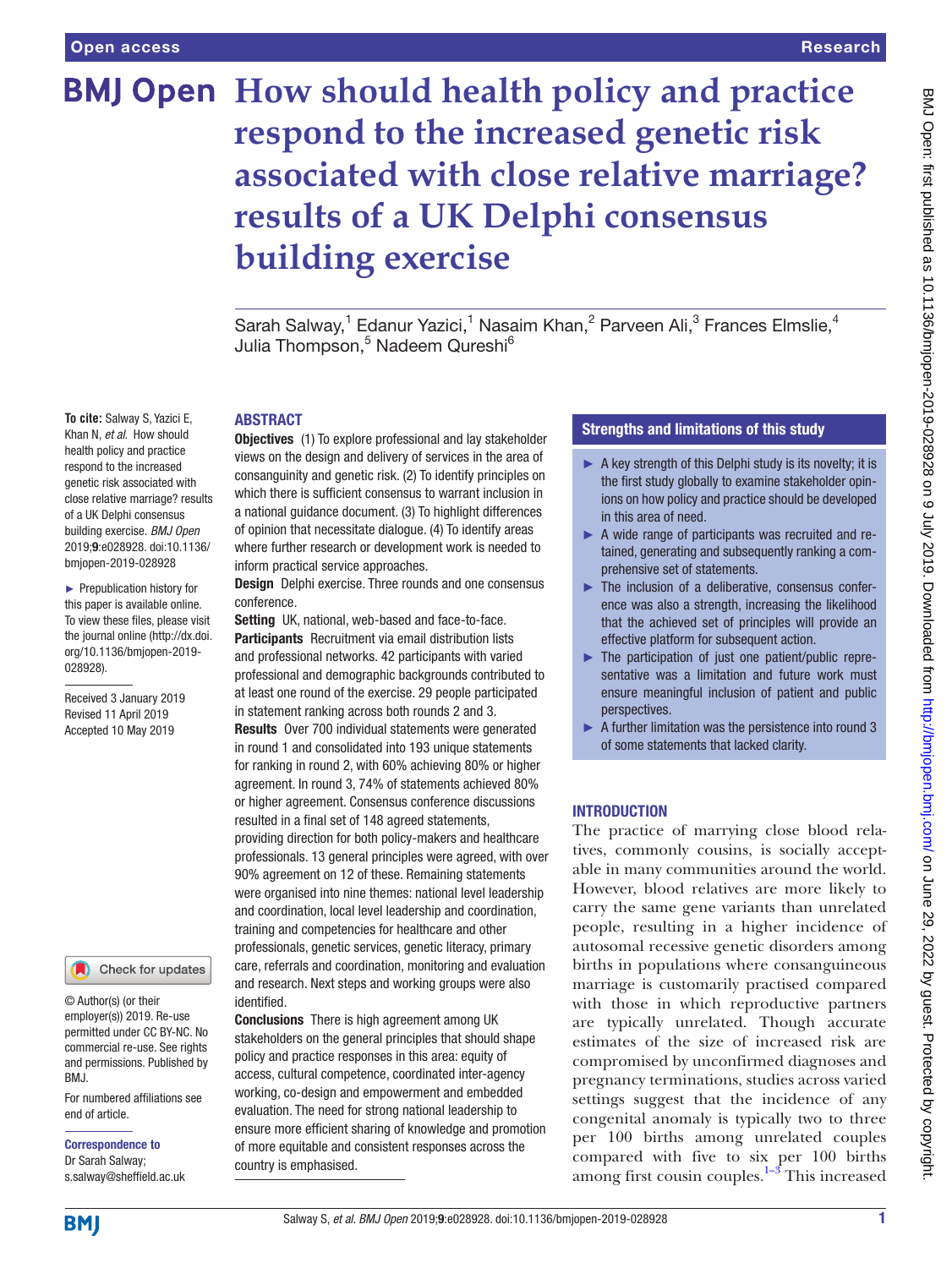risk translates into higher levels of morbidity, infant and child mortality. While recognised globally as a health concern for decades, $4-6$  recent years have seen increased attention among medical professionals, researchers and the public in England and other European countries that are home to sizeable minority ethnic populations of Asian and Arab origin. $7-11$ 

A growing body of research is improving understanding of the factors shaping risk and potential service responses. Low knowledge and poor service uptake among people at risk of recessive conditions are repeatedly highlighted in England and elsewhere. $12-16$  Studies have found that the provision of knowledge about recessive genetic inheritance among affected families can be empowering, but that services are commonly ill-coordinated and access to specialist genetic healthcare is patchy.<sup>13 14 17</sup> Mistrust in health practitioners among members of affected communities and a perception that services lack cultural sensitivity are also documented. $18$  Understanding of, and skills to respond to, the issue are poor among many healthcare professionals[.13 19](#page-22-4)

Vigorous – frequently polarised - debate regarding appropriate policy and practice responses has been reported among the UK medical profession, in the media, and at community level. $20-27$  Some argue that close relative marriage is outdated and that policy, or even legislation, is needed to curb this practice. In contrast, others maintain that such approaches are stigmatising and ineffective.<sup>[13 24](#page-22-4)</sup> Parallels have been drawn with the rising age at childbirth among well-educated White British women and the associated increased risk of chromosomal disorders. Why - it is asked - does one cultural practice attract condemnation while the other has prompted developments in foetal testing, patient education and service delivery? Observers have also highlighted recommendations from the Eastern Mediterranean Regional Office of the WHO $^{28}$  for family-centred genetic services for at-risk families, alongside health professional training and community level genetic literacy interventions.<sup>[29](#page-23-3)</sup>

National policy has acknowledged the need to address genetic risk associated with consanguinity in England $30-32$ and several local service responses have emerged in recent years.<sup>12 33</sup> <sup>34</sup> However, a formative review<sup>20</sup> found these local initiatives to be largely uncoordinated and very varied in detail, scope and level of investment. To date, there has been no national-level development of policy, guidelines or resources to support service commissioners, healthcare professionals or the public in understanding and responding to this issue in England. This vacuum encourages the development of inconsistent – and potentially ineffective or even harmful - service initiatives in different areas of the country and fails to ensure the efficient generation and sharing of knowledge.<sup>1321</sup> Elsewhere in Europe the picture appears to be even less advanced. $27$ 

We report here on a structured Delphi consensus building exercise that aimed to provide much needed direction to healthcare policy-makers and practitioners in England and other countries.

### **OBJECTIVES**

- 1. To explore professional and lay stakeholder views on the design and delivery of services in the area of consanguinity and genetic risk.
- 2. To identify principles on which there is sufficient consensus to warrant inclusion in a national guidance document.
- 3. To highlight issues where inter-professional differences of opinion necessitate further debate and dialogue.
- 4. To identify areas where further research and/or development work is needed to develop principles into practical service approaches.

### **METHODS**

### **Design**

The Delphi method is used to build consensus in expert opinion in an iterative and structured way<sup>[35 36](#page-23-6)</sup> and has been deployed in relation to varied aspects of health service design and provision. $37 \frac{38}{10}$  The present exercise was conducted between March and July 2018 using three rounds of online consultation, followed by a face-to-face consensus conference.

In Round 1, participants were asked to provide statements that captured the key principles or elements of service design and delivery that they considered to be important in relation to responding to the genetic risk associated with customary consanguineous (close blood relative) marriage. An online form provided participants with 13 prompting headings plus an open-ended section and submissions remained open for 2weeks. Responses were collated and reviewed independently by two researchers (SS and EY) to identify duplicate and ambiguous statements, and to organise the statements into themes. Working together, the two researchers next developed an agreed coherent set of statements based around thematic areas. In two cases the participants were contacted to seek clarity on the meaning of a contributed statement. The statements were shared with two other team members (PA and NK) to check clarity of wording only, and this resulted in a number of minor changes. All unique statements were taken forward to the second round.

In Round 2, participants were asked to rank each of the statements on a 7-point Likert scale ranging from 'very strongly disagree' to 'very strongly agree'. Participants were given the opportunity to select 'I don't know' for each statement and to skip entire sections if they felt insufficiently well informed to rank the statements. Participants could also provide open-ended comments on any of the statements. Round 2 remained open for 2weeks. The weighted mean of responses for each statement (where 'very strongly disagree' was 1 and 'very strongly agree' was 7), and the percentage of participants who agreed with the statement ('agree', 'strongly agree' or 'very strongly agree') were calculated. Graphs illustrating the spread of responses were produced and inspected.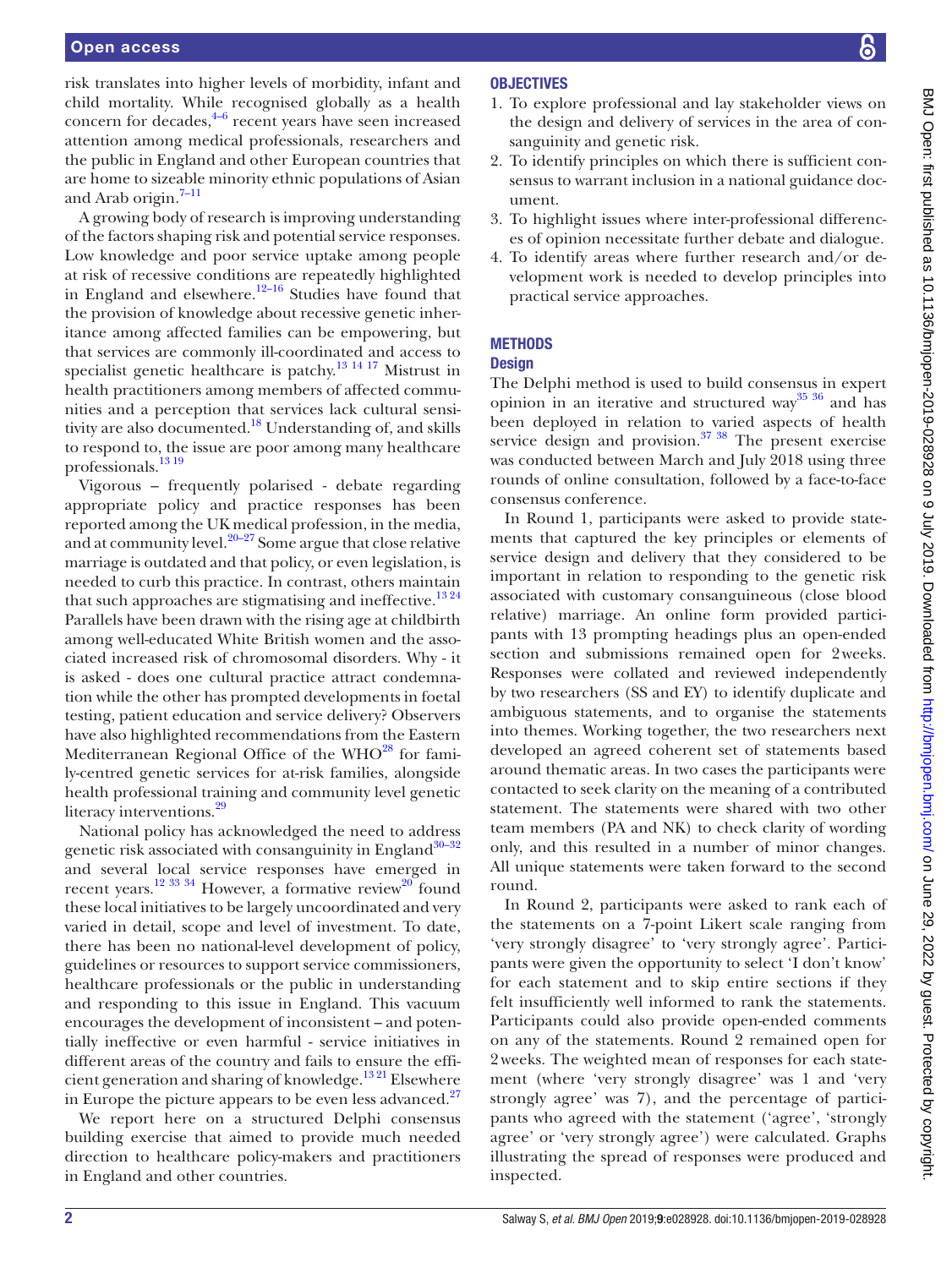individualised feedback with summary tables listing for each statement (i) their own response, (ii) the weighted average, (iii) the percentage of all participants who agreed and (iv) the percentage who responded 'don't know'. Based on this information, they were invited to re-rank each of the statements. Participants were reminded that they could stick to their original ranking if they so wished. Open-ended feedback from Round 2 was reviewed and minor amendments made to ensure statement clarity. Round 3 remained open for 2weeks. Summary statistics were again produced. In addition, responses for each statement were examined within subgroups of respondents – those identifying their ethnicity as 'Asian/Asian British Pakistani' versus those identifying as 'White English/Welsh/Scottish/Northern Irish/British' and those identifying their area of work as 'public health' versus all those identifying with another area of work. A half-day consensus conference (CC) was next convened to discuss the findings. A consensus conference encourages dialogue, can foster a sense of ownership and can be useful in identifying appropriate strategic direcconsensus conference. **RESULTS Participants** 

tion.[38](#page-23-8) Participants were first provided with an overview of how the exercise had been conducted and the levels of participation and agreement achieved. Next structured discussion took place around the statements. We took 80% agreement or 80% disagreement as our cut-off for consensus. Previous Delphi exercises have defined consensus as being from anywhere between 50% and  $97\%$ <sup>38</sup> First, the whole group were led in a discussion around six strategic level statements that had failed to achieve consensus. Subsequently, small group discussions focused on the results in each of the other thematic areas (except the research-related statements, which were cross-referenced by all groups). Discussions were focused on whether lack of consensus reflected (i) poor wording or potential misunderstanding, (ii) a lack of evidence to support or refute the statement or (iii) genuine differing perspectives and opinions on the issue. Further, the groups considered whether the lack of current consensus was likely to be an obstacle to making progress towards national policies, standards and resources and, if so, what the appropriate next step would be. Participants also discussed areas of consensus in order to identify those that required more research or development work to be incorporated into guidance and how the final principles and recommendations might be mobilised to inform policy and practice. Detailed notes were taken in all of the groups. A plenary session shared the key messages and identified areas of future action.

In Round 3, all participants from Round 2 were sent

### **Recruitment**

Participants were invited to participate in the exercise via emails sent to both targeted and more generic email lists (including lists relating to prior relevant events, public health and genetic counsellor professional lists and minority-ethnic-health@jiscmail.ac.uk). A number of public contributors were also invited to participate

via direct invitation from research team members. Invitation emails included an information sheet and a direct link to the online survey tools. Participants were invited to contribute to all three online rounds and the final

### Patient and public involvement

The general plans for the study were discussed via the Sheffield Community Genetics Working Group, which includes representatives of the affected communities alongside healthcare practitioners and commissioners, and with one public contributor in a one-to-one meeting. There was no direct patient or public involvement in the design of the Delphi exercise nor in the analysis or this write up of the results. A lay version of the results was prepared and shared through a series of consultation meetings with public and patient contributors in four localities and involving over 20 people who identified as belonging to a community affected by this health issue.

[Figure](#page-3-0) 1 summarises the stages of the Delphi exercise and the numbers of participants in each round. Overall, 42 people participated at any stage of the process, with 29 participating in rounds 2 and 3, and 16 in the entire exercise including the face-to-face workshop. [Table](#page-4-0) 1 shows the socio-demographic and work-related characteristics of participants. A wide range of professional roles and work areas were represented, though public health was the most common speciality. Respondents identified with a range of ethnic groups.

### Round 2

Taking the cut-off for consensus as 80% or greater in favour of a statement, or below 20% for agreed rejection, there was consensus overall on 115 out of 193 statements (60%) in Round 2. The numbers of statements achieving consensus varied across the 10 themes after Round 2: general principles 10/12, national level leadership and coordination 7/16, local level leadership and coordination 7/11, training and competencies for healthcare and other professionals 8/16, genetic services 20/27, raising genetic literacy 14/26, primary care 4/10, referrals and coordination between services 6/12, monitoring and evaluation of services 22/36 and research 17/27.

### Round 3 and consensus conference

As a result of the open-ended feedback to the statements in Round 2, three statements were amended to improve clarity in Round 3, while two statements were split into two separate statements, and seven new statements were included, resulting in a total of 202 separate statements in Round 3.

[Table](#page-5-0) 2 (panels A-J) present the findings from both rounds, together with the summary recommendation from the CC discussions, for each thematic area.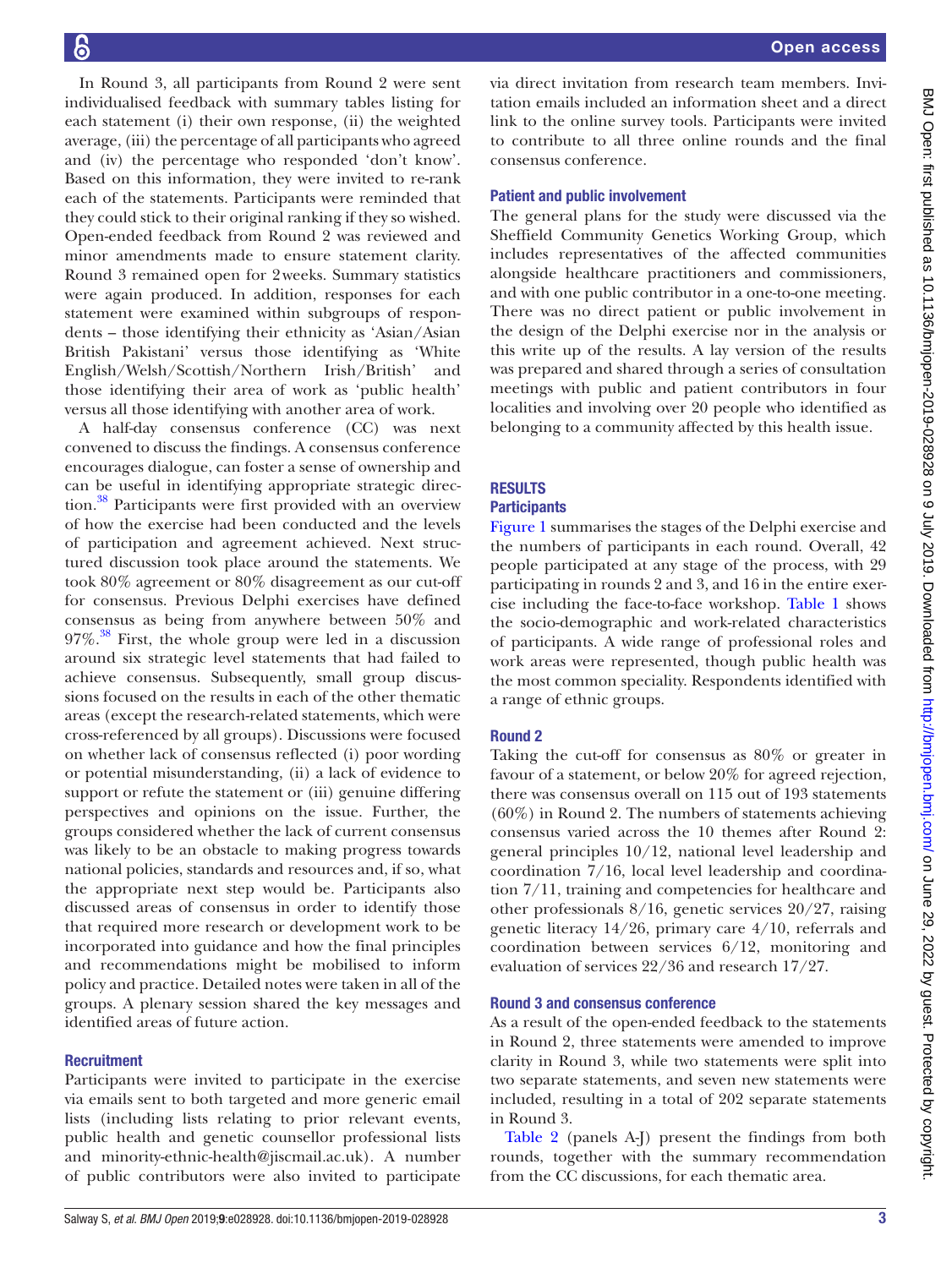

20 participants (16 participated in Round 2 & 3)

<span id="page-3-0"></span>Figure 1 Delphi exercise process.

Overall, the number of statements achieving consensus increased between Round 2 and Round 3, with 148/202 statements (73%) having 80% or higher agreement in Round 3 (or less than 20%, indicating agreed rejection). In almost all cases the shift in response distribution across the two rounds was small. Patterns of consensus remained varied across the thematic areas. The addition of several new statements was helpful in achieving greater consensus on some issues. In Round 3, responses to two statements were found to show important variation between the ethnic categories, while two showed important variation between 'public health' respondents and others; as discussed below.

### General principles

Round 3 responses demonstrated very high levels of agreement on the general principles statements, with all except one of the statements achieving over 80% agreement (or rejection in the case of A6, *'This is not a professional issue, it is a community issue…*), and 12 out of 15 over 90%. The core message from these statements is

that national action, framed in terms of equity of access to culturally competent services, is urgently needed. Round 3 saw the introduction of statement A11b (90.3% agreement), which acknowledges the need for local variation in service responses but affirms that such variants should take place within a national framework.

A9 – '*Sensitivities should be understood as arising from a dominant culture that regards close relative marriage as incestuous and places a value judgement on the practice, and not from consanguineous communities themselves'* - was the only statement on which there was a lack of agreement. Discussion on A9 took place at the consensus conference and included the individual who initially proposed this statement. The statement was considered too complex by some participants. The core intention of the statement was clarified as to highlight the problem that minority needs are frequently constructed as illegitimate and repeatedly overlooked in policy and practice, or else responded to in ways that are stigmatising. It was agreed that this statement could be removed as other consensus statements suffice to convey this important concern.

### National level leadership and coordination

In Round 3, 12 out of 17 statements relating to national leadership achieved consensus. The inclusion of statement B2a - which called for both NHS England (NHSE) and Public Health England (PHE) to take on a national leadership role - was found to address the low level of agreement with statements B1 and B2, indicating that respondents were reluctant to place responsibility with either one of these national agencies alone.

Consensus conference discussions confirmed that participants believed that both NHSE and PHE needed to be involved in leading a national level response, with good coordination between these agencies. In addition, however, participants emphasised that the Department for Health and Social care (DHSC) should provide the overall steer so that these national agencies have a clear mandate to develop this area of work. Similarly, statement B11, which called for PHE to organise knowledge sharing events, lacked consensus at Round 3, but discussion in the conference confirmed that this was because respondents wanted to emphasise joint responsibility and a coordinated approach to allocating roles across agencies.

Responses to B12 – '*National leaders should combat the poor sustainability of investments in this service area'*- lacked consensus (67.9% agreement) at the end of Round 3, and discussion in the conference suggested that this reflected a combination of both a lack of clarity in the wording of the statement, and differing perspectives on where responsibility for investments should lie. In addition, respondents identified a need for more research to generate evidence on the effectiveness and value for money of different interventional strategies.

Responses to B15 remained just below our consensus level (78.6% agreement), but discussion at the workshop suggested that this may reflect a lack of understanding of the work of child death overview panels (CDOP) and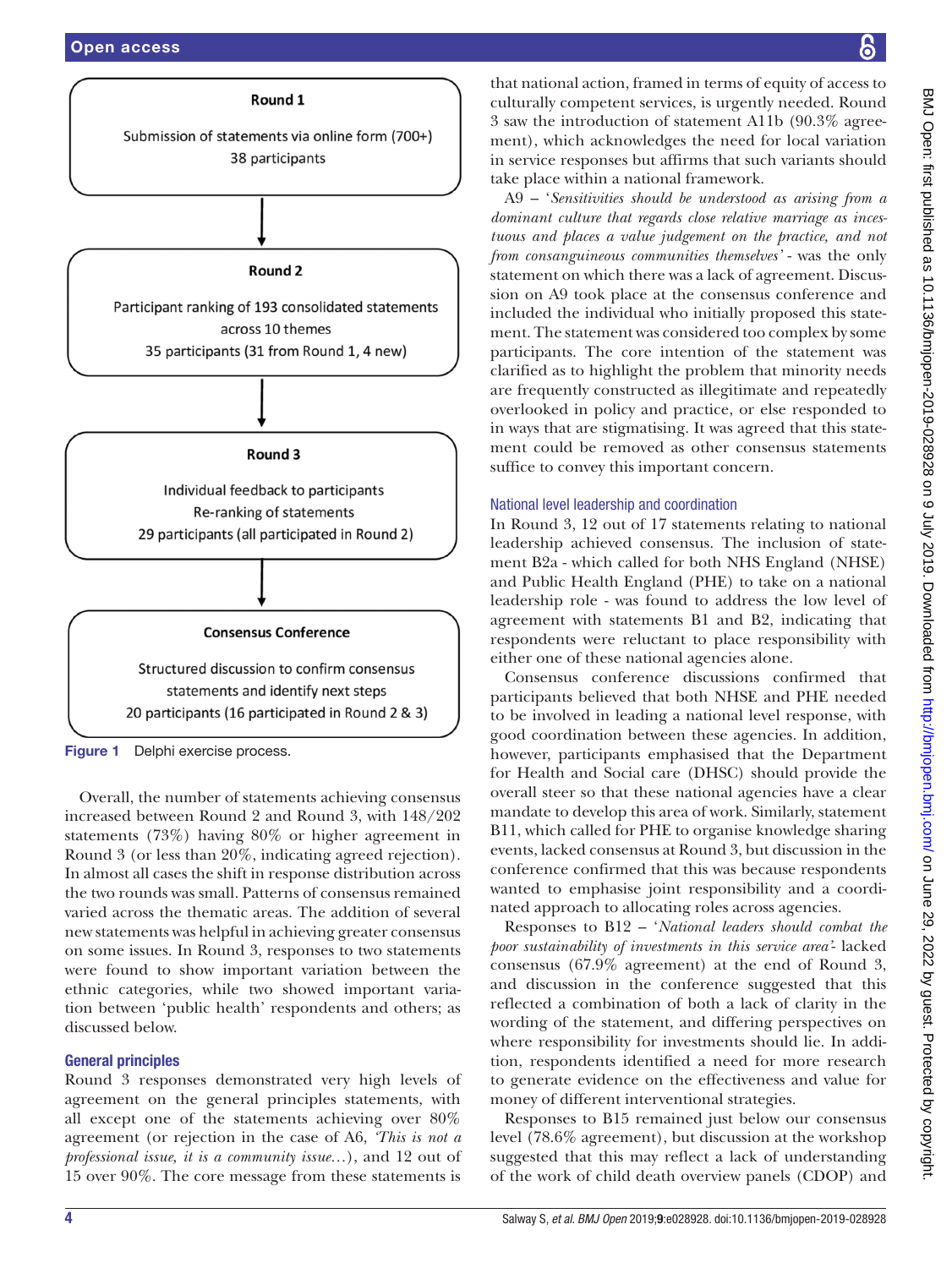<span id="page-4-0"></span>

|                                                                                               | All participants in any stage<br>$(n=42)$ | Participants who performed ranking in rounds 2<br>& 3<br>$(n=29)$ |
|-----------------------------------------------------------------------------------------------|-------------------------------------------|-------------------------------------------------------------------|
| Description of professional role                                                              |                                           |                                                                   |
| Public or patient representative                                                              | $\mathbf{1}$                              | 1                                                                 |
| Service or programme manager/senior lead                                                      | $\mathbf{3}$                              | 3                                                                 |
| Commissioner (strategic purchaser)                                                            | $\overline{4}$                            | 3                                                                 |
| Practitioner (delivering services to patients or the<br>public, including at community level) | 17                                        | 11                                                                |
| Trainer/consultant/specialist (delivering services to<br>other professionals)                 | 5                                         | $\overline{4}$                                                    |
| Researcher/academic                                                                           | 12                                        | $\overline{7}$                                                    |
| Area of work                                                                                  |                                           |                                                                   |
| N/A - responding as a public or patient<br>representative                                     | $\overline{1}$                            | $\mathbf{1}$                                                      |
| Genetics (clinical or community)                                                              | $\overline{7}$                            | 6                                                                 |
| <b>Midwifery</b>                                                                              | $\overline{2}$                            | $\mathbf{1}$                                                      |
| Paediatrics (medical)                                                                         | $\overline{c}$                            | $\overline{c}$                                                    |
| Other secondary care/hospital                                                                 | $\mathbf{1}$                              | $\mathbf 0$                                                       |
| General practice (medical)                                                                    | $\sqrt{2}$                                | $\overline{c}$                                                    |
| Nursing - primary care or community                                                           | $\overline{2}$                            | $\mathbf{0}$                                                      |
| Other primary care                                                                            | 1                                         | 0                                                                 |
| Public health                                                                                 | 19                                        | 13                                                                |
| Equality and diversity                                                                        | $\mathbf{1}$                              | 1                                                                 |
| Health services/health systems                                                                | $\mathbf{3}$                              | $\overline{2}$                                                    |
| Community development                                                                         | $\mathbf{1}$                              | 1                                                                 |
| Ethnicity                                                                                     |                                           |                                                                   |
| Asian/Asian British: Pakistani                                                                | 13                                        | 9                                                                 |
| Asian/Asian British: Indian                                                                   | $\overline{2}$                            | $\overline{2}$                                                    |
| Asian/Asian British: any other Asian background                                               | $\mathbf{1}$                              | 1                                                                 |
| <b>Black Caribbean</b>                                                                        | $\overline{1}$                            | $\mathbf 0$                                                       |
| White: English/Welsh/Scottish/Northern Irish/British 18                                       |                                           | 12                                                                |
| White: Irish                                                                                  | $\mathbf{1}$                              | $\mathbf{0}$                                                      |
| White: any other White background                                                             | 5                                         | $\overline{4}$                                                    |
| Mixed/multiple ethnic groups: White and Asian                                                 | $\mathbf{1}$                              | 1                                                                 |
| Region                                                                                        |                                           |                                                                   |
| London/Greater London                                                                         | $\overline{7}$                            | $6\phantom{a}$                                                    |
| South East                                                                                    | $\overline{4}$                            | $\overline{2}$                                                    |
| North West                                                                                    | $\overline{7}$                            | $\overline{7}$                                                    |
| East of England                                                                               | $\mathbf{1}$                              | 0                                                                 |
| <b>East Midlands</b>                                                                          | $\mathbf{1}$                              | $\mathbf{1}$                                                      |
| National - England                                                                            | $\mathbf{1}$                              | 1                                                                 |
| Yorkshire & the Humber                                                                        | 21                                        | 12                                                                |
| Age                                                                                           |                                           |                                                                   |
| <25                                                                                           | $\mathbf{1}$                              | $\mathbf{1}$                                                      |
| $25 - 34$                                                                                     | 5                                         | 3                                                                 |
| $35 - 44$                                                                                     | $\,6\,$                                   | 3                                                                 |
| $45 - 54$                                                                                     | 14                                        | 10                                                                |
| $55 - 64$                                                                                     | 13                                        | 10                                                                |
| $65+$                                                                                         | 3                                         | $\overline{c}$                                                    |
| Gender                                                                                        |                                           |                                                                   |
| Male                                                                                          | 9                                         | 8                                                                 |
|                                                                                               |                                           |                                                                   |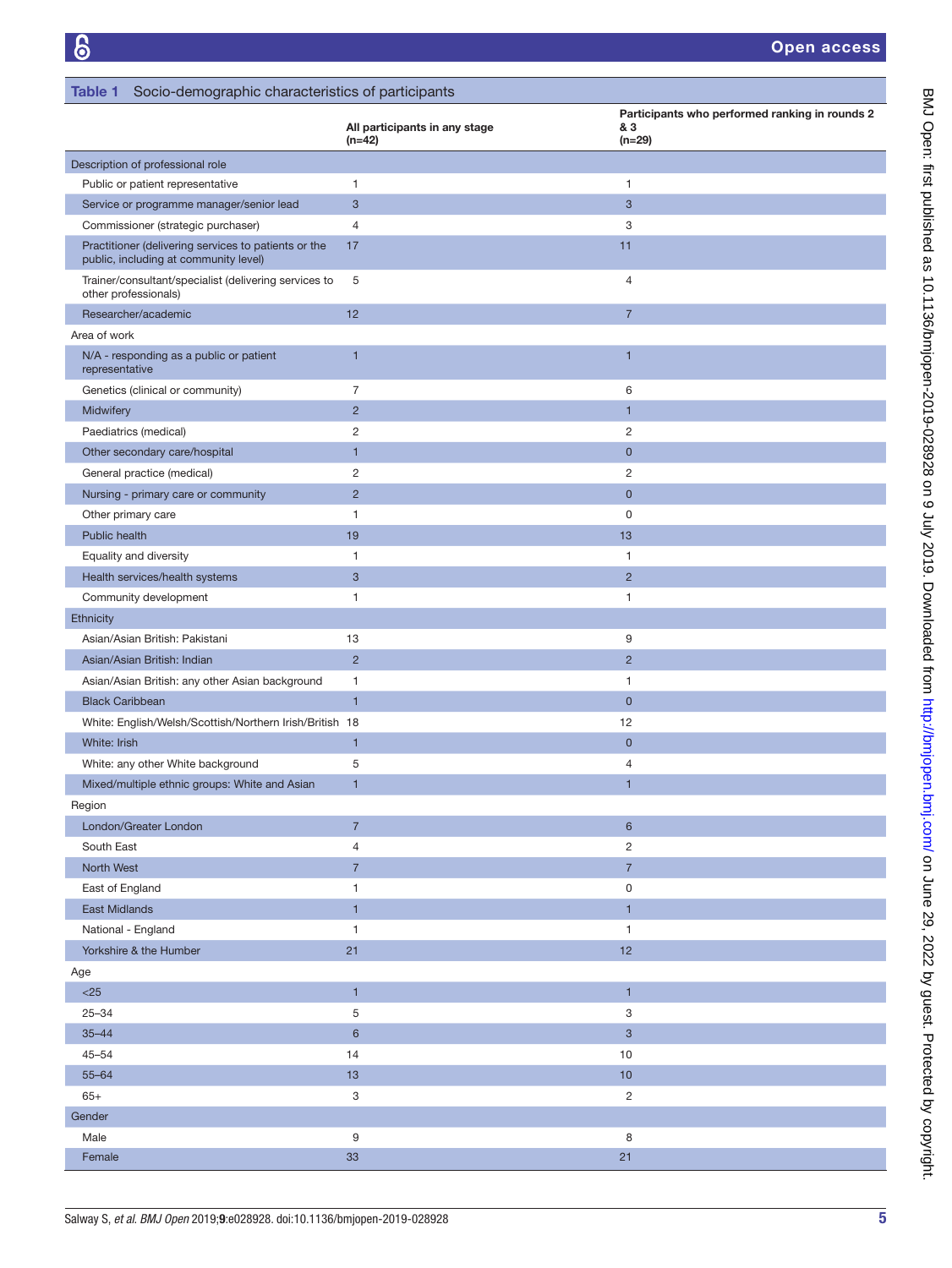<span id="page-5-0"></span>

| <b>Table</b>        | and consensus conference recommendations<br>S<br>and<br>Summary of ranking responses in rounds 2<br>$\mathbf{\Omega}$                                                                                                            |                     |                              |              |                |                  |                  |                                                                 |  |
|---------------------|----------------------------------------------------------------------------------------------------------------------------------------------------------------------------------------------------------------------------------|---------------------|------------------------------|--------------|----------------|------------------|------------------|-----------------------------------------------------------------|--|
|                     |                                                                                                                                                                                                                                  | Round 2 (n=35       |                              |              | Round 3 (n=29  |                  |                  |                                                                 |  |
| ⋖                   | General principles                                                                                                                                                                                                               | Don't know (%)      | Weighted<br>average          | $%$ agree    | Don't know (%) | Weighted average | $%$ agree        | CC recommendation                                               |  |
| $\overline{\kappa}$ | Nationally coordinated action on this issue is a priority                                                                                                                                                                        | $\overline{2.7}$    | 86.5<br>4.8                  | $\circ$      |                | 4.8              | 96.8             |                                                                 |  |
| $\approx$           | it should be recognised that close relative marriage is widely practised globally and confers benefits to individuals and families                                                                                               | $\circ$             | 83.8<br>4.5                  | $\circ$      |                | 4.8              | 96.8             | Include statement                                               |  |
| $\approx$           | service.<br>Close relative marriage should not be represented as an inherent problem, in any community, by any professional or within any                                                                                        | $\circ$             | 86.5<br>4.8                  | $\circ$      |                | 4.8              | 90.3             | Include statement                                               |  |
| ₹                   | Communicating levels of genetic risk associated with close relative marriage should always be accurate and non-alarmist (absolute rather<br>than relative risks should be conveyed).                                             | 2.7                 | 89.2<br>5.0                  |              | $\mathbf{I}$   | $\mathbf{r}$     | $\mathbf{I}$     | Replace with statements A4a and A4b.                            |  |
| A4a                 | Communicating levels of genetic risk associated with close relative marriage should always be accurate and non-alarmist                                                                                                          | $\mathbf{r}$        |                              | $\circ$      |                | 5.4              | 100              | Include statement                                               |  |
| A4b                 | In communicating levels of genetic risk associated with close relative marriage, absolute rather than relative risks should be conveyed.                                                                                         | $\mathbf{r}$        | $\mathbf{r}$<br>$\mathbf{r}$ |              | 3.2            | 4.8              | 83.9             | Include statement                                               |  |
| A5                  | y prioriti<br>Enhancing the accessibility and appropriateness of genetic information and counselling services are key                                                                                                            | $\circ$             | 100<br>5.3                   | $\circ$      |                | 5.2              | 96.8             | Include statement                                               |  |
| $\lambda$ 6         | This is not a professional issue; it is a community issue. Once we are at the point of professionals ' involvement, it is generally too late since<br>the marriage has taken place.                                              | $\circ$             | 18.9<br>$\overline{21}$      | $\circ$      |                | $\frac{7}{11}$   | 12.9             | Omit statement                                                  |  |
| $\overline{A}$      | Integrated working is needed between genetic services, public health, primary care, secondary healthcare and community organisations.                                                                                            | $\circ$             | 97.3<br>5.2                  | $\circ$      |                | 5.3              | 96.8             | Include statement                                               |  |
| æ                   | communities.<br>All activity should be culturally sensitive, non-stigmatising and empowering for affected individuals and                                                                                                        | $\circ$             | 100<br>57                    | $\circ$      |                | 5.6              | 100              | Include statement                                               |  |
| $\overline{a}$      | Senstivities should be understood as arising from a dominant culture that regards close relative marriage as incestuous and places a value<br>judgement on the practice, and not from consanguineous communities themselves.     | $13.5$              | 51.4<br>3.6                  |              | 6.5            | 3.9              | 61.3             | Omit statement                                                  |  |
| A <sub>10</sub>     | Service developments should be framed as an equity issue and centrally concerned with addressing unmet need                                                                                                                      | 2.7                 | 89.2<br>4.9                  | $\circ$      |                | 4.9              | 93.6             | Include statement                                               |  |
| A <sub>11</sub>     | There should be national standardisation of service standards, approaches and materials wherever possible. Local variations should occu<br>only within a clear framework.                                                        | 5.4                 | 75.7<br>4.5                  | $\mathbf{r}$ |                | ×,               |                  | Replace statement with A11a and A11b                            |  |
| A11a                | There should be national standardisation of service standards, approaches and materials wherever possible.                                                                                                                       | $\blacksquare$      | J.<br>×,                     | $\circ$      |                | 4.7              | 90.3             | Include statement<br>National steering group                    |  |
| A <sub>11b</sub>    | Local variations in service standards, approaches and materials should occur only within a clear national framework                                                                                                              |                     |                              | $\circ$      |                | 4.6              | 90.3             | Include statement<br>National steering group                    |  |
| A12                 | and sustainability.<br>There should be active sharing of knowledge and resources nationally to support service development                                                                                                       | $\circ$             | 100<br>5 <sup>2</sup>        | $\circ$      |                | 5.4              | 100              | National steering group<br>Include statement                    |  |
| A13                 | National standards and specifications must recognise variation in the relevance of this topic across local populations and provide guidance<br>on how to prioritise and resource appropriate local action.                       | $\mathcal{A}$       |                              |              | 3.2            | 4.7              | 93.5             | Include statement<br>National steering group                    |  |
|                     |                                                                                                                                                                                                                                  | Round 2 (n=34)      |                              |              | Round 3 (n=27) |                  |                  |                                                                 |  |
| m                   | National level leadership and coordination                                                                                                                                                                                       | Don't know (%)      | Weighted<br>average          | $%$ agree    | Don't know (%) | Weighted average | % agree          | CC recommendation                                               |  |
| ۵                   | $\frac{1}{2}$<br>Public health England should lead and coordinate a national multi-professional working group on this to                                                                                                         | 2.9                 | 61.8<br>4.0                  |              | $\circ$        | 3.5              | 53.6             | Omit statement                                                  |  |
| B <sub>2</sub>      | NHS England should lead and coordinate a national multi-professional working group on this topic.                                                                                                                                | 2.9                 | 47.1<br>3.6                  |              | $\circ$        | $3.3\,$          | 42.9             | Omit statement                                                  |  |
| B <sub>2</sub>      | Both NHSE and PHE have a national leadership role to play on this topic and there is a need to delineate responsibilities and ensure<br>coordination.                                                                            | $\bar{\phantom{a}}$ | $\mathbf{r}$                 |              | $\circ$        | 4.8              | 100              | Include statement<br>National steering group                    |  |
| æ                   | A national multi-professional working group involving PHE, NHSE, National clinical reference group, LAs, CCGs and other experts and<br>stakeholders should clarify commissioning responsibilities and minimum expected levels of | 8.8                 | 88.2<br>5.0                  |              | $\circ$        | 4.9              | 96.4             | National steering group<br>Include statement                    |  |
| $\Xi$               | Contracts and payments should incentivise genetic services to be innovative in tackling inequities in service access                                                                                                             | 8.8                 | 76.5<br>4.4                  |              | $\circ$        | 4.2              | 82.1             | Include statement<br>National steering group<br>Working group 1 |  |
| 56                  | National commissioning guidance should be developed on the best available knowledge to ensure more consistent local services and<br>standards against which commissioners can measure provision and require improvements.        | 2.9                 | 94.1<br>4.9                  |              | $\circ$        | 5.0              | 96.4             | National steering group<br>Include statement                    |  |
| 86                  | National guidance should establish professional responsibilities and boundaries for each healthcare role in conveying generic and<br>individually-specific genetic risk information.                                             | 5.9                 | 88.2<br>4.6                  |              | 3.6            | 4.8              | 92.9             | Include statement<br>Working group 3                            |  |
| ā                   | A national web-based hub for professionals should be funded housing standardised information and resources to support consistent and<br>appropriate service design, delivery and evaluation.                                     | 11.8                | 79.4<br>4.5                  |              | $\circ$        | 4.7              | 89.3             | National steering group<br>Working group 3<br>Include statement |  |
| B <sup>8</sup>      | Local commissioners and practitioners should be directed and supported to draw on resources and materials already developed                                                                                                      | 5.9                 | 88.2<br>4.7                  |              | $\circ$        | 4.8              | $\overline{100}$ | Include statement<br>Working group 2                            |  |
| 68                  | National and regional documents on relevar issues should routinely include accurate information on this topic (eg., infant mortality,<br>childhood disability, equality and diversity).                                          | 5.9                 | 91.2<br>4.9                  |              | $\circ$        | 4.9              | 92.9             | Include statement<br>National steering group                    |  |
|                     |                                                                                                                                                                                                                                  |                     |                              |              |                |                  |                  | Continued                                                       |  |

BMJ Open: first published as 10.1136/bmjopen-2019-028928 on 9 July 2019. Downloaded from <http://bmjopen.bmj.com/> on June 29, 2022 by guest. Protected by copyright.

BMJ Open: first published as 10.1136/bmjopen-2019-028928 on 9 July 2019. Downloaded from http://bmjopen.bmj.com/ on June 29, 2022 by guest. Protected by copyright.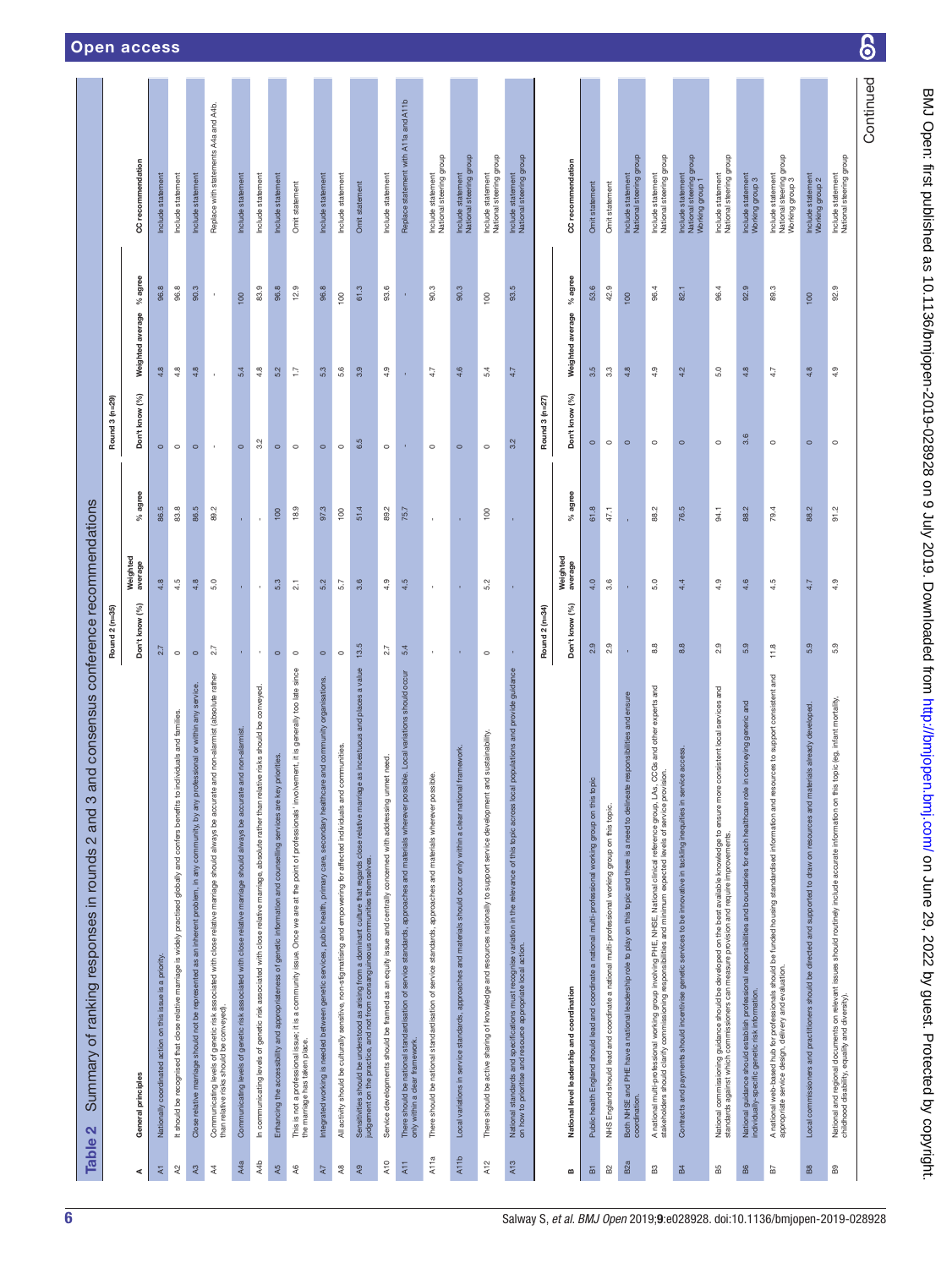| <b>Table</b>    | Continued<br>$\mathbf{\Omega}$                                                                                                                                                                                                                                                                           |                |                     |              |                |                  |               |                                              |
|-----------------|----------------------------------------------------------------------------------------------------------------------------------------------------------------------------------------------------------------------------------------------------------------------------------------------------------|----------------|---------------------|--------------|----------------|------------------|---------------|----------------------------------------------|
|                 |                                                                                                                                                                                                                                                                                                          | Round 2 (n=34) |                     |              | Round 3 (n=27) |                  |               |                                              |
| B               | National level leadership and coordination                                                                                                                                                                                                                                                               | Don't know (%) | Weighted<br>average | % agree      | Don't know (%) | Weighted average | % agree       | CC recommendation                            |
| B10             | and information<br>There should be a coordinated bank of nationally recognised experts who can be approached for advice                                                                                                                                                                                  | 5.9            | 4.4                 | 79.4         | $\circ$        | 4.4              | 82.2          | Include statement<br>National steering group |
| $\overline{5}$  | PHE should organise and support regular knowledge sharing events for professionals working in this field                                                                                                                                                                                                 | 8.8            | 4.3                 | 67.7         | $\circ$        | 4.0              | 67.9          | Omit statement                               |
| B12             | National leaders should combat the poor sustainability of investments in this service area.                                                                                                                                                                                                              | 8.8            | 4.5                 | 70.6         | 3.6            | 4.4              | 67.9          | Omit statement<br>Working group 4            |
| B <sub>13</sub> | Relevant national professional bodies should be engaged in this agenda and contributie to a national working group (eg. RCGP, RCM).<br>AGNC).                                                                                                                                                            | 5.9            | 4.3                 | 82.4         | $\circ$        | 4.4              | 92.9          | National steering group<br>Include statement |
| B14             | and national action<br>cal<br>Public health England should ensure that the relevant epidemiological information is available to inform lo                                                                                                                                                                | 2.9            | 4.8                 | 97.1         | $\circ$        | 5.0              | $\frac{8}{2}$ | Include statement<br>Working group 4         |
| B <sub>15</sub> | nels since this affects local action.<br>Consistency is needed on how the 'modifiable risk factor' designation is used by child death overview pa                                                                                                                                                        | 14.7           | 5.0                 | 85.3         | 14.3           | S                | 78.6          | Include statement<br>Working group 1         |
| <b>B16</b>      | lopment in this area (eg, Kings<br>PHE and NHSE should mobilise resources and expertise elsewhere in the system to support service development i<br>College London genetic risk and counselling course; National Sickle Cell and Thalassaemia Screening programme.                                       | 8.8            | 4.4                 | 76.5         | $\circ$        | 4.2              | 85.           | Include statement<br>National steering group |
|                 |                                                                                                                                                                                                                                                                                                          | Round 2 (n=34) |                     |              | Round 3 (n=27) |                  |               |                                              |
| $\circ$         | Local level leadership and coordination                                                                                                                                                                                                                                                                  | Don't know (%) | Weighted<br>average | % agree      | Don't know (%) | Weighted average | $%$ agree     | CC recommendation                            |
| 5               | A designated lead health professional should be responsible for overall coordination and monitoring of local service responses, including<br>community engagement and care of affected families.                                                                                                         | 8.6            | 4.1                 | 65.7         | $\circ$        | 4.2              | 75.0          | Omit statement                               |
| S,              | Public health should lead and coordinate action at local level.                                                                                                                                                                                                                                          | 2.9            | 3.9                 | 62.9         | 3.6            | 3.8              | 67.9          | Omit statement                               |
| $\mathbbm{S}$   | Genetic services should lead and coordinate action at local level                                                                                                                                                                                                                                        | 5.7            | 3.4                 | 37.2         | 3.6            | 3.0              | 32.1          | Omit statement                               |
| 3               | A local mult-professional working group should meet regularly and include; public health, genetics, primary care, health visiting, midwifery,<br>paediatics, community/voluntary sector and patient and public representatives.                                                                          | 2.9            | 4.6                 | 85.7         | $\circ$        | 4.6              | 92.9          | Include statement                            |
| රි              | A local service specification should describe each service element and their inter-connections and conform to national guidance/standards.                                                                                                                                                               | 57             | 41                  | 77.2         | $\circ$        | 4.4              | 82.2          | Include statement<br>National steering group |
| C5a             | Local commissioners should demonstrate compliance against a national service specification which allows for flexibility in responses<br>appropriate to local need.                                                                                                                                       | $\mathbf{r}$   | $\mathbf{I}$        | $\mathbf{I}$ | $\circ$        | 4.6              | 92.9          | National steering group<br>Include statement |
| °               | Regular local knowledge sharing events should bring together professionals working at community, primary care and secondary care level,<br>together with patients and public representatives.                                                                                                            | $\circ$        | 4.3                 | 80.0         | $\circ$        | 4.5              | 92.9          | Include statement                            |
| 5               | Local authorities, CCGs and regional commissioners should work together to co-commission services and achieve adequate investments.                                                                                                                                                                      | 2.9            | 4.6                 | 91.4         | $\circ$        | 4.6              | 92.9          | Include statement                            |
| ී               | Genetic service staff and those working on community genetic literacy should mutually support one another to ensure good understanding<br>of community needs and genetic competency                                                                                                                      | $\circ$        | 4.7                 | 94.3         | $\circ$        | 5.0              | 100           | Include statement                            |
| ී               | Genetic service staff should provide technical input to the development of instruments, resources and tools used by staff within other health<br>services and at community level.                                                                                                                        | 2.9            | $\overline{11}$     | 91.4         | $\circ$        | 4.9              | 96.4          | Include statement                            |
| C <sub>10</sub> | ion across public health, primary<br>Dedicated staff working on this issue should do outreach work to increase staff awareness and coordinat<br>care and secondary care                                                                                                                                  | 2.9            | 4.5                 | 91.4         | 3.6            | 4.7              | 89.3          | Include statement<br>Working group 1         |
| $\overline{5}$  | to support timely service offers<br>services early in pregnancy;<br>Medianisms should ersure sharing of genetic rick information between nelevant healthcare professionals<br>genetic services should inform GPs when diagnosis is made).<br>genetic services should inform GPs when diagnosis is made). | $\circ$        | 4.9                 | 88.6         | $\circ$        | 5.0              | 96.4          | Include statement<br>Working group 1         |
|                 |                                                                                                                                                                                                                                                                                                          | Round 2 (n=33) |                     |              | Round 3 (n=27) |                  |               |                                              |
| $\mathsf{d}$    | Training and competencies for healthcare and other professionals                                                                                                                                                                                                                                         | Don't know (%) | Weighted<br>average | agree<br>℅   | Don't know (%) | Weighted average | % agree       | CC recommendation                            |
| δ               | All healthcare professionals should be given regular training in order to ensure inaccurate and inappropriate messages are not conveyed<br>and to increase referrals to genetic services.                                                                                                                | 2.9            | 3.8                 | 61.8         | 3.6            | 3.4              | 46.4          | Omit statement                               |
| $\square$       | Public health England should lead and coordinate a national multi-professional working group on this topic.                                                                                                                                                                                              | 2.9            | 4.0                 | 61.8         | $\circ$        | 3.9              | 71.4          | Omit statement                               |
| $\mathbbm{S}$   | f genetics.<br>Staff at all levels of the health service require regular training, given the rapid developments in the field of                                                                                                                                                                          | 5.9            | 3.4                 | 47.1         | 3.6            | 3.4              | 50.0          | Omit statement                               |
| $\Xi$           | Most healthcare professionals already have good awareness, so training may not be needed.                                                                                                                                                                                                                | 2.9            | $\frac{3}{2}$       | $\circ$      | $\circ$        | ÷.               | $\circ$       | Omit statement                               |
| D <sub>5</sub>  | Training of healthcare professionals does not lead to increased referrals to genetic services and so it should not be a priority for investment.                                                                                                                                                         | 20.6           | 1.9                 | 8.8          | 14.3           | 1.3              | 3.6           | Omit statement                               |
| B <sub>6</sub>  | Training of healthcare professionals must include clear direction on their responsibilities (and boundaries) in relation to improving genetic<br>Iteracy and uptake of genetic services.                                                                                                                 | $\circ$        | 4.4                 | 85.3         | $\circ$        | 4.4              | 89.3          | Include statement<br>Working group 3,4       |
|                 |                                                                                                                                                                                                                                                                                                          |                |                     |              |                |                  |               | Continued                                    |

 $\epsilon$ 

7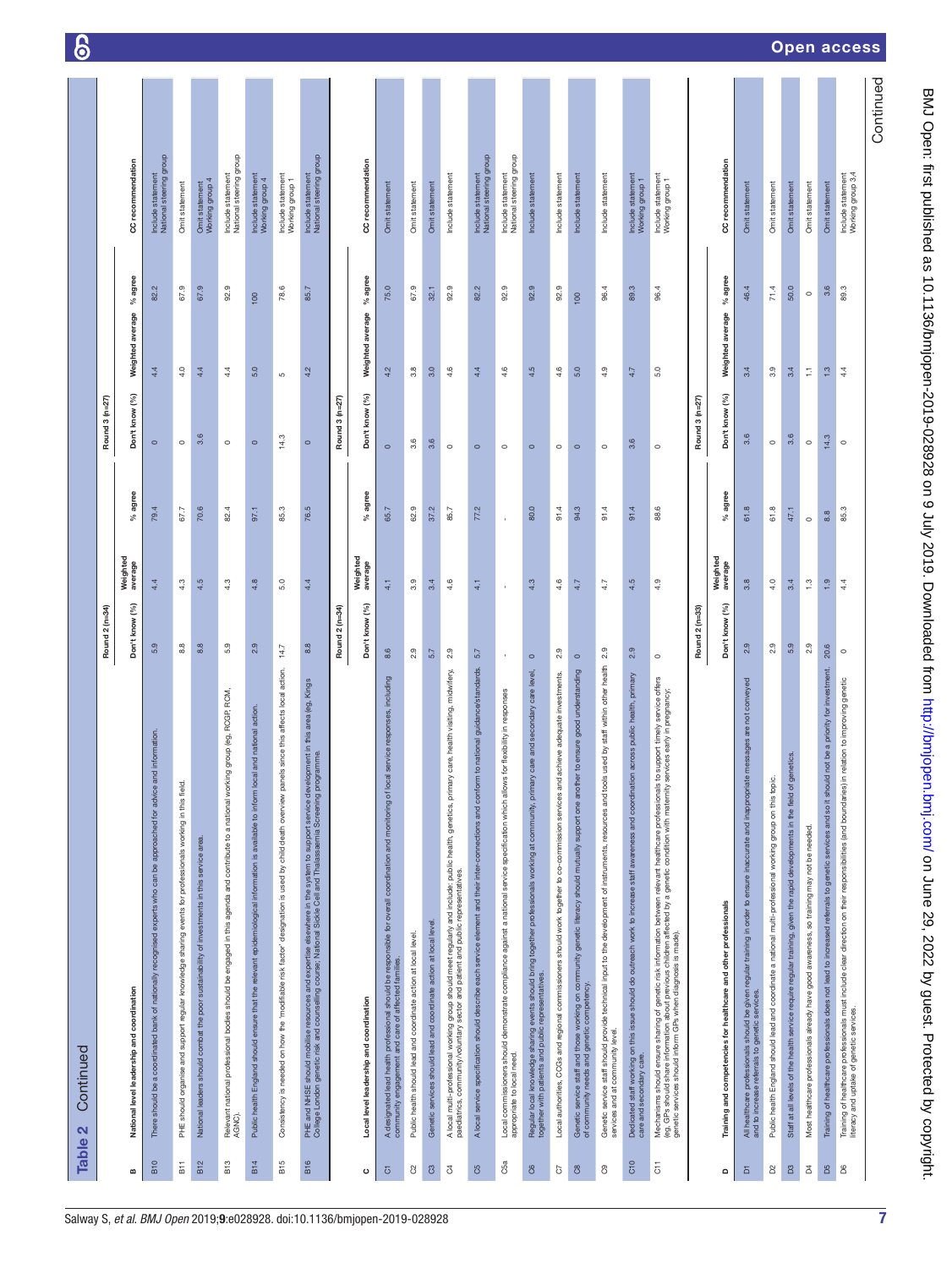E15 Provision of genetic counselling prior to marriage and prior to pregnancy for individuals in/considering a close relative marriage. 0 5.1 88.0 0 4.7 4.7 82.6 Relations of the distance and estatement

Provision of genetic counselling prior to martiage and prior to pregnancy for individuals in/considering a close relative marriage.

 $E15$ 

 $\circ$ 

Working group 1

Include statement<br>Working group 1

82.6

 $4.7$ 

 $\circ$ 

88.0

 $5.1$ 

Continued

Continued

 $\delta$ 

L.

| <b>Table</b>          | Continued<br>$\mathbf{\Omega}$                                                                                                                                                                                                    |                |                     |                  |                 |                  |                  |                                                                   |  |
|-----------------------|-----------------------------------------------------------------------------------------------------------------------------------------------------------------------------------------------------------------------------------|----------------|---------------------|------------------|-----------------|------------------|------------------|-------------------------------------------------------------------|--|
|                       |                                                                                                                                                                                                                                   | Round 2 (n=33) |                     |                  | Round 3 (n=27)  |                  |                  |                                                                   |  |
| $\mathsf{d}$          | Training and competencies for healthcare and other professionals                                                                                                                                                                  | Don't know (%) | Weighted<br>average | $%$ agree        | Don't know (%)  | Weighted average | $%$ agree        | CC recommendation                                                 |  |
| ă                     | ensure the quality of their work<br>Training should only be undertaken with community level workers if there is also support in place to                                                                                          | 2.9            | 3.9                 | 67.7             | $\circ$         | 4.2              | 75.0             | Omit statement                                                    |  |
| $_{\rm B}^{\rm g}$    | Training of healthcare and other professionals should only occur alongside enhancements to the genetic service offer. Demand for services<br>should not be generated unless it can be met.                                        | $\circ$        | 3.4                 | 50.0             | 3.6             | 3.2              | 46.4             | Omit statement                                                    |  |
| Bq                    | Standardised training materials and competencies should be developed nationally, drawing on existing materials, and employed<br>consistently.                                                                                     | $\circ$        | 4.6                 | 85.3             | $\circ$         | 4.6              | 96.4             | National steering group<br>Working group 2,3<br>Include statement |  |
| D10                   | Medical and social care curricula should be updated to reflect developments in genetics and the associated knowledge and skills required<br>to meet the needs of diverse populations, including those practising customary consan | 2.9            | 4.7                 | 94.1             | $\circ$         | 5.0              | 96.4             | National steering group<br>Working group 3<br>Include statement   |  |
| D <sub>11</sub>       | Face-to-face training is important to ensure adequate levels of both genetic and cultural competence.                                                                                                                             | 5.9            | 4.1                 | 67.7             | $\overline{11}$ | 4.5              | 82.2             | Include statement<br>Working group 3,4                            |  |
| D <sub>12</sub>       | Web-based resources should supplement face-to-face training and include videos on how to draw family trees and convey information to<br>patients/public.                                                                          | 2.9            | 4.3                 | 88.2             | 3.6             | 4.4              | 89.3             | Working group 2,3<br>Include statement                            |  |
| D <sub>13</sub>       | Training should be delivered by people with both advanced genetics knowledge and significant understanding of community needs                                                                                                     | 2.9            | 4.3                 | 67.7             | $\circ$         | 4.2              | 71.4             | Omit statement                                                    |  |
| D14                   | Staff training may be delivered by genetic outreach workers once they have achieved a set of competencies                                                                                                                         | 2.9            | 3.8                 | 67.6             | $\circ$         | 3.9              | 75.0             | Omit statement                                                    |  |
| D <sub>15</sub>       | All staff training, including for those working within genetic services, should include cultural senstivity and inter-cultural communication<br>skills.                                                                           | $\circ$        | $5.1\,$             | 100              | $\circ$         | 5.2              | 100              | Include statement<br>Working group 2,3                            |  |
| D <sub>16</sub>       | Training of healthcare and community staff should include basic genetic information (including drawing a family tree) and clear guidance on<br>referring to genetic services.                                                     | 2.9            | 4.6                 | 88.2             | $\circ$         | 4.7              | 96.4             | Include statement<br>Working group 1,3                            |  |
|                       |                                                                                                                                                                                                                                   | Round 2 (n=25) |                     |                  | Round 3 (n=22)  |                  |                  |                                                                   |  |
| ш                     | Genetic services: general                                                                                                                                                                                                         | Don't know (%) | Weighted<br>average | $%$ agree        | Don't know (%)  | Weighted average | $%$ agree        | CC recommendation                                                 |  |
| 副                     | Enhancements to genetic services are an important element in addressing genetic risk associated with close relative unions                                                                                                        | 4.0            | 4.5                 | 76.0             | $\circ$         | 4.5              | 91.3             | Include statement                                                 |  |
| $\Xi$                 | Commissioners must recognise that the necessary enhancements to genetic services will require resources.                                                                                                                          | 4.0            | 4.8                 | 84.0             | $\circ$         | 4.9              | 91.3             | Include statement                                                 |  |
| $\mathbb{E}3$         | Enhancements to genetic services should be integral to the core service rather than a stand-alone project (so that knowledge is developed<br>across staff members and sustainability is supported).                               | $\circ$        | 5.0                 | 92.0             | $\circ$         | 5.0              | 100              | Include statement<br>Working group 1                              |  |
| 4                     | Enhancements to genetic services require specialist skills.                                                                                                                                                                       | 4.0            | 4.4                 | 76.0             | $\circ$         | 4.8              | 95.7             | Include statement                                                 |  |
|                       | Genetic services: cultural competence of services                                                                                                                                                                                 |                |                     |                  |                 |                  |                  |                                                                   |  |
| ₩                     | All staff working in genetic services should understand the needs of the population and provide culturally and religiously competent, non-<br>judgemental care.                                                                   | $\circ$        | 5.4                 | $\frac{100}{2}$  | $\circ$         | 5.3              | $\frac{100}{2}$  | Include statement<br>Working group 3                              |  |
| E6                    | Genetic services must effectively meet the needs of patients who wish to communicate in a language other than English via the provision<br>of professional interpreters.                                                          | $\circ$        | 5.4                 | $\overline{100}$ | $\circ$         | 5.5              | $\overline{100}$ | Include statement                                                 |  |
| $\Xi$                 | The athnic diversity of genetic services staff strould reflect that of the local population and efforts should be made to recruit and train<br>people from minority ethnic backgrounds.                                           | $\circ$        | 4.7                 | 84.0             | $\circ$         | 4.4              | 87.0             | Include statement                                                 |  |
| $\mathbb{E}^3$        | Bilingual practitioners should be recruited to work in genetic services and be able to use their language skills in consultations                                                                                                 | $\circ$        | 4.5                 | 80.0             | $\circ$         | 4.4              | 87.0             | Include statement                                                 |  |
| $\mathbb{E}9$         | A range of informational resources should be available for patients in accessible formats and languages.                                                                                                                          | $\circ$        | 5 <sup>2</sup>      | 100              | $\circ$         | 5.2              | 100              | Working group 1,2<br>Include statement                            |  |
| E10                   | Service developments should be informed by diverse patient and public involvement for example, via patient liaison groups                                                                                                         | $\circ$        | 5.2                 | 96.0             | $\circ$         | 51               | 95.7             | Include statement<br>PPI group                                    |  |
|                       | To increase access, the enhanced service offer should include:                                                                                                                                                                    |                |                     |                  |                 |                  |                  |                                                                   |  |
| $\overleftarrow{\Xi}$ | Community-based genetic counsellor(s) working to support families through their journeys and linking primary care and specialist services<br>with genetic services.                                                               | 4.0            | 4.5                 | 80.0             | $\circ$         | 4.4              | 82.6             | Working group 1,4<br>Include statement                            |  |
| E12                   | Community-level outreach via satellite clinics for example, at GP practices                                                                                                                                                       | 4.0            | 3.8                 | 56.0             | 5.7             | 3.5              | 56.5             | Working group 1,4<br>Omit statement                               |  |
| E13                   | Home visits by genetic counsellors.                                                                                                                                                                                               | 4.0            | 3.7                 | 44.0             | 4.4             | $\overline{3}$ . | 34.8             | Omit statement<br>Working group 1,4                               |  |
| E14                   | Self-referral into the service (particularly to a community-based outreach service as a first point of contact).                                                                                                                  | 4.0            | 4.6                 | 88.0             | 4.4             | 4.5              | 82.6             | Include statement<br>Working group 1,4                            |  |

 $\overline{1}$ 

L.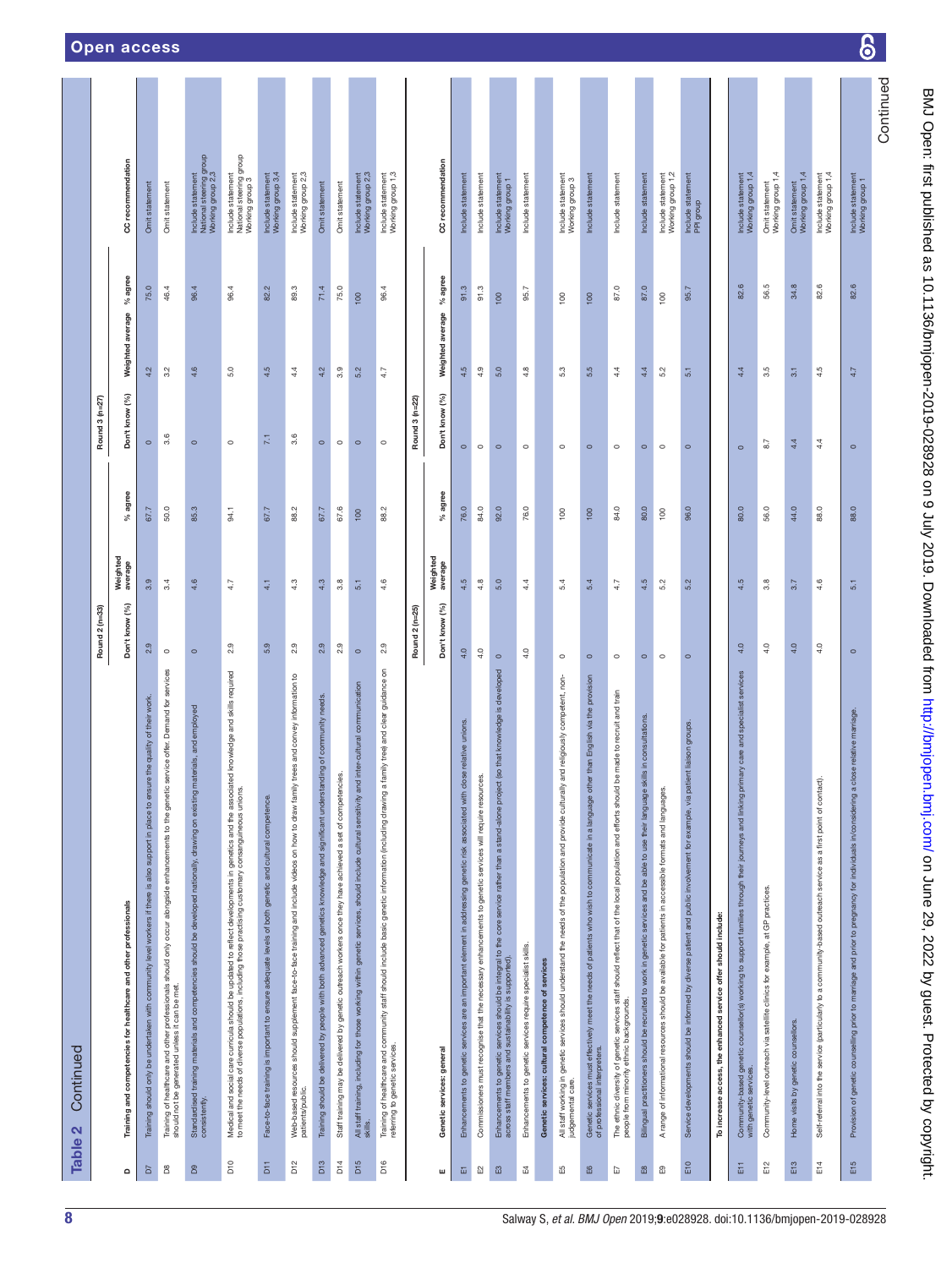| <b>Table</b>   | Continued<br>$\mathbf{\Omega}$                                                                                                                                                                                                                                                               |                |                     |               |                |                  |                  |                                                                                          |
|----------------|----------------------------------------------------------------------------------------------------------------------------------------------------------------------------------------------------------------------------------------------------------------------------------------------|----------------|---------------------|---------------|----------------|------------------|------------------|------------------------------------------------------------------------------------------|
|                | To increase access, the enhanced service offer should include:                                                                                                                                                                                                                               |                |                     |               |                |                  |                  |                                                                                          |
| $\mathsf{E}16$ | e of, and what to expect at, the<br>Telephone or face-to- face contact before first appointments to ensure understanding of the purpos<br>appointment                                                                                                                                        | 4.0            | 4.3                 | 64.0          | $\circ$        | 4.0              | 69.6             | Omit statement<br>Working group 1,4                                                      |
| E17            | appointments<br>Follow-up phone call or home visit, rather than automatic discharge, for patients who do not attend                                                                                                                                                                          | $\circ$        | 4.7                 | 92.0          | $\circ$        | 4.8              | $\overline{100}$ | Include statement<br>Working group 1                                                     |
| E18            | Steps to ensure that the service only sees couples/patients who want to be referred as opposed to those being sent.                                                                                                                                                                          | 16.0           | 3.6                 | 44.0          | 4.4            | 51               | 43.5             | Omit statement<br>Working group 2,3<br>PPI group                                         |
|                | Genetic services: ensuring consistent practice across the service                                                                                                                                                                                                                            |                |                     |               |                |                  |                  |                                                                                          |
| E19            | case of urgent prenatal enquiries<br>Families already known to the service should be given the contact details for a genetic counsellor in                                                                                                                                                   | $\circ$        | 5.0                 | 92.0          | $\circ$        | $\frac{1}{5}$    | 91.3             | Include statement                                                                        |
| $\mathbb{E}20$ | When a child is diagnosed with a possible recessive disorder linked to consanguintly, an extended family genetic history should<br>automatically be taken.                                                                                                                                   | $\circ$        | 5.3                 | 92.0          | $\circ$        | 5.2              | 95.7             | Include statement                                                                        |
| E21            | Where a condition has been identified in a family, adequate information about the health risks to offspring, benefits and imitations of<br>testing, and the options after a positive result, should be clearly communicated to he                                                            | $\circ$        | 5.4                 | 100           | $\circ$        | 5.6              | 100              | Include statement                                                                        |
| E22            | .≌<br>family members<br>extended<br>carrier testing among<br>A more proactive and supportive approach to cascading information and offering c<br>needed. Provision of letters in English to pass on to family members is insufficient.                                                       | $\circ$        | 52                  | $\frac{8}{2}$ | $\circ$        | 5.4              | $\frac{8}{2}$    | Include statement<br>Working group 1,3,                                                  |
|                | Genetic technologies                                                                                                                                                                                                                                                                         |                |                     |               |                |                  |                  |                                                                                          |
| $\mathbb{E}23$ | Continuty of contact with families must be ensured so that future pregnancies are fully supported with screening and sensitive presentation<br>of the options.                                                                                                                               | $\circ$        | 5.0                 | 100           | $\circ$        | 51               | 100              | Include statement<br>Working group 1                                                     |
| E24            | There should be storage of DNA relating to all babies who die of probable genetic disorder as if nothing is stored the family is at a huge<br>disadvantage in future pregnancies.                                                                                                            | 20.0           | 4.6                 | 72.0          | $\mathbf{r}$   | $\bar{1}$        |                  | Replace with E24a                                                                        |
| E24a           | who die of probable genetic disorder<br>(Slight re-wording) subject to parental consent, there should be storage of DNA relating to all babies<br>as if nothing is stored the family is at a huge disadvantage in future pregnancies                                                         | $\mathbf{r}$   |                     |               | 4.4            | 5.0              | 91.3             | Include statement<br>Working group                                                       |
| $\Xi$          | Expanded carrier screening may become available due to emerging genetic technologies and may provide genetic screening for<br>consanguineous communities and the general population. ECS should be considered for implementation                                                             | 16.0           | 4.9                 | 80.0          | 13.0           | 4.8              | 78.3             | Replace with one new general statement (for<br>E25, 26, 27)<br>Working group 1           |
| E26            | ed on the most common conditions<br>without charge in a clinical setting.<br>There should be investment to develop tests for rare conditions and to develop a panel of genes bas<br>(identified through a national registry). Such tests should be readily available across genetic services | 16.0           | 5.0                 | 80.0          | 13.0           | 4.8              | 78.3             | Replace with one new general statement (for<br>E25, 26, 27)<br>Working group 1           |
| E27            | Work in this area must look forward to the implications of large scale deployment of new genetic technology: for example, one of the<br>earliest effective applications of whole genome scanning is likely to be for risk assessm                                                            | 12.0           | 4.7                 | 80.0          | 8.7            | 4.5              | 73.9             | Replace with one new general statement (for<br>E25, 26, 27)<br>Working group 1           |
|                |                                                                                                                                                                                                                                                                                              | Round 2 (n=31) |                     |               | Round 3 (n=26) |                  |                  |                                                                                          |
| щ              | Raising genetic literacy                                                                                                                                                                                                                                                                     | Don't know (%) | Weighted<br>average | % agree       | Don't know (%) | Weighted average | $%$ agree        | CC recommendation                                                                        |
| 园              | of stigmatisation and negative effects<br>Action at the community level should not be prioritised because it is costly and there is the possibility                                                                                                                                          | 3.2            | 2.0                 | 16.1          | $\circ$        | 1.5              | E                | Omit statement                                                                           |
| F <sub>2</sub> | There should be well-designed community level activity to increase genetic literacy and awareness of genetic services and options among<br>affected communities in a non-stigmatising way.                                                                                                   | $\circ$        | $^{4.9}$            | 93.6          | $\circ$        | 5.0              | 96.3             | Working group 2,4<br>Include statement                                                   |
| E3             | rehensive information on pre-<br>Community level information should not focus on consanguinity in isolation, but rather include comp<br>conception health.                                                                                                                                   | $\circ$        | 4.8                 | 93.6          | $\circ$        | 4.9              | 96.3             | Include statement<br>Working group 2                                                     |
| E4             | Community level information-giving should include materials that are specific to the issue of consanguinity and genetic risk and address the<br>concerns and questions raised by members of affected communities.                                                                            | 3.2            | 44                  | 77.4          | $\circ$        | 4.5              | 92.6             | Include statement<br>Working group 2                                                     |
| F5             | There should be nationwide consistency in communication tools, leaflets and patient information resources.                                                                                                                                                                                   | $\circ$        | 4.7                 | 87.1          | $\circ$        | 4.6              | 88.9             | National steering group<br>Working group 2<br>Include statement                          |
| F6             | Activities and resources used at the community level should be designed and delivered in partnership with voluntary groups, community<br>organisations and local people (including those affected, and those not affected, by rec                                                            | 32             | 4.6                 | 83.9          | $\circ$        | 4.7              | $\frac{8}{2}$    | Norking group 2,4<br>Include statement                                                   |
| F7             | Patients with direct experience of genetic disorders should be involved in design and publicity of services as community champions                                                                                                                                                           | $\circ$        | 4.6                 | 90.3          | $\circ$        | 4.9              | 96.3             | Include statement<br>PPI Group                                                           |
| œ              | Community leaders should be involved in the design of activities and resources to be delivered at community level                                                                                                                                                                            | 3.2            | 4.0                 | 71.0          | $\circ$        | 3.9              | 77.8             | Replace with one new general statement (for<br>F8, F9, F10, F11, F16)<br>Working group 2 |
| E <sub>9</sub> | Community leaders should be engaged in delivering consistent messages to community members                                                                                                                                                                                                   | $\circ$        | 3.6                 | 61.3          | $\circ$        | 3.6              | 74.1             | Replace with one new general statement (for<br>F8, F9, F10, F11, F16)<br>Working group 2 |

l,

 $\overline{a}$ 

Continued

Continued

Open access

 $\mathbf{r}$ 

J.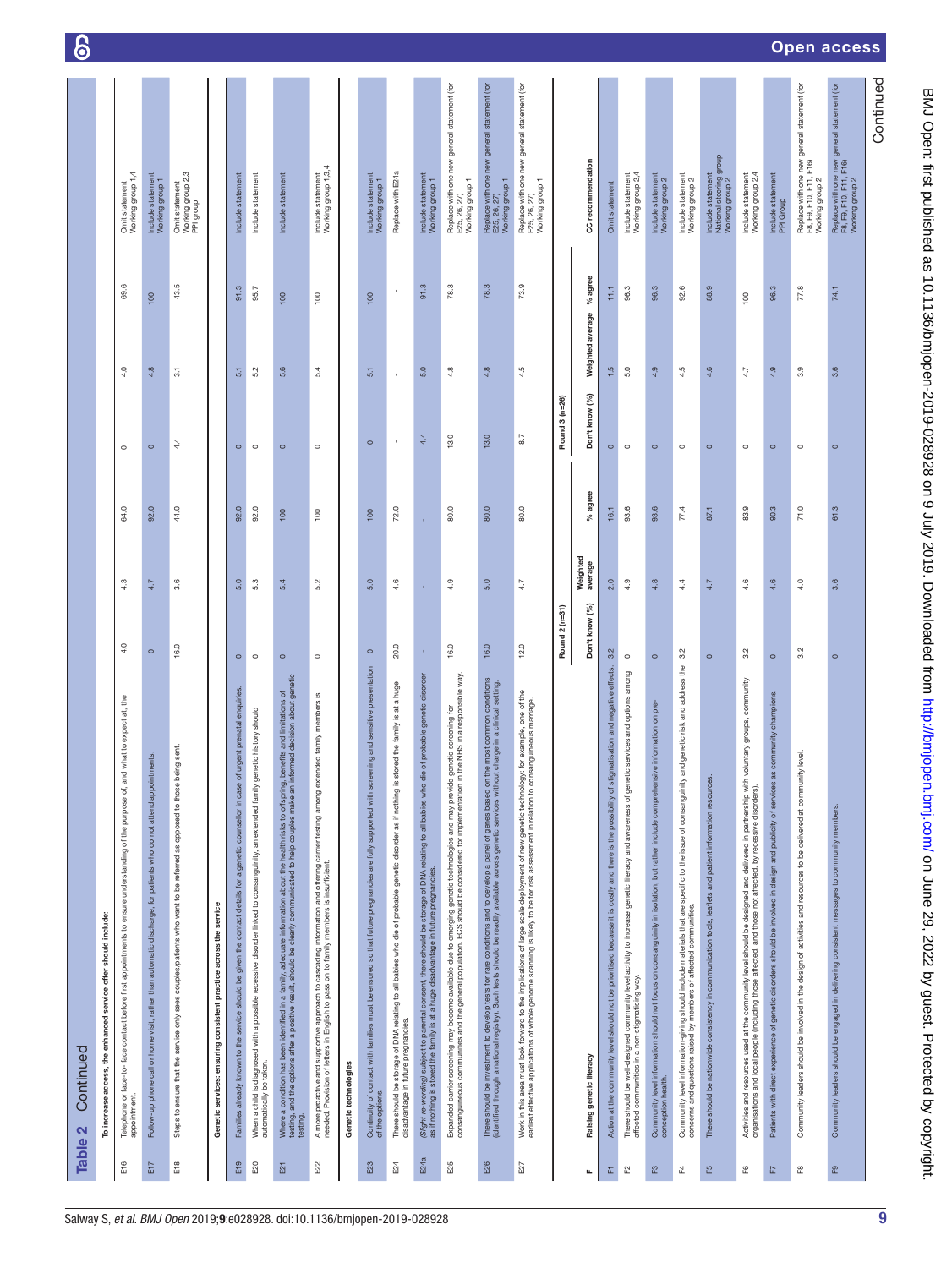| しこく                  |
|----------------------|
|                      |
|                      |
|                      |
| $\ddot{\phantom{0}}$ |
|                      |
|                      |
|                      |
|                      |
|                      |
|                      |
|                      |
|                      |
|                      |
|                      |
|                      |
|                      |
|                      |
|                      |
|                      |
|                      |
|                      |
|                      |
| $\ddot{\phantom{a}}$ |
|                      |
|                      |
|                      |
| $\frac{1}{2}$        |
|                      |
|                      |
|                      |
|                      |
|                      |
|                      |
| )<br>22222<br>2222   |
|                      |
|                      |
|                      |
|                      |
|                      |
|                      |
|                      |
|                      |
|                      |
|                      |
|                      |
|                      |
|                      |
|                      |
|                      |
|                      |
|                      |
|                      |
|                      |
|                      |
|                      |
|                      |
|                      |
|                      |
|                      |
|                      |
|                      |
|                      |
|                      |
|                      |
| <u>יי יו ה</u> התא   |
|                      |
|                      |
|                      |
|                      |
|                      |
|                      |
|                      |
|                      |
|                      |
|                      |
|                      |
|                      |
|                      |
|                      |
|                      |
|                      |
|                      |
|                      |
|                      |
|                      |
|                      |
| ׇ֘֝֬֝                |
|                      |
| í                    |
|                      |
|                      |
|                      |
|                      |
|                      |
|                      |
|                      |
|                      |
|                      |
|                      |

Continued

Continued

 $\delta$ 

|  | Open access |
|--|-------------|
|  |             |

| <b>Table</b>                                          | Continued<br>$\mathbf{\Omega}$                                                                                                                                                                                                 |                |                     |                  |                |                  |                  |                                                                                          |
|-------------------------------------------------------|--------------------------------------------------------------------------------------------------------------------------------------------------------------------------------------------------------------------------------|----------------|---------------------|------------------|----------------|------------------|------------------|------------------------------------------------------------------------------------------|
|                                                       |                                                                                                                                                                                                                                | Round 2 (n=31) |                     |                  | Round 3 (n=26) |                  |                  |                                                                                          |
| щ                                                     | Raising genetic literacy                                                                                                                                                                                                       | Don't know (%) | Weighted<br>average | % agree          | Don't know (%) | Weighted average | % agree          | CC recommendation                                                                        |
| F10                                                   | $\overline{c}$<br>Dedicated community level workers should be recruited and trained to work on this issue within affected communities; they do not need<br>be qualified in genetic counselling but should attain competencies. | 50             | 3.9                 | 61.3             | $\circ$        | 3.7              | 59.3             | Replace with one new general statement (for<br>F8, F9, F10, F11, F16)<br>Working group 2 |
| E                                                     | A wide range of generalist front-line workers should be trained to work on this issue within affected communities                                                                                                              | $\circ$        | 4.0                 | 67.7             | $\circ$        | 4.0              | 77.8             | Replace with one new general statement (for<br>F8, F9, F10, F11, F16)<br>Working group 2 |
| F <sub>12</sub>                                       | ed conversations to clarify<br>Genetic literacy interventions at community level must include opportunities for face-to-face, well-inform<br>understandings.                                                                   | $\circ$        | 4.7                 | 96.8             | $\circ$        | 4.9              | ξ                | Working group 2,4<br>Include statement                                                   |
| F <sub>13</sub>                                       | Opportunités for learning should recognise diversity within and between communities and be varied enough to meet the needs of different<br>age, ethnic and socio-economic groups and non-English speakers.                     | $\circ$        | 4.9                 | $\overline{100}$ | $\circ$        | 5.2              | $\frac{100}{2}$  | Working group 2,4<br>Include statement                                                   |
| F <sub>14</sub>                                       | Information conveyed at the community level should emphasise shared carrier status rather than consanguinity.                                                                                                                  | 6.7            | 4.5                 | 74.2             | 7.4            | 4.8              | 88.9             | Include statement<br>Working group 2                                                     |
| F <sub>15</sub>                                       | Community level information-giving should address assumptions held about genetic services and explain the options that may be available<br>to couples.                                                                         | $\circ$        | 4.9                 | 96.8             | $\circ$        | 4.9              | 100              | Include statement<br>Working group 2,4                                                   |
| F <sub>16</sub>                                       | who can provide moral or religious<br>Information conveyed at the community level should include signposting to appropriately inform people<br>guidance.                                                                       | 5.7            | $\frac{1}{4}$       | 64.5             | $\frac{7}{2}$  | $\frac{1}{4}$    | 70.4             | Replace with one new general statement (for<br>F8, F9, F10, F11, F16)<br>Working group   |
| $\mathsf{F}17$                                        | Information conveyed at the community level should include signposting to support for families living with genetic conditions.                                                                                                 | $\circ$        | 4.8                 | 96.8             | $\circ$        | 4.9              | $\frac{100}{2}$  | Include statement                                                                        |
| F <sub>18</sub>                                       | Standardised leaflets should be made widely available via GP surgeries, pharmacies, community paediatrics, community centres and<br>midwifery.                                                                                 | $\circ$        | $\frac{3}{4}$       | 77.4             | $\circ$        | 4.3              | 81.5             | National Steering Group<br>Working group 2<br>Include statement                          |
| F <sub>19</sub>                                       | Schools-based work should be undertaken to increase general genetic literacy for example, in PHSE lessons.                                                                                                                     | $\circ$        | 4.7                 | 90.3             | $\circ$        | 4.8              | 100              | Include statement<br>Working group 2,4                                                   |
| F <sub>20</sub>                                       | Wider networks should be harnessed to undertake nationally coordinated awareness raising initiatives.                                                                                                                          | 9.7            | 4.4                 | 74.2             | 7.4            | 4.1              | 70.4             | Omit statement                                                                           |
| F <sub>21</sub>                                       | Standardised web based resources for the general public should be available nationally.                                                                                                                                        | 3.2            | 4.6                 | 87.1             | $\circ$        | 4.6              | 96.3             | Include statement<br>National steering group<br>Working group 2                          |
| F22                                                   | Media coverage of the issue should be avoided due to high risk of negative representations and adverse consequences                                                                                                            | 3.2            | 3.6                 | 51.6             | 7.4            | 5.7              | 44.4             | Working group 2<br>Omit statement                                                        |
| F <sub>23</sub>                                       | Communications should involve wider audiences, including schools and journalists to counter misconceptions and challenge unhelpful<br>attitudes (eg, that cousin marriage never occurs in a White majority population).        | 3.2            | 4.2                 | 80.7             | $\circ$        | 4.2              | 81.5             | Include statement<br>Working group 2                                                     |
| F24                                                   | issue in hand rather than the wider<br>Resources should be spent on high risk families who would be more willing to listen and understand the<br>community who have no knowledge or experience of a genetic condition.         | 6.5            | 3.5                 | 41.9             |                |                  |                  | Omit statement                                                                           |
| F24a                                                  | with recessive disorders<br>Resources should be prioritised for genetic literacy work with at risk families who already have children                                                                                          |                |                     |                  | $\circ$        | 3.9              | 70.4             | Working group 1<br>Omit statement                                                        |
| F25                                                   | Information should be made available to all. The general population should be educated about new developments in genomics in a general<br>way and not focus on any particular community.                                       | $\circ$        | $^{42}$             | 71.0             | $\circ$        | 4.2              | 85.2             | Include statement<br>Working group 2                                                     |
| F26                                                   | $\omega$<br>part of<br>presented as an integral<br>There should be an inclusive message that genetics affect everyone, with consanguineous communities<br>diverse, multi-ethnic population.                                    | 3.2            | 4.8                 | 93.6             | $\circ$        | 4.7              | $\overline{100}$ | Include statement                                                                        |
|                                                       |                                                                                                                                                                                                                                | Round 2 (n=31) |                     |                  | Round 3 (n=22) |                  |                  |                                                                                          |
| σ                                                     | Primary Care                                                                                                                                                                                                                   | Don't know (%) | Weighted<br>average | $%$ agree        | Don't know (%) | Weighted average | $%$ agree        | CC recommendation                                                                        |
| $\overleftarrow{\mathrm{G}}$                          | GPs already have a heavy workload and cannot be expected to contribute to this area of service deliver                                                                                                                         | $\circ$        | $\overline{2.1}$    | 19.4             | 0.0            | 2.0              | 12.5             | Omit statement                                                                           |
| ෂි                                                    | Primary care services including GPs and health visitors have a major role to play in improving genetic literacy and access to genetic<br>services.                                                                             | $\circ$        | 4.6                 | 83.9             | 0.0            | 4.5              | 83.3             | Include statement                                                                        |
| G3                                                    | GP practices serving affected communities should host regular outreach sessions for genetic counselling.                                                                                                                       | 12.9           | 3.7                 | 51.6             | 4.2            | 3.7              | 45.8             | Omit statement                                                                           |
| $\mathfrak{F}% _{A}^{\ast }=\mathfrak{F}_{A}^{\ast }$ | General Practitioners should offer sensitive, non-judgemental information to related couples and those planning marriage to a relative.                                                                                        | $\circ$        | 4.7                 | 93.6             | 0.0            | 4.9              | 100              | Working group 1,3<br>Include statement                                                   |
| G5                                                    | General practitioners should offer specific preconception care consultations.                                                                                                                                                  | 6.5            | 3.9                 | 54.8             | 0.0            | 3.7              | 58.3             | Omit statement                                                                           |
| ලි                                                    | General practitorers should provide long-term family-based care to affected families to support the sharing of information and uptake of<br>genetics services.                                                                 | 3.2            | 4.5                 | 77.4             | 0.0            | 4.5              | 83.3             | Working group 1,3<br>Include statement                                                   |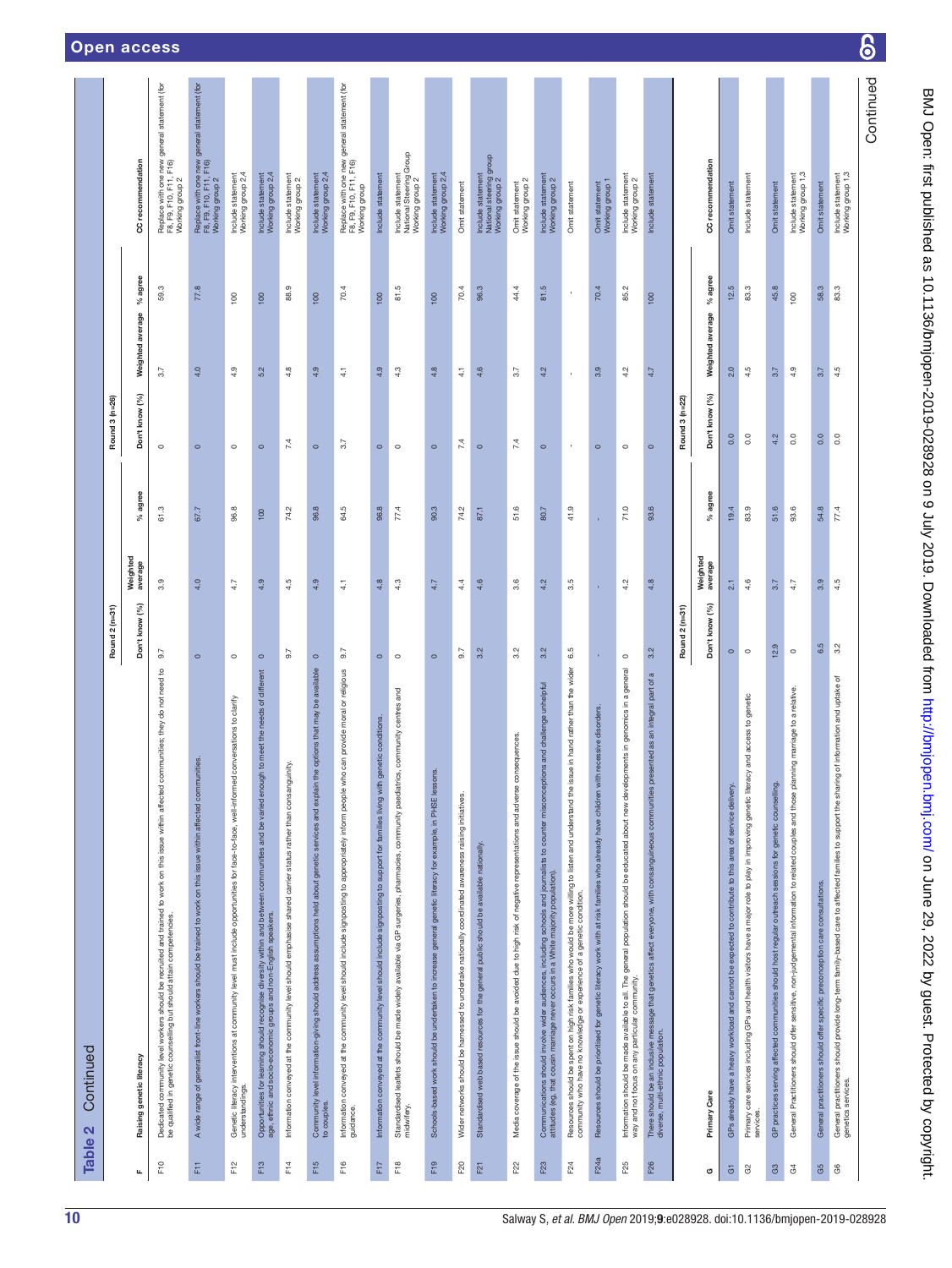| J                                                                                                               |  |
|-----------------------------------------------------------------------------------------------------------------|--|
|                                                                                                                 |  |
|                                                                                                                 |  |
|                                                                                                                 |  |
|                                                                                                                 |  |
| ילוויו וויטוי המטרי האטוויאטט יש גומה ביום מאפטאט וויטן פטן פון יטו פט Plivo Divo וויטון וויטון וויטון וויטון ה |  |
|                                                                                                                 |  |
| , יידיולווירט<br>ג                                                                                              |  |
|                                                                                                                 |  |
|                                                                                                                 |  |
|                                                                                                                 |  |
|                                                                                                                 |  |
|                                                                                                                 |  |
| <b>1.2 4432デ mins 2040 DJ80J8 as D</b>                                                                          |  |
|                                                                                                                 |  |
|                                                                                                                 |  |
|                                                                                                                 |  |
|                                                                                                                 |  |
|                                                                                                                 |  |
|                                                                                                                 |  |
|                                                                                                                 |  |
|                                                                                                                 |  |
|                                                                                                                 |  |
|                                                                                                                 |  |
|                                                                                                                 |  |
|                                                                                                                 |  |
|                                                                                                                 |  |
|                                                                                                                 |  |
|                                                                                                                 |  |
|                                                                                                                 |  |
|                                                                                                                 |  |
|                                                                                                                 |  |
|                                                                                                                 |  |
|                                                                                                                 |  |
|                                                                                                                 |  |
|                                                                                                                 |  |
|                                                                                                                 |  |
|                                                                                                                 |  |
|                                                                                                                 |  |
|                                                                                                                 |  |
|                                                                                                                 |  |
|                                                                                                                 |  |
| <u>ייהוריקליה: ז</u>                                                                                            |  |
|                                                                                                                 |  |
| ر<br>2                                                                                                          |  |
|                                                                                                                 |  |
|                                                                                                                 |  |
|                                                                                                                 |  |
|                                                                                                                 |  |
|                                                                                                                 |  |
| ֖֖֖֪ׅ֪ׅ֪ׅׅׅׅ֪֪ׅ֪֪ׅ֧֚֚֚֚֚֚֚֚֚֚֚֚֚֚֚֚֡֝֝֝֝֬֝֬֝֬֓֓֝֬                                                               |  |
|                                                                                                                 |  |
| י<br>ולי ה                                                                                                      |  |
|                                                                                                                 |  |
|                                                                                                                 |  |
|                                                                                                                 |  |
|                                                                                                                 |  |
| ļ                                                                                                               |  |
|                                                                                                                 |  |
|                                                                                                                 |  |
|                                                                                                                 |  |
| ׇ֚֘֝֡<br>l                                                                                                      |  |
|                                                                                                                 |  |
|                                                                                                                 |  |
|                                                                                                                 |  |
|                                                                                                                 |  |
|                                                                                                                 |  |
|                                                                                                                 |  |
|                                                                                                                 |  |

| <b>Table</b>            | Continued<br>$\mathbf{\Omega}$                                                                                                                                                                                                                    |                |                          |           |                      |                  |                |                                                                   |
|-------------------------|---------------------------------------------------------------------------------------------------------------------------------------------------------------------------------------------------------------------------------------------------|----------------|--------------------------|-----------|----------------------|------------------|----------------|-------------------------------------------------------------------|
|                         |                                                                                                                                                                                                                                                   | Round 2 (n=31) |                          |           | Round 3 (n=22)       |                  |                |                                                                   |
| σ                       | Primary Care                                                                                                                                                                                                                                      | Don't know (%) | Weighted<br>average      | % agree   | Don't know (%)       | Weighted average | $%$ agree      | CC recommendation                                                 |
| G                       | to their carers, ensuring signposting<br>GPs should act as the coordinator of care for individuals living with recessive disorders and of support<br>to relevant support agencies.                                                                | 12.9           | 3.7                      | 41.9      | 4.2                  | 3.7              | 58.3           | Omit statement                                                    |
| ෂී                      | There should be an incentivised target for GPs to refer patients into genetic services.                                                                                                                                                           | 12.9           | $3.1\,$                  | 35.5      | 0.0                  | 2.7              | 20.8           | Omit statement                                                    |
| ශ                       | Innovative ways to engage GPs in this agenda should be developed                                                                                                                                                                                  | 3.2            | 4.6                      | 80.7      | 0.0                  | 4.3              | 83.3           | National steering group<br>Working group 1,3<br>Include statement |
| G10                     | Primary care should support and monitor information flow within extended families over time.                                                                                                                                                      | 12.9           | 3.9                      | 54.8      | 4.2                  | 3.2              | 37.5           | Omit statement<br>Working group 1,3                               |
| G11                     | Within the existing GP contract, good practice in this area includes: basic genetic counselling, provision of accessible information resources<br>and referral to genetic services.                                                               |                |                          |           | 12.5                 | 4.5              | 83.3           | Include statement<br>National steering group<br>Working group 1   |
|                         |                                                                                                                                                                                                                                                   | Round 2 (n=28) |                          |           | Round 3 (n=22)       |                  |                |                                                                   |
| x,                      | Referrals and coordination between services                                                                                                                                                                                                       | Don't know (%) | Weighted<br>average      | % agree   | Don't know (%)       | Weighted average | $%$ agree      | CC recommendation                                                 |
| Ξ                       | Significant effort is needed to address the large number of missed opportunities to refer people into genetic services from primary care,<br>health visitors, secondary care and community contacts.                                              | 3.6            | 4.7                      | 85.7      | 0.0                  | 4.7              | 91.3           | Include statement                                                 |
| 윞                       | There is a need to develop and enforce simple, rapid, standardised pathways of referral, particularly across maternity, neonatology<br>paediatrics and general practice. Flow charts should be developed for professionals and fo                 | $\circ$        | 4.8                      | 92.9      | $_{\rm 0.0}^{\rm o}$ | 4.8              | 95.7           | National steering group<br>Working group 1<br>Include statement   |
| $\widetilde{\pm}$       | Formal referral to genetic services should be through GPs to ensure consistency and continuity of care.                                                                                                                                           | 3.6            | 2.7                      | 17.9      | 0.0                  | 2.4              | $\overline{8}$ | Omit statement                                                    |
| $\vec{\tau}$            | A range of healthcare professionals should be able to make referrals to genetic services to ensure good access and uptake.                                                                                                                        | $\circ$        | 4.6                      | 92.9      | 0.0                  | 5.0              | 100            | Working group 1,3<br>Include statement                            |
| $\frac{10}{2}$          | genetic counselling to family<br>Paediatricians should have a staff member who can take an extended family history and provide basic<br>members                                                                                                   | 10.7           | 3.9                      | 67.9      | 4.4                  | 3.7              | 69.6           | Omit statement                                                    |
| Н5а                     | genetic counselling to family<br>All specialities should have staff member(s) who can take an extended family history and provide basic<br>members.                                                                                               | ï              | $\overline{\phantom{a}}$ | Î,        | 8.7                  | 3.0              | 39.1           | Omit statement                                                    |
| $\frac{\omega}{\omega}$ | Comprehensive provision of genetic information to families through multidisciplinary team clinics will improve health outcomes and provide<br>a cost-effective genetic service.                                                                   | 17.9           | 4.3                      | 60.7      | $\overline{8.7}$     | $\frac{1}{4}$    | 60.9           | Omit statement                                                    |
| $\tilde{H}$             | Genetic counselling to individuals and families should be provided by qualified genetic counselling staff. Other healthcare professionals<br>should refer patients to the genetic service rather than try to provide this informa                 | 3.6            | 4.0                      | 60.7      | 0.0                  | $\frac{1}{4}$    | 73.9           | Working group 1,3<br>Omit statement                               |
| $\frac{\infty}{2}$      | community level workers can refer<br>There should be an intermediate genetic outreach counselling service to which GPs, health visitors and<br>(to assemble the information needed to support/reject a referral into the genetic service).        | 14.3           | 3.8                      | 50.0      | 4.4                  | 3.7              | 56.5           | Omit statement<br>Working group 1,3,4                             |
| 운                       | to genetic services for counselling,<br>General Practitioners, and other health professionals, should be able to refer any related couple directly<br>including before marriage.                                                                  | 3.6            | 4.3                      | $71.4\,$  | 0.0                  | 4.4              | 87.0           | Include statement<br>Working group 1,3                            |
| H <sub>10</sub>         | a senior midwife who can then liaise<br>Recording of consanguinity at antenatal booking must be comprehensive and any concerns referred to<br>with the genetic service (rather than first referring to an obstetrician which introduces a delay). | 3.6            | 4.6                      | 71.4      | 4.4                  | 4.9              | 87.0           | Include statement<br>Working group 1,3                            |
| E                       | Clarification of referral criteria is needed to avoid inappropriate referrals and patient disappointment.                                                                                                                                         | 3.6            | 5.0                      | 89.3      | 0.0                  | 4.8              | 91.3           | Working group 1,3<br>Include statement                            |
| H12                     | ğ,<br>Approaches to referral should avoid the offer being perceived as judgemental, discriminatory or worryin                                                                                                                                     | $\circ$        | 5.3                      | 96.4      | 0.0                  | 5.4              | 100            | Indude statement<br>Working group 1,3                             |
|                         |                                                                                                                                                                                                                                                   | Round 2 (n=31) |                          |           | Round 3 (n=24)       |                  |                |                                                                   |
| -                       | Monitoring and evaluation of services                                                                                                                                                                                                             | Don't know (%) | Weighted<br>average      | $%$ agree | Don't know (%)       | Weighted average | $%$ agree      | CC recommendation                                                 |
| $\equiv$                | across all areas that are<br>A standard monitoring framework and set of measures should be developed and implemented routinely<br>implementing service developments.                                                                              | $\circ$        | 4.3                      | 77.4      | $\circ$              | 4.4              | 88.0           | Include statemen                                                  |
| $\mathop\simeq$         | A local lead should be identified for monitoring and auditing work across all service developments in each area                                                                                                                                   | 3.2            | 4.2                      | 80.6      | $\mathbf{r}$         | $\mathbf{r}$     | $\mathbf{I}$   | Replace with I2a                                                  |
| 2a                      | (Slightly reworded) There should be a designated local lead to coordinate monitoring and reporting across all service developments in each<br>area.                                                                                               | $\mathbf{r}$   |                          | h,        | $\circ$              | 4.4              | 96.0           | Include statement                                                 |
| $\overline{\omega}$     | routinely being examined by<br>Monitoring and evaluation of services should be undertaken from an equity perspective, with measures<br>ethnicity.                                                                                                 | 6.5            | 4.3                      | 74.2      | $\circ$              | 4.4              | 84.0           | Include statement                                                 |
| $\overline{\mathbf{z}}$ | be living with recessive disorders<br>Local audits should be carried out immediately to assess the current care of families already known to<br>Inked to consanguinity and enhance support to these families within existing resources.           | 6.5            | 4.2                      | 77.4      | $\circ$              | 4.0              | 72.0           | Omit statement<br>Working group 1,4                               |
|                         |                                                                                                                                                                                                                                                   |                |                          |           |                      |                  |                | Continued                                                         |

6

Open access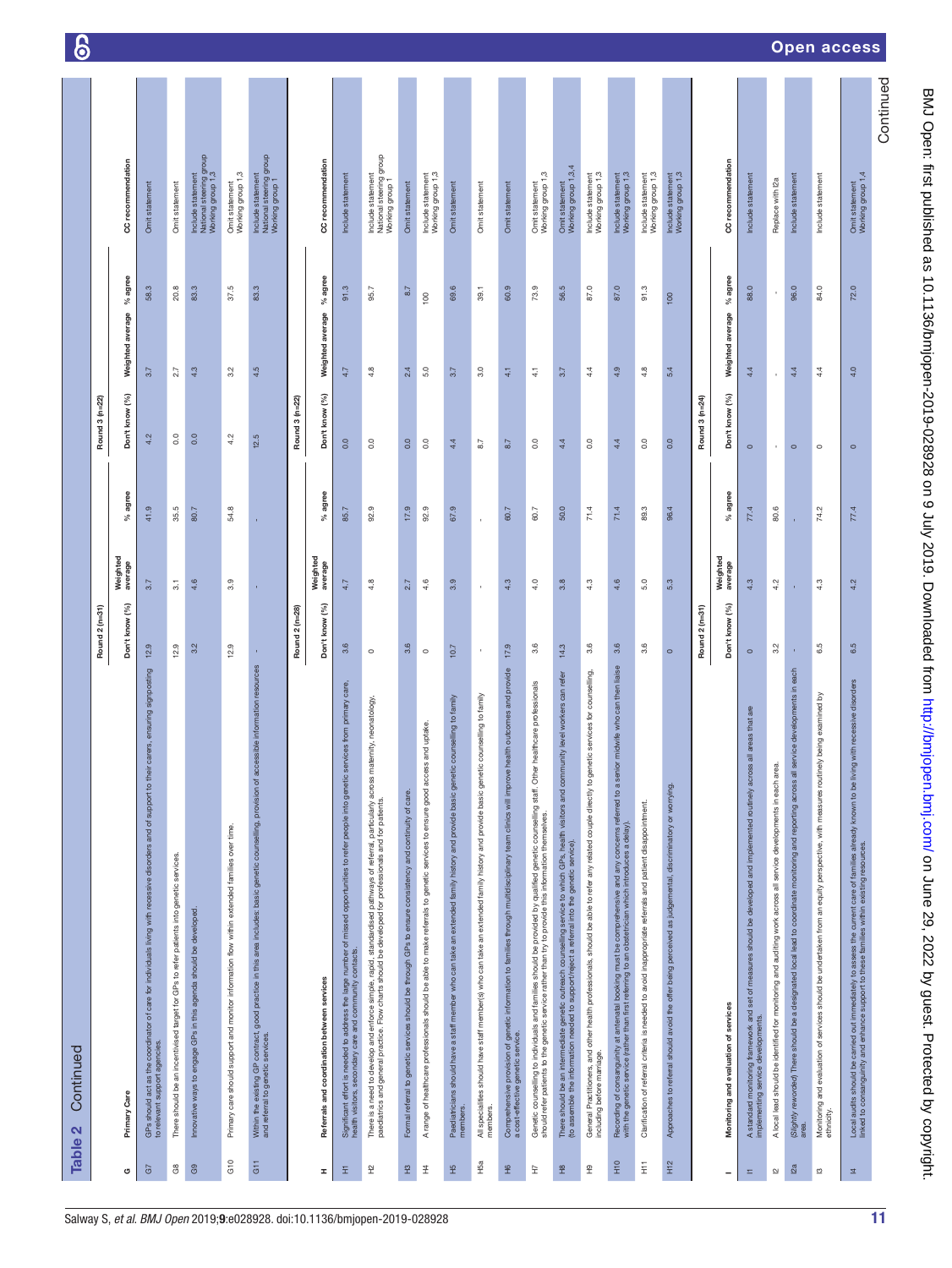|                                     | Continued<br>Table 2                                                                                                                                                                                                              |                |                     |           |                  |                  |                 |                                                                 |           |
|-------------------------------------|-----------------------------------------------------------------------------------------------------------------------------------------------------------------------------------------------------------------------------------|----------------|---------------------|-----------|------------------|------------------|-----------------|-----------------------------------------------------------------|-----------|
|                                     |                                                                                                                                                                                                                                   | Round 2 (n=31) |                     |           | Round 3 (n=24)   |                  |                 |                                                                 |           |
| -                                   | Monitoring and evaluation of services                                                                                                                                                                                             | Don't know (%) | Weighted<br>average | $%$ agree | Don't know (%)   | Weighted average | $%$ agree       | CC recommendation                                               |           |
| $\overline{5}$                      | A consistent approach to maintaining local registers of cases with recessive genetic (or possibly genetic) disorders should the established.<br>This should allow linkage across bcatities where other affected members of the sa | 9.7            | 4.0                 | 64.5      | $\circ$          | $3.\overline{9}$ | 60.0            | Omit statement<br>Working group                                 |           |
| $\underline{\mathbf{c}}$            | be achieved via the national<br>Work should be undertaken to ensure these local registers feed into a national database, and this may<br>congenital anomaly and rare disease registration service.                                | 6.5            | 4,1                 | 67.7      | $\circ$          | $\frac{1}{4}$    | 72.0            | Omit statement<br>Working group 1                               |           |
| $\overline{\phantom{a}}$            | Key indicators of success in this area of service development should relate to understandings of genetic risk and available options among<br>affected families and communities.                                                   | $\circ$        | 4.7                 | 96.8      | $\circ$          | 4.9              | 96.0            | Include statement                                               |           |
| $\underline{\omega}$                | Key indicators of success for service developments should relate to reductions in affected births (less genetic morbidity and mortality)                                                                                          | $\circ$        | $3.\overline{5}$    | 51.6      | 4.0              | 3.3              | 48.0            | Omit statement<br>Working group 4                               |           |
| $\mathbf{\underline{\sigma}}$       | Key indicators of success for service developments should retate to having an established enhanced genetic service with community<br>outreach that is fully integrated into and supported by the core genetic service offer.      | 55             | 4.5                 | 74.2      | $\circ$          | 4.5              | 84.0            | Include statement<br>Working group 4                            |           |
| $\overline{110}$                    | Monitoring and evaluation of service developments should include identification of harmful or unanticipated outcomes                                                                                                              | 3.2            | 4.6                 | 93.6      | $\circ$          | 4.8              | 96.0            | Include statement                                               |           |
| $\Xi$                               | The sustainability of service investments over time should be monitored and reported on nationally.                                                                                                                               | $\circ$        | 4.5                 | 80.6      | $\circ$          | 4.4              | 88.0            | Include statement                                               |           |
| $\overline{\mathbb{E}}$             | All service developments should be evaluated.                                                                                                                                                                                     | $\circ$        | 4.8                 | 87.1      | $\circ$          | 5.0              | 100             | Include statement                                               |           |
| 13                                  | with research grants and input from<br>All service developments should be monitored, but rigorous evaluative research can only be conducted<br>trained researchers.                                                               | 3 <sup>2</sup> | 3.9                 | 61.3      | $\circ$          | 4.5              | 84.0            | Include statement                                               |           |
| $\mathbb{H}$                        | ice developments<br>Qualitative methods should routinely be used at the community level to assess the acceptability of serv                                                                                                       | $\circ$        | 4.6                 | 83.9      | $\circ$          | 4.8              | 96.0            | Include statement                                               |           |
| 15                                  | and the acceptability of services to<br>Qualitative methods should routinely be used at genetic services level to assess the experience of care<br>patients.                                                                      | $\circ$        | 4.7                 | 96.8      | $\circ$          | 4.8              | $\overline{6}$  | Include statement                                               |           |
| $\frac{16}{16}$                     | any lack of coordination identified<br>The degree of joined-up working across services and professionals should be monitored regularly and<br>and addressed.                                                                      | 3.2            | 4.4                 | 80.6      | $\circ$          | 4.7              | 96.0            | Include statement                                               |           |
| $\overline{11}$                     | Information from local child death overview panels should be used to assess services (eg, via patient journeys).                                                                                                                  | 12.9           | 41                  | 61.3      | $\overline{8.0}$ | 4.0              | 72.0            | National steering group<br>Working group 4<br>Include statement |           |
|                                     | Performance measures that should be routinely collected and reported include - general                                                                                                                                            |                |                     |           |                  |                  |                 |                                                                 |           |
| $\frac{8}{11}$                      | Number and sources of referrals to specialist genetic services (by ethnicity).                                                                                                                                                    | 6.5            | 7                   | 87.1      | $\circ$          | 4.8              | 96.0            | Include statement                                               |           |
|                                     | Performance measures that should be routinely collected and reported - among patients accessing genetic services                                                                                                                  |                |                     |           |                  |                  |                 |                                                                 |           |
| $\frac{9}{2}$                       | Number and sources of consultations (take up of referral) with specialist genetic services (by ethnicity).                                                                                                                        | 6.5            | 4.8                 | 87.1      | $\circ$          | 4.8              | 96.0            | Include statement                                               |           |
| $\overline{20}$                     | Proportion who report being able to make a well-informed reproductive decision (by ethnicity).                                                                                                                                    | 3.2            | 4.8                 | 93.6      | $\circ$          | 5                | 100             | Include statement                                               |           |
| $\overline{\underline{\mathsf{S}}}$ | Proportion who report high satisfaction with the service received (by ethnicity).                                                                                                                                                 | 3.2            | 4.5                 | 87.1      | $\circ$          | 4.8              | 92.0            | Include statement                                               |           |
| $\overline{22}$                     | Proportion for whom a bith affected by a recessive genetic disorder was 'unanticipated' (couple was uninformed despite prior knowledge<br>existing) by ethnicity).                                                                | 9.7            | 4.5                 | 83.9      | $\circ$          | 4.8              | 96.0            | Include statement                                               |           |
|                                     | members<br>Performance measures that should be routinely collected and reported - among extended family                                                                                                                           |                |                     |           |                  |                  |                 |                                                                 |           |
| $\overline{23}$                     | Awareness of condition                                                                                                                                                                                                            | $\circ$        | 4.8                 | 96.8      | $\circ$          | 5.0              | 100             | Include statement                                               |           |
| $\ensuremath{\mathsf{24}}$          | Knowledge of genetic risk.                                                                                                                                                                                                        | $\circ$        | 4.8                 | 96.8      | $\circ$          | 5.0              | $\frac{8}{100}$ | Include statement                                               |           |
| $\overline{25}$                     | Awareness of genetic services                                                                                                                                                                                                     | $\circ$        | 4.7                 | 96.8      | $\circ$          | 5.0              | 100             | Include statement                                               |           |
| $\overline{26}$                     | Uptake of genetic counselling.                                                                                                                                                                                                    | $\circ$        | 4.5                 | 90.3      | $\circ$          | 4.6              | 96.0            | Include statement                                               |           |
| $\overline{\phantom{a}}$            | Awareness of screening options available.                                                                                                                                                                                         | $\circ$        | 4.7                 | 96.8      | $\circ$          | 4.9              | 100             | Include statement                                               |           |
| $^{28}$                             | Uptake of screening (where available)                                                                                                                                                                                             | 6.5            | 4.5                 | 80.6      | $\circ$          | 4.5              | 92.0            | Include statement                                               |           |
|                                     | Performance measures that should be routinely collected and reported - within affected communities                                                                                                                                |                |                     |           |                  |                  |                 |                                                                 |           |
| $\overline{29}$                     | Awareness of genetic services.                                                                                                                                                                                                    | 6.5            | 4.6                 | 90.3      | $\circ$          | 4.9              | $\overline{5}$  | Include statement                                               |           |
| 80                                  | Knowledge of genetic risks associated with consanguineous union.                                                                                                                                                                  | 3.2            | 4.6                 | 90.3      | $\circ$          | 5.0              | 100             | Include statement                                               |           |
| $\overline{5}$                      | Confidence to discuss the topic openly.                                                                                                                                                                                           | 3 <sup>2</sup> | 4.8                 | 93.5      | $\circ$          | 5.0              | $\frac{8}{100}$ | Include statement                                               |           |
|                                     | n level<br>Performance measures that should be routinely collected and reported include- at the population                                                                                                                        |                |                     |           |                  |                  |                 |                                                                 |           |
| $\overline{3}$                      | Knowledge of genetic risks associated with consanguineous marriage.                                                                                                                                                               | 6.5            | 4.2                 | 74.2      | 4.0              | 4.4              | 84.0            | Include statement                                               |           |
| $\frac{33}{2}$                      | Incidence of births with congenital abnormality (by ethnic group).                                                                                                                                                                | 3.2            | 41                  | 67.7      | $\circ$          | 4.3              | 80.0            | Include statement                                               |           |
|                                     |                                                                                                                                                                                                                                   |                |                     |           |                  |                  |                 |                                                                 | Continued |

8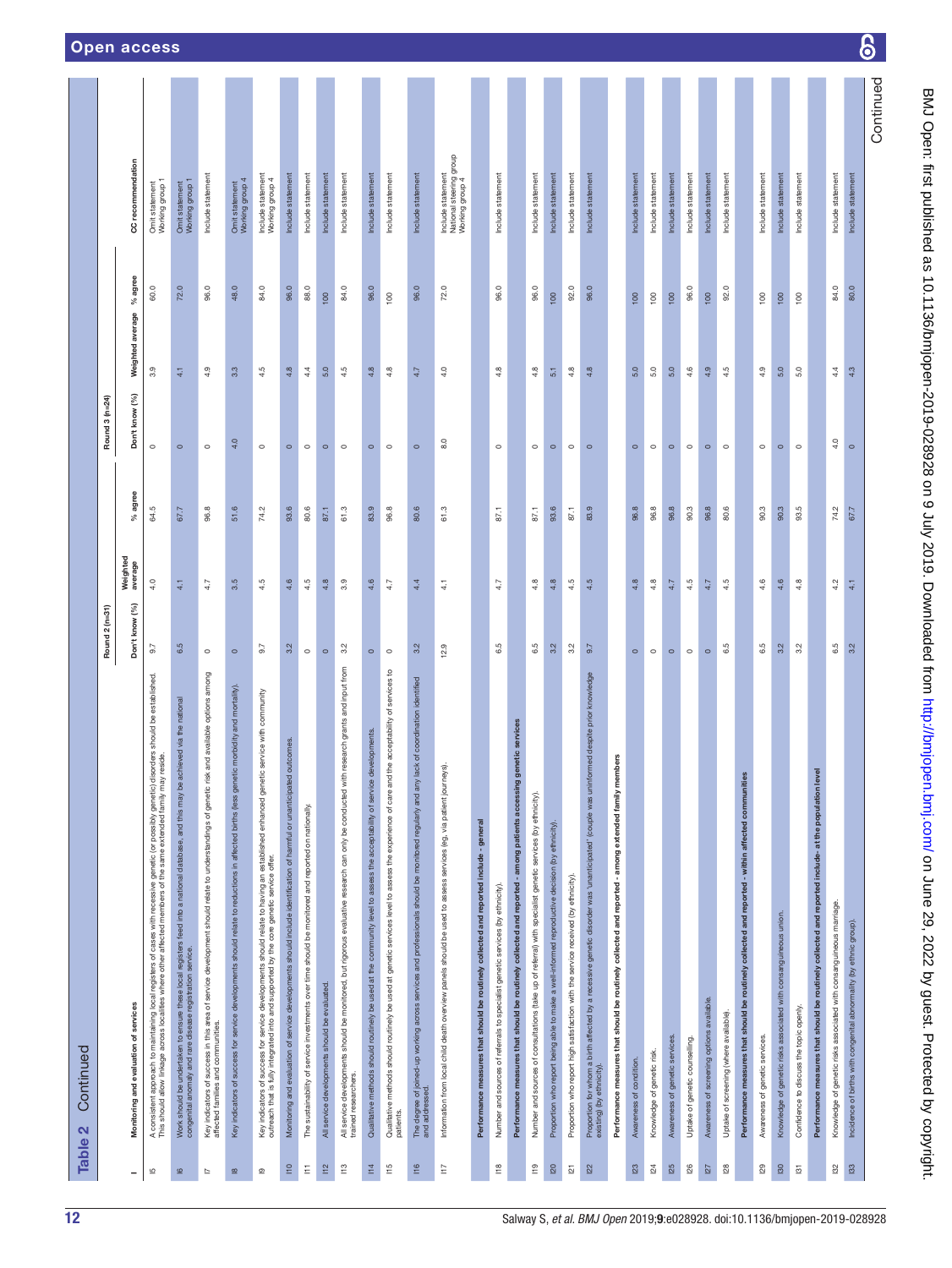| F                                              | Research - general                                                                                                                                                                                                               | Don't know (%) | Weighted<br>average | % agree | Don't know (%) | Weighted average | $%$ agree        | CC recommendation                    |
|------------------------------------------------|----------------------------------------------------------------------------------------------------------------------------------------------------------------------------------------------------------------------------------|----------------|---------------------|---------|----------------|------------------|------------------|--------------------------------------|
| 5                                              | There is a need for much more research in this area                                                                                                                                                                              | 10.0           | 4.6                 | 73.3    | $\frac{0}{2}$  | 4.7              | 87.5             | Include statemen                     |
| $\ensuremath{\mathop{\mathbb{S}_{}}\nolimits}$ | A review of current research evidence should be undertaken before any new studies are planned.                                                                                                                                   | 67             | 4.8                 | 83.3    | 0.0            | 4.8              | 95.8             | Include statement<br>Working group 4 |
| $\mathbb S$                                    | Any iture research should build on relevant work ongoing (eg. Genetic Alliance tookkt on joined up working: Dor Yeshorim (Jewish genetic<br>screening).                                                                          | 10.0           | 4.7                 | 80.0    | 0.0            | 4.5              | 87.5             | Include statement<br>Working group 4 |
| 4                                              | order to design a larger scale, more<br>Academics and practitioners working in this area in different parts of the country should collaborate in rigorous service evaluation.                                                    | 67             | 4.9                 | 86.7    | 0.0            | 4.7              | 87.5             | Include statement<br>Working group 4 |
| 5                                              | Greater effort should be made to learn from other countries                                                                                                                                                                      | 3.3            | 4.6                 | 86.7    | 0.0            | 4.7              | 95.8             | Include statement                    |
| $\mathfrak{S}$                                 | Research should re-focus away from consanguinity to endogamy-biraderi (in the case of the Kashmir/Pakistani community) to understand<br>genetic risk.                                                                            | 40.0           | 3.9                 | 33.3    | 29.2           | 3.5              | 33.3             | Omit statement                       |
| <b>J</b> Ga                                    | Research should include work to understand the genetic risk linked to endogarnous marriage practices aside from close relative marriage<br>(eg, marrying within the biraderi - the extended kinship network - in the case of the | ×,             |                     |         | 12.5           | 4.3              | 75.0             | Omit statement<br>Working group 4    |
|                                                | Priority topics for research are:                                                                                                                                                                                                |                |                     |         |                |                  |                  |                                      |
| 5                                              | Community-level awareness and understandings around consariguinity and genetic risk, including among different age-groups and within<br>consariguineous families.                                                                | 3.3            | 4.6                 | 90.0    | 0.0            | 4.7              | 95.8             | Include statement<br>Working group 4 |
| S.                                             | Evaluation of healthcare professional training to assess impact on subsequent practice, including appropriate referrals into genetic services.                                                                                   | 3.3            | 4.6                 | 86.7    | 0.0            | 4.6              | $\overline{5}$   | include statement<br>Working group 4 |
| g                                              | Relevance of the issue in different localities.                                                                                                                                                                                  | 10.0           | $\frac{1}{4}$       | 63.3    | 4.2            | 4.2              | 70.8             | Omit statement<br>Working group 4    |
| $\frac{1}{2}$                                  | Evaluation of community genetic literacy initiatives to assess engagement of local people and impact on knowledge, behaviours and<br>service access.                                                                             | 33             | 4.7                 | 90.0    | 0.0            | 4.7              | 95.8             | include statement<br>Working group 4 |
| 5                                              | perspectives<br>Experiences, acceptability and value of genetic services and the service journey from patient and famil                                                                                                          | $\circ$        | 4.5                 | 83.3    | 0.0            | 4.8              | $\frac{8}{2}$    | Include statement<br>Working group 4 |
| $\frac{2}{3}$                                  | The process of genetic counselling.                                                                                                                                                                                              | 10.0           | 4.2                 | 63.3    | 0.0            | 4.5              | 91.7             | Include statement<br>Working group 4 |
| J13                                            | Attitudes to and acceptability of preimplantation and prenatal diagnosis                                                                                                                                                         | 10.0           | 4.2                 | 76.7    | 4.2            | 4.6              | 91.7             | Include statement<br>Working group 4 |
| $\frac{4}{5}$                                  | Impact of incorporating consanguinity related genetic risk assessment into preconception health promotion.                                                                                                                       | 3.3            | 4.3                 | 86.7    | 0.0            | 4.5              | 95.8             | Include statement<br>Working group 4 |
| <b>J15</b>                                     | Social and emotional impact of genetic disorders in consanguineous families (across different ethnic groups).                                                                                                                    | 3.3            | 4.5                 | 83.3    | 0.0            | 4.5              | 95.8             | Include statement<br>Working group 4 |
| 5 <sup>o</sup>                                 | Barriers and facilitators to healthcare professionals discussing this topic with families and making appropriate referrals to genetic services                                                                                   | $\circ$        | 4.6                 | 93.3    | 0.0            | 4.6              | 91.7             | Include statement<br>Working group 4 |
| $\frac{1}{2}$                                  | Assessment of the value of a standardised disease register as an audit tool                                                                                                                                                      | 20.0           | 4.0                 | 60.0    | 4.2            | 4.0              | 62.5             | Include statement<br>Working group 4 |
| $\frac{8}{5}$                                  | Development and evaluation of tools for family history taking in primary care and specialist services.                                                                                                                           | 3.3            | 4.0                 | 73.3    | 0.0            | $\frac{1}{4}$    | 83.3             | Include statement<br>Working group 4 |
| J19                                            | Development and evaluation of approaches/tools for assisting the sharing of genetic risk information within extended families                                                                                                    | 3.3            | 4.5                 | 86.7    | 0.0            | 4.6              | $\overline{100}$ | Indude statement<br>Working group 4  |
| 30                                             | Development and evaluation of tools for conveying genetic information in primary care and specialist services                                                                                                                    | 55             | 4.3                 | 76.7    | 0.0            | 4.3              | 51.7             | Include statement<br>Working group 4 |
| 321                                            | Evaluation of the community genetic counsellor role                                                                                                                                                                              | 6.7            | 4.2                 | 80.0    | 4.2            | 4.0              | 83.3             | Include statement<br>Working group 4 |
|                                                |                                                                                                                                                                                                                                  |                |                     |         |                |                  |                  | Continued                            |

Open access

I Monitoring and evaluation of services

 $\overline{a}$ 

 $\overline{3}4$ 

136  $\overline{135}$ 

Monitoring and evaluation of services

Table 2 Continued

Table 2

Continued

 $\overline{6}$ 

CC recommendation

CC recommendation Include statement Include statement include statement

Round 2 (n=31) Round 3 (n=24)

Round 3 (n=24)

Don't know (%)

Don't know (%) Round 2 (n=31)

I34 Infant mortality rate (by ethnic group) (should be available via public health England fingertips resource). 3.2 4.1 74.2 0 4.2 76.0 Include statement I35 Prevalence of children with complex disabilities (by ethnic group) (via Community Services Database). 9.7 4.1 67.7 0 4.2 76.0 Include statement I36 Incidence of births to women who report being in a consanguineous union (by ethnic group) (via Maternity Services Database). 6.5 4.2 71.0 0 4.2 80.0 Include statement

 $3<sup>2</sup>$  $5.6$ 6.5 Round 2 (n=30) Round 3 (n=23)

Round 2 (n=30)

Incidence of births to women who report being in a consanguineous union (by ethnic group) (via Maternity Services Database).

Infant mortality rate (by ethnic group) (should be available via public health England fingertips resource). Prevalence of children with complex disabilities (by ethnic group) (via Community Services Database). Round 3 (n=23)

Weighted

Weighted<br>average  $4.1$  $4.1\,$  $4.2$ 

average % agree Don't know (%) Weighted average % agree

% agree 74.2 67.7 71.0

Don't know (%)

Weighted average % agree

76.0 76.0 80.0

 $4.2$  $4.2$  $4.2$ 

 $\circ$  $\circ$  $\circ$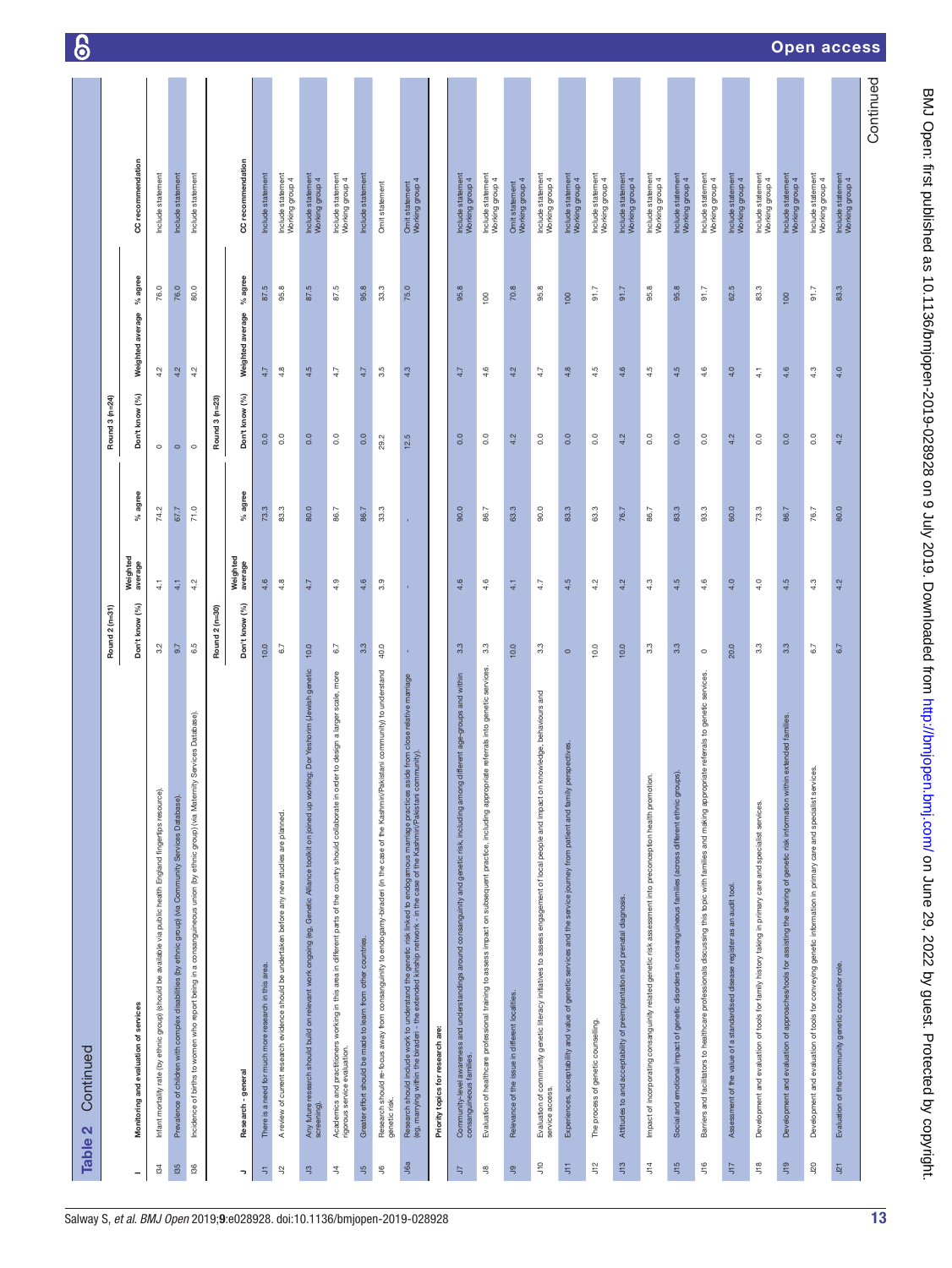|               | Table 2 Continued                                                                                                                                                                                                              |         |     |      |     |     |      |                                      |
|---------------|--------------------------------------------------------------------------------------------------------------------------------------------------------------------------------------------------------------------------------|---------|-----|------|-----|-----|------|--------------------------------------|
|               | Priority topics for research are:                                                                                                                                                                                              |         |     |      |     |     |      |                                      |
| 32            | Evaluation of community-led initiatives and their impacts on families.                                                                                                                                                         | $\circ$ | 4.4 | 90.0 | 0.0 | 4.7 | 95.8 | Include statement<br>Working group 4 |
| <b>J23</b>    | Development of measures and approaches to assessing informed choice in reproductive decision-making.                                                                                                                           | 3.3     | 4.5 | 83.3 | 0.0 | 4.7 | 100  | Include statement<br>Working group 4 |
| $\frac{1}{2}$ | Economic analyses of costs of action versus inaction on this issue.                                                                                                                                                            | 33      | 4.7 | 90.0 | 0.0 | 4.8 | 87.5 | Include statement<br>Working group 4 |
| <b>J25</b>    | Social return on investment of the services provided.                                                                                                                                                                          | 10.0    | 4.3 | 66.7 | 4.2 | 47  | 70.8 | Working group 4<br>Omit statement    |
| <b>J26</b>    | Prevalence and experience of consanguineous marriage in the White majority community.                                                                                                                                          | 6.7     | 3.9 | 66.7 | 0.0 | 3.6 | 54.2 | Omit statement                       |
| <b>127</b>    | Factors affecting use of and satisfaction with available services.                                                                                                                                                             | 6.7     | 4.5 | 80.0 | 0.0 | 4.6 | 95.8 | Include statement<br>Working group 4 |
|               | CC, consersus conference; CCGs, clinical commissioning groups; ECS; expanded carrier screening; GPs, general practitioners; LAs, local authortiles, NrtS, National theatth Service; NHSE, NHSE, NHS England; PHE, Public Healt |         |     |      |     |     |      |                                      |
|               |                                                                                                                                                                                                                                |         |     |      |     |     |      |                                      |

how the term 'modifiable risk factor' is employed in that context. Conference participants agreed that it was important to gain consistency in this area and that the CDOP national network would be an important group to engage in future work, particularly since CDOPs are statutory and therefore a potential tool for prompting action.

### *Local level leadership and coordination*

In Round 3, nine out of the 12 statements reached consensus, with seven gaining over 90% agreement. Responses to statements relating to which specialities should lead and coordinate service responses at local level failed to reach consensus (C1: 75.0% agreement, C2: 67.9% agreement and C3: 32.1% agreement). However, C4 – which calls for a local multi-agency group – was supported by 92.9% of respondents, mirroring the responses to the national-level statements that endorsed a collective responsibility and coordinated action across a wide group of stakeholders.

Consensus conference discussions confirmed that participants believed the establishment of local level multi-professional working groups with broad represen tation including public health and genetic services, as well as other professions and patient and public repre sentatives, was key to making progress on this agenda. Participants talked of a 'whole system approach' and a commitment to multi-agency working. In addition, however, it is important to note that there were signifi cant concerns around limited resources, which seemed to feed into the reluctance to place responsibility firmly with any particular organisation/function (eg, local authority public health or genetic services). Participants suggested that the identity of the person leading such a group should be determined locally depending on resources and expertise available.

Other statements in this theme that achieved consensus underscore the felt need for coordinated action and the sharing of skills and expertise across organisations. In keeping with the new statement A11b, in this theme a new statement C5a was introduced *'Local commissioners should demonstrate compliance against a national service spec ification which allows for flexibility in responses appropriate to local need'* (92.9% agreement), reflecting the recognition of the need for some local adaptation within a national framework.

## *Training of healthcare and other staff*

In Round 3, just nine out of 16 statements in this theme achieved consensus, indicating significant levels of disagreement. Importantly, there was good consensus around the general statements that endorsed the need to train healthcare professionals. In particular, no partic ipants agreed with the statement D4 *'Most healthcare professionals already have good awareness, so training may not be needed'*, and all participants agreed with D15 *'All staff training, including for those working within genetics services, should include cultural sensitivity and inter-cultural commu nication skills.'* The statements that failed to achieve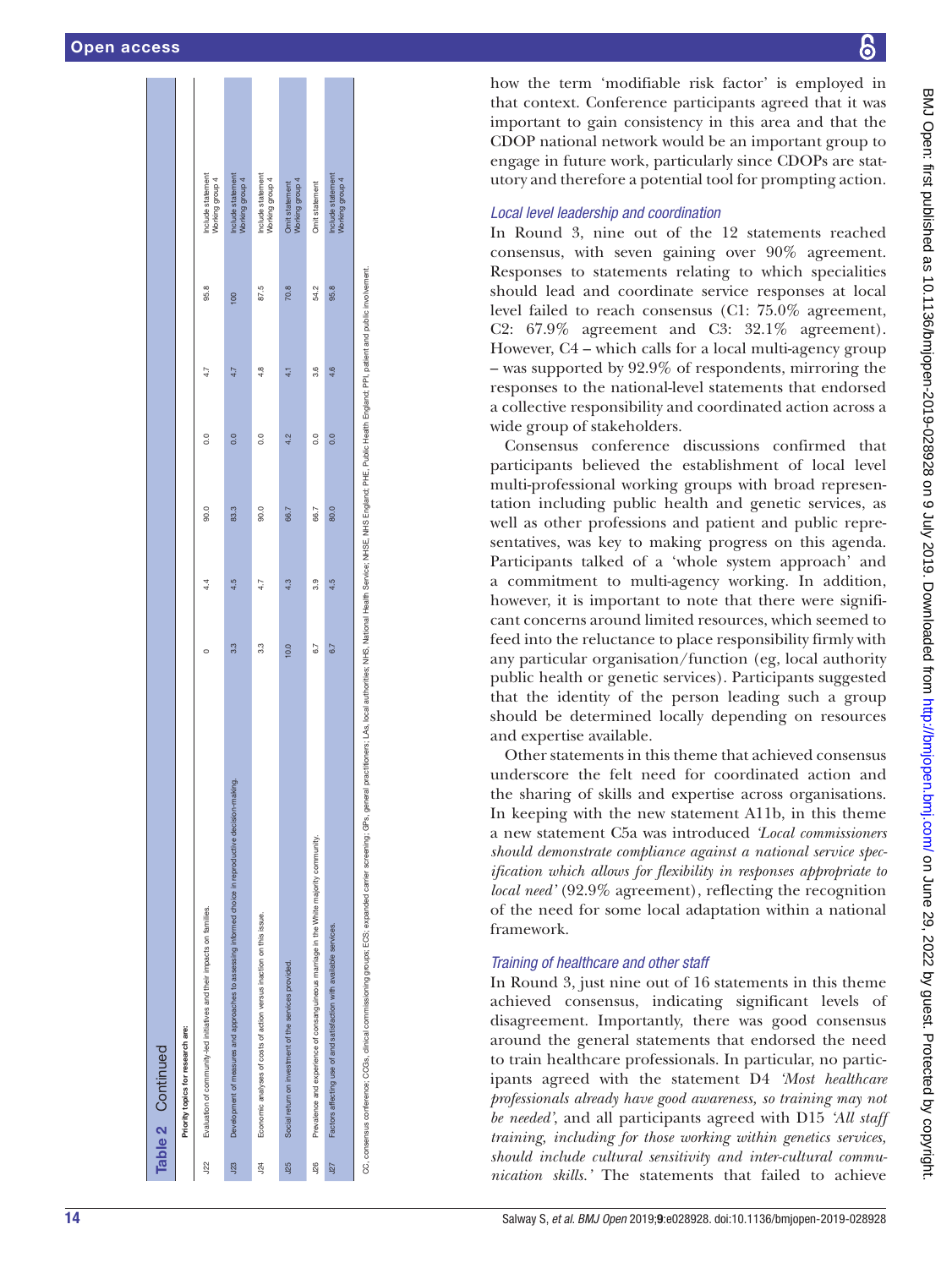consensus were more specific in terms of who should be trained or who should deliver training.

Consensus conference participants felt that the failure of several statements in this theme to reach consensus was due to a lack of clarity (D1, D3, D7, D13, D14) or to two issues being covered in one statement (D2, D8). For instance, it was unclear what the term '*advanced*' meant in statement D13. There was agreement that healthcare professionals do need to be trained in this area, but that there is work to be done to clarify the curriculum content, learning objectives and model for delivery of such training for different cadres of worker. Likewise, it was agreed that staff working at neighbourhood level in health and wellbeing or community development roles are a potential resource, but that a consistent, appropriate curriculum and model of training are yet to be developed (see genetic literacy section below). It was agreed that genetic services staff have an important role to play in developing curricula and supporting their delivery at local level. It was also agreed that there is a need to evaluate the impact of training on the practice of healthcare professionals and community level workers, particularly in terms of the extent to which they increase the number of appropriate referrals into genetic services.

### *Genetic services*

As in Round 2, 20 out of 27 statements achieved consensus at the 80% cut-off level in Round 3. All four of the general statements relating to the need to enhance the genetic service offer achieved over 90% agreement, as did all the statements relating to steps to be taken to increase the cultural competence of genetic services, and all those relating to consistent practice for patients within the service. There was less agreement in responses to some of the more specific statements that set out *how* access to services should be improved.

Participants in the consensus conference gave careful consideration to all the statements that had low agreement. Statements E12 and E13 related to satellite clinics and home visits respectively; strategies aimed at increasing access to genetic services. Participants felt that the low level of agreement reflected both a concern about how realistic such strategies might be in the current resource climate and also a lack of evidence on how effective such strategies are at increasing service uptake. These were identified as areas in need of further research. Statement E16 - relating to pre-appointment contact - was felt to be poorly worded and it was pointed out that a pre-consultation phone call is already part of the genetic service specification. It was acknowledged that there is a need for more research on what types of pre-clinic contact or preparatory work are effective at improving clinic appointment attendance and quality. Statement E18 – *'Steps to ensure that the service only sees couples/patients who want to be referred as opposed to those being sent'* - was felt to lack clarity, but participants agreed that more needs to be done to ensure that people who receive referrals to the genetic service understand the offer and are adequately prepared. This

was identified as an area where co-production of informative materials with patients and members of the public could be helpful. Three statements relating to new genetic technologies, E25, E26 and E27 achieved just less than 80% agreement. Workshop participants noted the large proportion of 'don't know' responses and suggested that the answers did not reflect important differences of opinion or perspective. In addition, however, they noted the important distinction between technology application for families that already have an affected child, and those couples who might want to know their risk of having an affected child in advance where no specific condition has yet been identified for the family. In the latter case, there will often be no genetic testing that can be offered at the current time. Participants emphasised that this is a distinction that all staff who are engaged in the area should be aware of since there is evidence of patients and members of the public being misled by practitioners and the media into thinking that it is a simple process to 'screen' couples to detect shared deleterious recessive genes. At the same time, participants noted the importance of ensuring that, as technology advances, access to new testing procedures is equitably distributed and that this will require new protocols to ensure that individuals and families are monitored over time and re-referred into genetic services as-and-when opportunities for testing arise.

#### *Raising genetic literacy*

In this theme, 18 out of 27 statements achieved 80% agreement or higher, with others being close to the consensus cut-off (F8, F11). There was good agreement on the generic statements relating to the importance of implementing well-designed, non-stigmatising community level genetic literacy interventions (F2), and that these should be designed and delivered in partnership with local patients and members of the public (F6, F7). There was also good agreement on the content of genetic literacy messages (F14, F15, F17, F18, F21, F26). However, responses to some statements revealed significant disagreement among respondents. For instance, F10 - referring to the recruitment, training and deployment of dedicated community level workers who were not trained in genetic counselling but attained competencies - achieved only 59.3% agreement, while F22 which referred to avoiding the use of media coverage, achieved only 44.4% agreement. The new statement F24a *'Resources should be prioritised for genetic literacy work with at risk families who already have children with recessive disorders*', achieved 70.4% agreement – far higher than the 29.6% agreement with statement F24 which suggested only focusing on high risk families. Nevertheless, the lack of consensus indicates a reluctance among a significant proportion of respondents to reserve genetic literacy work for affected families alone.

Consensus conference discussions around this set of statements revealed some important areas of disagreement and a need for greater nuance in some of the principles. In relation to statements F8, F9, F10 and F11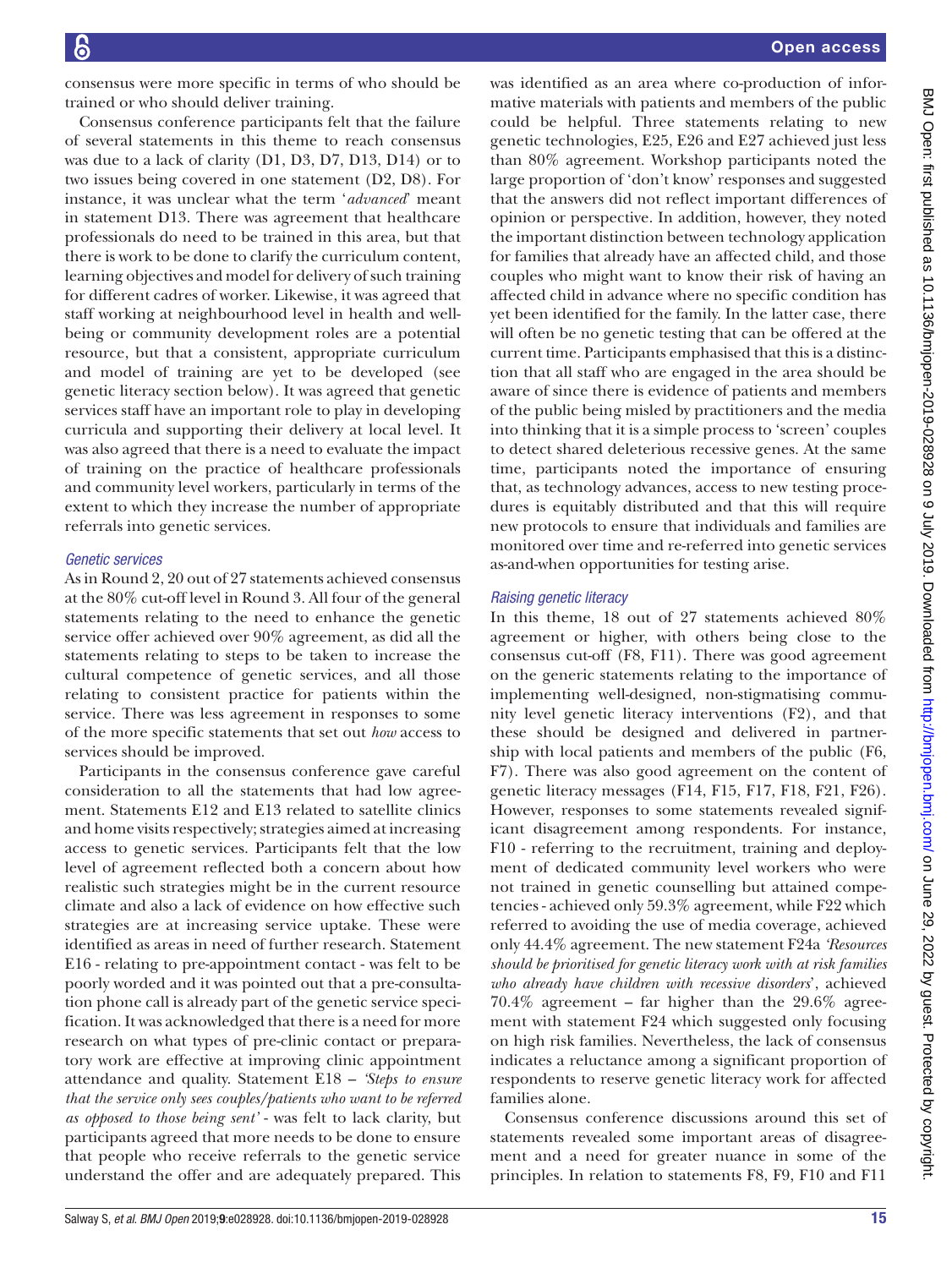that refer to *who* should be delivering genetic literacy messages at community level, participants felt that the differing responses reflected divergent past experiences. For instance, the engagement of community leaders (F8 and F9) may have been a positive experience in some places but less so elsewhere. F8 and F9 were also statements that showed noteworthy divergence in agreement between the ethnic categories (eg, F8 Asian/Asian British Pakistani: 42.9% agreement vs White British: 90.9%, Fisher's exact test one-tailed p=0.047, two-tailed p=0.095) and the professional categories (eg, F9 public health: 100% agreement vs non-public health: 57.1%, Fisher's exact test one-tailed p=0.013, two-tailed p=0.026), again suggesting differing perspectives and experiences. Participants at the consensus conference suggested that there was a need to specify the different models that have been used in different places more clearly and to evaluate their processes and outcomes. It seems likely that a variety of models could be effective, but that there is a need to isolate the key characteristics of successful approaches and to highlight potential dangers to be guarded against, so that approaches can be tailored to local contexts.

Discussion around F22 – avoidance of media coverage – confirmed that there are differing perspectives on this issue and that this relates at least in part to past negative experiences in some localities. It was agreed that there could be no consensus principle on whether or not the media should be actively engaged in local genetic literacy initiatives, but that there was a need for professionals to be able to respond to media enquiries confidently and consistently. Similarly, responses to F24 and F24a were felt to reflect differing perspectives, with some stakeholders placing focus on inadequate access to information and services among *affected* families and others seeking a more preventative, community-wide approach (often with an emphasis on seeking to increase community engagement and ownership of the issue). It is noteworthy that F24a – that advocates the prioritisation of resources for genetic literacy work with at risk families identified with recessive disorders - received different levels of agreement between the professional groups (non-public health: 85.7% agreement vs public health: 50.0%, though this difference was not statistically significant - Fisher's exact test one-tailed p=0.061, two-tailed p=0.122). In an ideal world, resources would be sufficient to deliver appropriate genetic literacy interventions to both groups. Some consensus conference participants also noted with interest the 100% agreement with statement F19 - that schools-based work should be undertaken to increase genetic literacy - given that there has been limited practice in this area and no evaluative work to-date and the potential for stigmatisation of pupils of minority ethnicity is recognised.

### *Primary care*

In Round 3, six out of 11 statements relating to primary care achieved consensus. G11 was introduced as a new statement and achieved 83.3% agreement, indicating strong endorsement for general practice to play a clear

role in this area of service provision - '*Within the existing GP contract, good practice in this area includes: basic genetic counselling, provision of accessible information resources and referral to genetic services.'* G2 sends a similarly strong message '*Primary care services including GPs and health visitors have a major role to play in improving genetic literacy and access to genetic services' (*83.3% agreement). However, a number of statements that advocated more specific roles that general practice should play retained a low level of agreement.

The consensus conference participants felt that some of the statements that lacked consensus should not be rejected out of hand, but rather should become areas for future research and development work, for example, G10 *'Primary Care should support and monitor information flow within extended families over time.'*

### *Referral and coordination*

In Round 3, eight out of 13 statements reached the 80% consensus cut-off. There was strong consensus that many opportunities to refer eligible patients for genetic counselling are currently missed (H1) and that work is needed to develop and enforce referral pathways from a range of healthcare professionals into genetic services (H2, H4, H9, H11). There was much less agreement around the statements relating to the type of genetic knowledge that particular healthcare professionals should have and the roles they should play in the provision of genetic information to patients (H5, H5a, H6, H7, H8).

Discussions during the consensus conference confirmed that the areas of disagreement reflected differing opinions about who should be equipped and able to routinely provide what type of genetic healthcare to patients in what contexts. Participants noted the wider push within English health policy to make genetics 'everyone's business', but pointed out that there are concerns about: resource implications, the quality of the information provided by generalists and the lack of evidence around which models are effective and good value for money. Discussions also suggested that issues of professional identity and boundary maintenance might also be at play here, with genetic counsellors in particular being wary of encroachment into their territory of expertise. On the other hand, participants acknowledged the current shortages of genetic counsellors and genetic consultants and the difficulties in recruiting to these posts. Participants agreed that work is needed to clarify how a wider range of health professionals can best contribute to improved access to genetic healthcare in general, and for marginalised communities including those practising customary consanguineous marriage in particular.

### *Monitoring and evaluation*

Statements within this theme included 17 general statements and a further 19 that related to proposed measures that could be used to monitor the success of service responses in this area. Overall, 29 out of 36 statements achieved consensus. In terms of the general statements,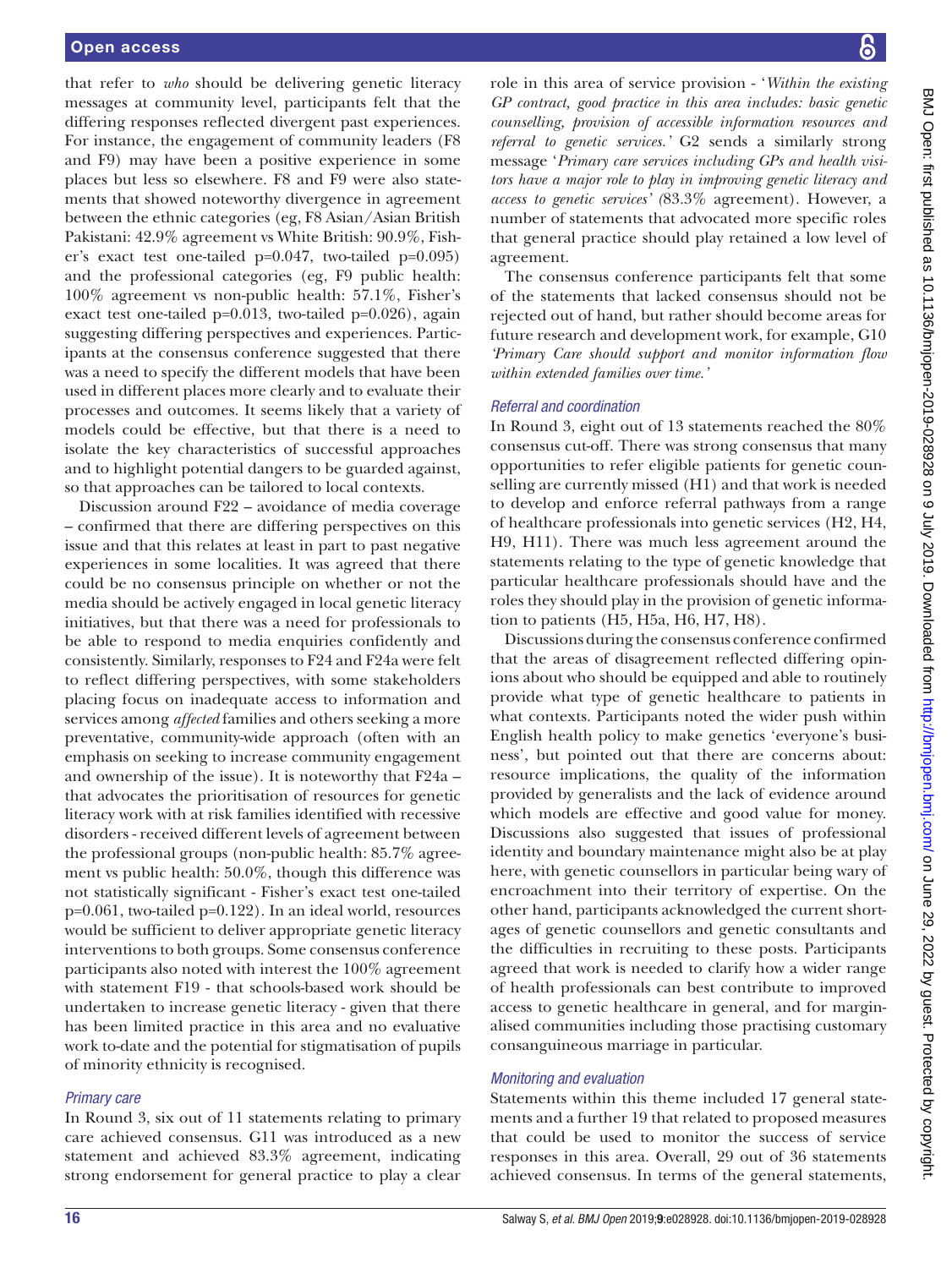there was strong agreement on the need for a standard monitoring framework to be implemented across local areas (I1, I2) and that monitoring should have a focus on equity (I3), increased understanding among affected families and communities (I8) and the integration, coordination and sustainability of new developments (I9, I11, I16). There was also agreement that the identification of harmful or unanticipated outcomes should be part of routine monitoring activity (I10), and that the use of qualitative methods should be used to assess experience and acceptability of services (I14, I15). Participants also strongly endorsed the need for evaluation of service developments (I12, I13).

There was, however, a lack of consensus on a set of statements that related to local auditing and local and national maintenance of registers of cases with confirmed or probable recessive genetic conditions (I4, I5 and I6). There was also no consensus on statement I8, with 48.0% of respondents agreeing that a key indicator of success for service developments should be reductions in affected births. This area of disagreement was mirrored by a lack of consensus on two of the proposed performance measures - I34 relating to infant mortality and I35 relating to prevalence of children with complex disabilities; though in both cases, 76% of respondents agreed with the statement. All of the other proposed measures for routine monitoring of services achieved 80% or greater agreement.

Discussions at the consensus conference indicated important variation in perspectives and levels of understanding across professional groups in relation to why and how local auditing of cases might be undertaken and how these might feed into a national register (I4, I5 and I6). It was concluded that a working group is needed to clarify procedures and their rationale in relation to both improving care for individuals and families and increasing understanding of the prevalence of particular conditions at a population level. Conference discussions of statements I8, I34 and I35 concluded that divergent perspectives exist on whether or not service development success should be measured in terms of reductions in affected births and associated morbidity and mortality. Participants suggested that measures of success should be focused on informed reproductive choice, but that it is also important to monitor the numbers of affected births, infant mortality and morbidity, so that I8 should be omitted, but I34 and I35 should be retained in the final set of statements.

I17, which referred to the use of information from child death overview panels to assess services also failed to reach 80% agreement, but the consensus conference discussions highlighted the high proportion of 'don't knows' and concluded that involving the national CDOP network in future policy and service developments was important so that more consistent practice can be developed.

### *Research*

Round 3 produced consensus on 23 out of 28 statements relating to research principles and priorities. There was

strong agreement that more research is needed and that greater effort should be made to learn from other countries and other related strands of work. A wide range of priority topics for research were agreed, relating to: understanding patient perspectives and experiences (J11, J12, J13,J15, J27), exploring healthcare professional roles and training (J8, J16), evaluating community-level activity (J7, J10, J22), developing and assessing new practice tools and approaches (J14, J18, J19, J20, J21,J23) and economic evaluation (J24).

Despite introducing a new statement, neither J6a (75.0% agreement) nor J6 (33.3% agreement) - which called for research on endogamy rather than consanguinity - achieved consensus. Other statements that failed to reach consensus were: J9 relating to researching the relevance of the issue across localities (70.8% agreement), J17 relating to assessing the value of a standardised disease register (62.5% agreement) and J26 relating to the prevalence and experience of consanguineous marriage in the White majority community (54.2% agreement).

### Identification of next steps to moving the consensus statements into action

The consensus conference small group and plenary discussions enabled the identification of next steps towards the production of a national set of principles and broader guidance for policy and practice.

Within each thematic area, statements that reached consensus fell into three categories: those that were deemed to be general principles that speak for themselves, those that referred to current standard practice but were nevertheless worth re-emphasising and those that required further working group deliberation and/or research to be developed into policy or practice guidance.

Those statements on which 80% agreement had not been reached, fell into four categories: those that should be omitted and not pursued further, those that should be omitted currently but that warranted further attention to clarify misconceptions, produce better evidence and/or achieve consensus, those that should be replaced with an alternative more generic statement to highlight the issue but which required working group deliberation and/or more research to develop into policy/practice guidance and four statements - B15, I17, I34 and I35 - that were felt to warrant inclusion and further development work, despite agreement falling just below the 80% threshold.

Importantly, an overarching theme of the exercise was the need for national level action and coordination, and the consensus conference participants concluded that the formation of a national steering group with representation from key national agencies was a priority action. In addition, the establishment of national level patient and public involvement group to guide all future activity was felt to be an essential complement. A series of linked working groups were proposed to take forward the work needed to further clarify and translate the statements into policy and practice guidance ([figure](#page-17-0) 2).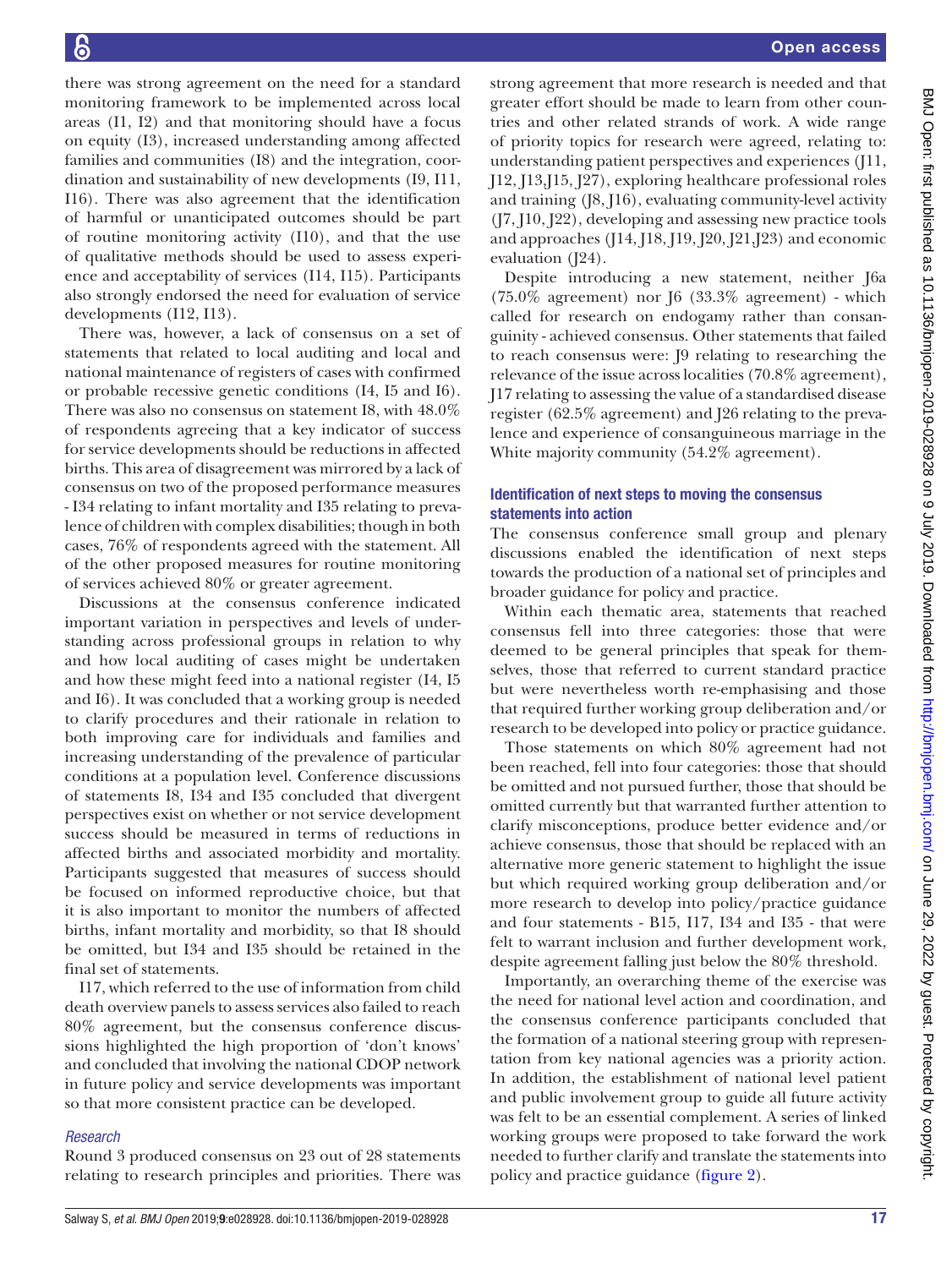

<span id="page-17-0"></span>Figure 2 Structure of proposed working groups.

[Table](#page-5-0) 2 (panels A-J) above identify the proposed next step for each statement put forward. [Box](#page-18-0) 1 presents the final consolidated set of 148 agreed statements proposed for inclusion in a national set of principles.

### **DISCUSSION**

### Principal findings

The present study has confirmed that a wide range of healthcare professionals and other stakeholders recognise the need to develop more consistent policy and practice in response to the genetic risk associated with customary consanguineous marriage. Further, there is a high degree of agreement on the key principles that should shape such a response. Several core messages are encapsulated in the principles that achieved high levels of agreement. First, national leadership on this issue is considered important. Delphi participants emphasised the need for the DHSC to provide a clear mandate to NHS England and Public Health England to assume national level leadership through an inter-professional steering group that also engages other national agencies and professional bodies. National leadership and coordination was felt to be important to ensure consistency and efficiency in the development of policy and practice responses. Second, at local level, a joined-up, inter-professional response is needed, with general practitioners, health visitors, midwives and other healthcare professionals making important contributions alongside genetic services, public health and community-level organisations. Third, consensus statements emphasise the importance of framing policy and practice responses as fundamentally about increasing equity of access to healthcare and enhancing informed reproductive choice. Linked to this, the importance of ensuring culturally competent, non-stigmatising responses is emphasised, along with the need to develop ways of actively engaging affected individuals and communities in the co-design of services. Finally, recognising the emergent nature of service developments in this area, there is a recognised need

to embed evaluation into new initiatives, to actively share knowledge and to undertake rigorous research to establish effective and good value practice in several areas. As well as these overarching principles that recur throughout the statements, many more specific expectations are set out that provide clear direction to both policy-makers and practitioners [\(box](#page-18-0) 1).

In addition, study findings suggest a number of areas where there is less agreement, some reflecting underlying differences in perspective, and others the need for more research evidence to inform practice. Areas of divergence in perspectives and contention that should be kept clearly in view as development work proceeds, include: whether the success of investments in this area should be assessed in terms of reductions in morbidity and mortality, whether and how 'community leaders' should be involved in initiatives, the roles and boundaries of non-specialist practitioners in providing genetic healthcare and the relative prioritisation of investments in services for families already identified as carrying deleterious gene variants versus broader, community-level genetic literacy initiatives.

### Strengths and weaknesses of the study

A key strength of this study is its novelty. To our knowledge, this is the first study globally to examine health professional and other stakeholder opinions on how policy and practice should be developed in this area of need. As such, the findings fill an important knowledge gap. Furthermore, participants came from a wide range of backgrounds, including stakeholders beyond the health service, those that have close contact with affected communities in their work role, and those who self-identified as British Asian/Asian Pakistani (the largest ethnic group affected by this health need in the UK) and the response and retention rates were good. Many and diverse initial statements were successfully generated. The inclusion of a deliberative, consensus conference was also a strength in that it allowed the interrogation of statements lacking agreement and pragmatic discussion on appropriate next steps, thereby giving greater confidence that the achieved set of principles will provide an effective platform for subsequent action. Written feedback from participants at the consensus conference was overwhelmingly positive. A large number of Delphi participants expressed their desire to be involved in future working groups or kept informed of developments.

The participation of just one patient/public representative was a limitation. However, the four face-to-face public and patient consultation exercises undertaken at local level following completion of the Delphi were helpful in gaining feedback on the consensus statements and indicated broad endorsement. Future work must ensure meaningful inclusion of patient and public perspectives and insights. A further limitation was the persistence into the third round of several statements that lacked clarity.

### Relationship to earlier studies

Several of the findings presented here are consistent with earlier recent work in the UK and elsewhere. The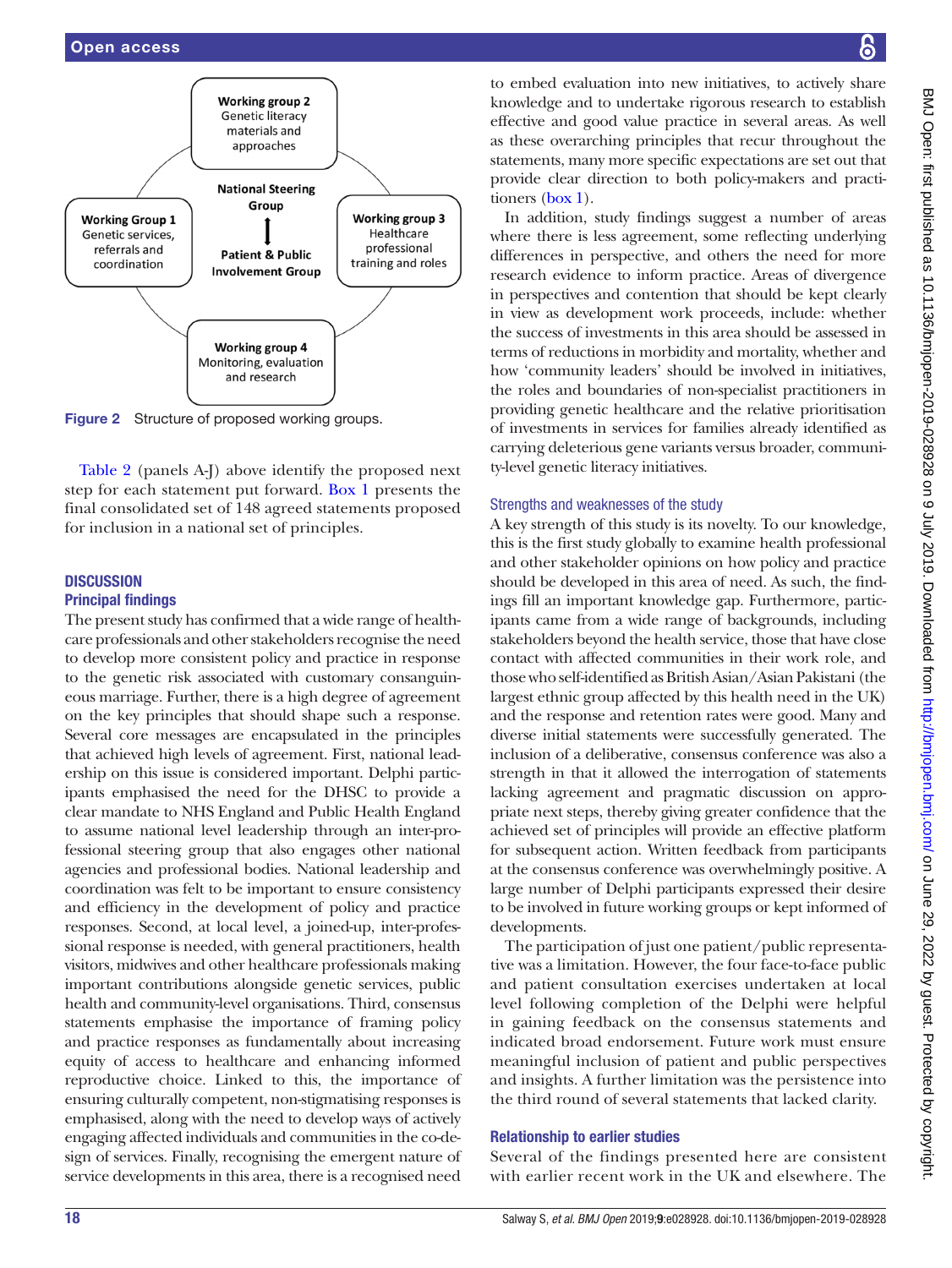### Box 1 Final consensus statements

#### <span id="page-18-0"></span>General principles

- 1. Nationally coordinated action on this issue is a priority.
- 2. It should be recognised that close relative marriage is widely practised globally and confers benefits to individuals and families.
- 3. Close relative marriage should not be represented as an inherent problem, in any community, by any professional or within any service.
- 4. All activity should be culturally sensitive, non-stigmatising and empowering for affected individuals and communities.
- 5. Communicating levels of genetic risk associated with close relative marriage should always be accurate and non-alarmist.
- 6. In communicating levels of genetic risk associated with close relative marriage, absolute rather than relative risks should be conveyed.
- 7. Service developments should be framed as an equity issue and centrally concerned with addressing unmet need.
- 8. Enhancing the accessibility and appropriateness of genetic information and counselling services are key priorities.
- 9. Integrated working is needed between genetic services, public health, primary care, secondary healthcare and community organisations.
- 10. There should be national standardisation of service standards, approaches and materials wherever possible.
- 11. There should be an active sharing of knowledge and resources nationally to support service development and sustainability.
- 12. National standards and specifications must recognise variation in the relevance of this topic across local populations and provide guidance on how to prioritise and resource appropriate local action.
- 13. Local variations in service standards, approaches and materials should occur only within a clear national framework.

### National level leadership and coordination

- 14. Both National Health Service (NHS) England and Pubic Health England have a national leadership role to play on this topic and there is a need to delineate responsibilities and ensure coordination.
- 15. A national multi-professional working group involving Pubic Health England, NHS England, national clinical reference group, local authorities, clinical commissioning groups and other experts and stakeholders should clarify commissioning responsibilities and minimum expected levels of service provision.
- 16. Contracts and payments should incentivise genetic services to be innovative in tackling inequities in service access.
- 17. National commissioning guidance should be developed on the best available knowledge to ensure more consistent local services and standards against which commissioners can measure provision and require improvements.
- 18. National guidance should establish professional responsibilities and boundaries for each healthcare role in conveying generic and individually-specific genetic risk information.
- 19. A national web-based hub for professionals should be funded housing standardised information and resources to support consistent and appropriate service design, delivery and evaluation.
- 20. Local commissioners and practitioners should be directed and supported to draw on resources and materials already developed.
- 21. National and regional documents on relevant issues should routinely include accurate information on this topic (eg, infant mortality, childhood disability, equality & diversity)
- 22. There should be a coordinated bank of nationally recognised experts who can be approached for advice and information.
- 23. Relevant national professional bodies should be engaged in this agenda and contribute to a national working group (eg, Royal College of General Practitioners, Royal College of Midwives, Association of Genetic Nurses and Counsellors).
- 24. Public Health England should ensure that relevant epidemiological information is available to inform local and national action.
- 25. Consistency is needed on how the 'modifiable risk factor' designation is used by child death overview panels since this affects local action.
- 26. Public Health England and NHS England should mobilise resources and expertise elsewhere in the system to support service development in this area (eg, Kings College London Genetic Risk and Counselling Course; National Sickle Cell & Thalassaemia Screening programme).

### Local level leadership and coordination

- 27. A local multi-professional working group should meet regularly and include: public health, genetics, primary care, health visiting, midwifery, paediatrics, community/voluntary sector and patient and public representatives.
- 28. A local service specification should describe each service element and their inter-connections and conform to national guidance/ standards.
- 29. Local commissioners should demonstrate compliance against a national service specification which allows for flexibility in responses appropriate to local need.
- 30. Regular local knowledge sharing events should bring together professionals working at community, primary care and secondary care level, together with patients and public representatives.
- 31. Local authorities, clinical commissioning groups and regional commissioners should work together to co-commission services and achieve adequate investments.
- 32. Genetic service staff and those working on community genetic literacy should mutually support one another to ensure good understanding of community needs and genetic competency.
- 33. Genetic service staff should provide technical input to the development of instruments, resources and tools used by staff within other health services and at community level.
- 34. Dedicated staff working on this issue should do outreach work to increase staff awareness and coordination across public health, primary care and secondary care.
- 35. Mechanisms should ensure sharing of genetic risk information between relevant healthcare professionals to support timely service offers (eg, general practitioners (GPs) should share information about previous children affected by a genetic condition with maternity services early in pregnancy; genetics services should inform GPs when diagnosis is made).

**Continued**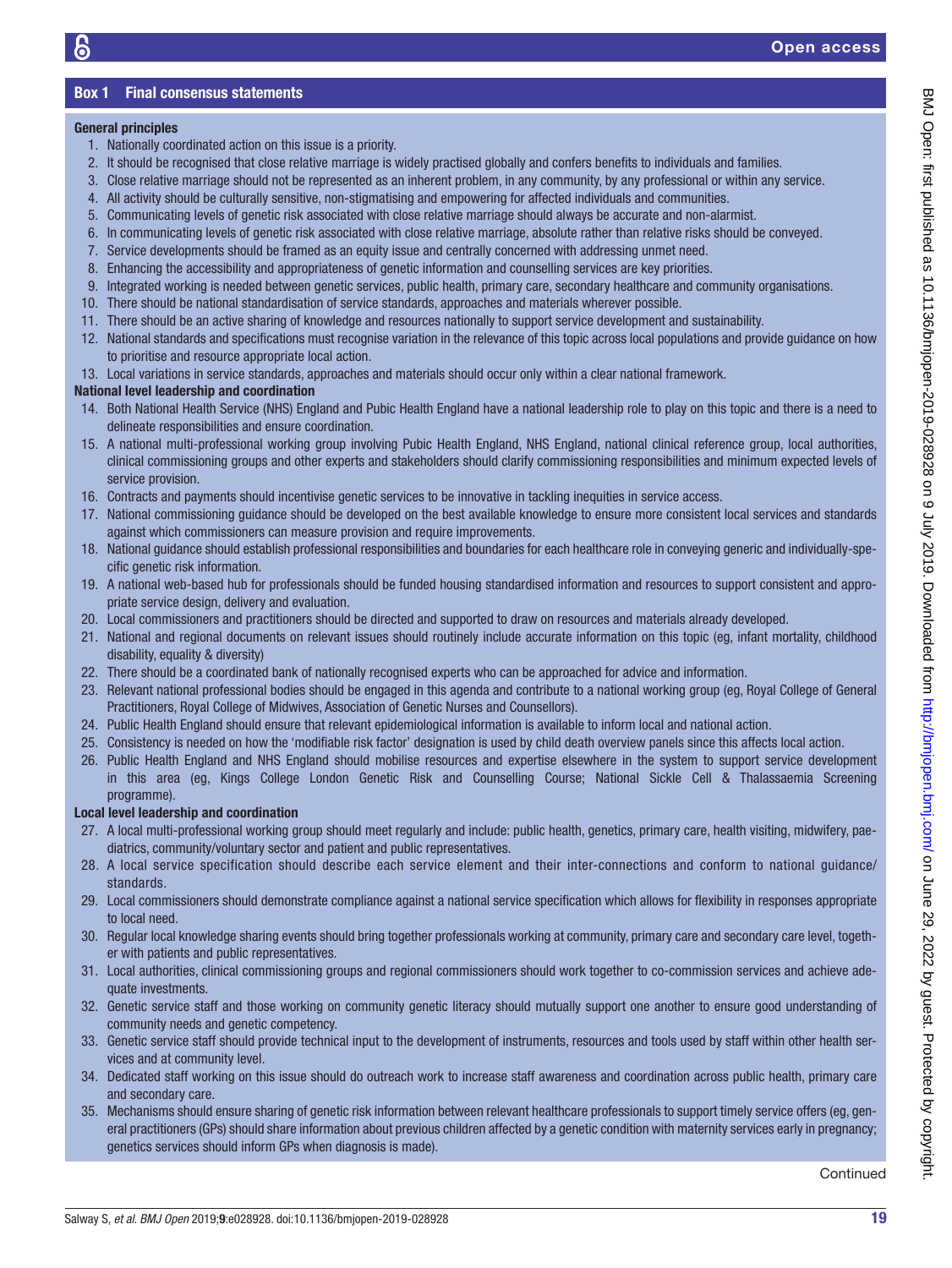### Box 1 Continued

### Training and competencies for healthcare and other professionals

- 36. Training of healthcare professionals must include clear direction on their responsibilities (and boundaries) in relation to improving genetic literacy and uptake of genetic services.
- 37. Standardised training materials and competencies should be developed nationally, drawing on existing materials, and employed consistently.
- 38. Medical and social care curricula should be updated to reflect developments in genetics and the associated knowledge and skills required to meet the needs of diverse populations, including those practising customary consanguineous unions.
- 39. Face-to-face training is important to ensure adequate levels of both genetic and cultural competence.
- 40. Web-based resources should supplement face-to-face training and include videos on how to draw family trees and convey information to patients/public.
- 41. All staff training, including for those working within genetic services, should include cultural sensitivity and inter-cultural communication skills.
- 42. Training of healthcare and community staff should include basic genetic information (including drawing a family tree) and clear guidance on referring to genetic services.

### Genetic services: general

- 43. Enhancements to genetic services are an important element in addressing genetic risk associated with close relative unions.
- 44. Commissioners must recognise that the necessary enhancements to genetic services will require resources.
- 45. Enhancements to genetic services should be integral to the core service rather than a stand-alone project (so that knowledge is developed across staff members and sustainability is supported).
- 46. Enhancements to genetic services require specialist skills.

### Genetic services: cultural competence of services

- 47. All staff working in genetic services should understand the needs of the population and provide culturally and religiously competent, non-judgemental care.
- 48. Genetic services must effectively meet the needs of patients who wish to communicate in a language other than English via the provision of professional interpreters.
- 49. The ethnic diversity of genetic services staff should reflect that of the local population and efforts should be made to recruit and train people from minority ethnic backgrounds.
- 50. Bilingual practitioners should be recruited to work in genetic services and be able to use their language skills in consultations.
- 51. A range of informational resources should be available for patients in accessible formats and languages.
- 52. Service developments should be informed by diverse patient and public involvement for example, via patient liaison groups.

### To increase access, the enhanced service offer should include:-

- 53. Community-based genetic counsellor(s) working to support families through their journeys and linking primary care and specialist services with genetic services.
- 54. Self-referral into the service (particularly for a community-based outreach service as a first point of contact).
- 55. Provision of genetic counselling prior to marriage and prior to pregnancy for individuals in/considering a close relative marriage.
- 56. Follow-up phone call or home visit, rather than automatic discharge, for patients who do not attend appointments.

### Genetic services: ensuring consistent practice across the service

- 57. Families already known to the service should be given the contact details for a genetic counsellor in case of urgent prenatal enquiries.
- 58. When a child is diagnosed with a possible recessive disorder linked to consanguinity, an extended family genetic history should automatically be taken.
- 59. Where a condition has been identified in a family, adequate information about the health risks to offspring, benefits and limitations of testing and the options after a positive result, should be clearly communicated to help couples make an informed decision about genetic testing.
- 60. A more proactive and supportive approach to cascading information and offering carrier testing among extended family members is needed. Provision of letters in English to pass on to family members is insufficient.

### Genetic technologies

- 61. Continuity of contact with families must be ensured so that future pregnancies are fully supported with screening and sensitive presentation of the options.
- 62. Subject to parental consent, there should be storage of DNA relating to all babies who die of the probable genetic disorder (as if nothing is stored the family is at a huge disadvantage in future pregnancies).
- 63. As genetic technologies develop attention to equity must be mainstreamed so that the benefits are harnessed for all families and communities, including those practising customary consanguineous marriage.

### Raising genetic literacy

- 64. There should be nationwide consistency in communication tools, leaflets and patient information resources.
- 65. There should be well-designed community level activity to increase genetic literacy and awareness of genetic services and options among affected communities in a non-stigmatising way.
- 66. Local genetic literacy initiatives should be informed by prior evidence and based on a careful assessment of local assets and circumstances to determine the best approach to involving community leaders, generalist versus specialist outreach workers, local organisations and media.
- 67. Activities and resources used at the community level should be designed and delivered in partnership with voluntary groups, community organisations and local people (including those affected, and those not affected, by recessive disorders).
- 68. Patients with direct experience of genetic disorders should be involved in design and publicity of services as community champions.
- 69. Genetic literacy interventions at community level must include opportunities for face-to-face, well-informed conversations to clarify understandings.

**Continued**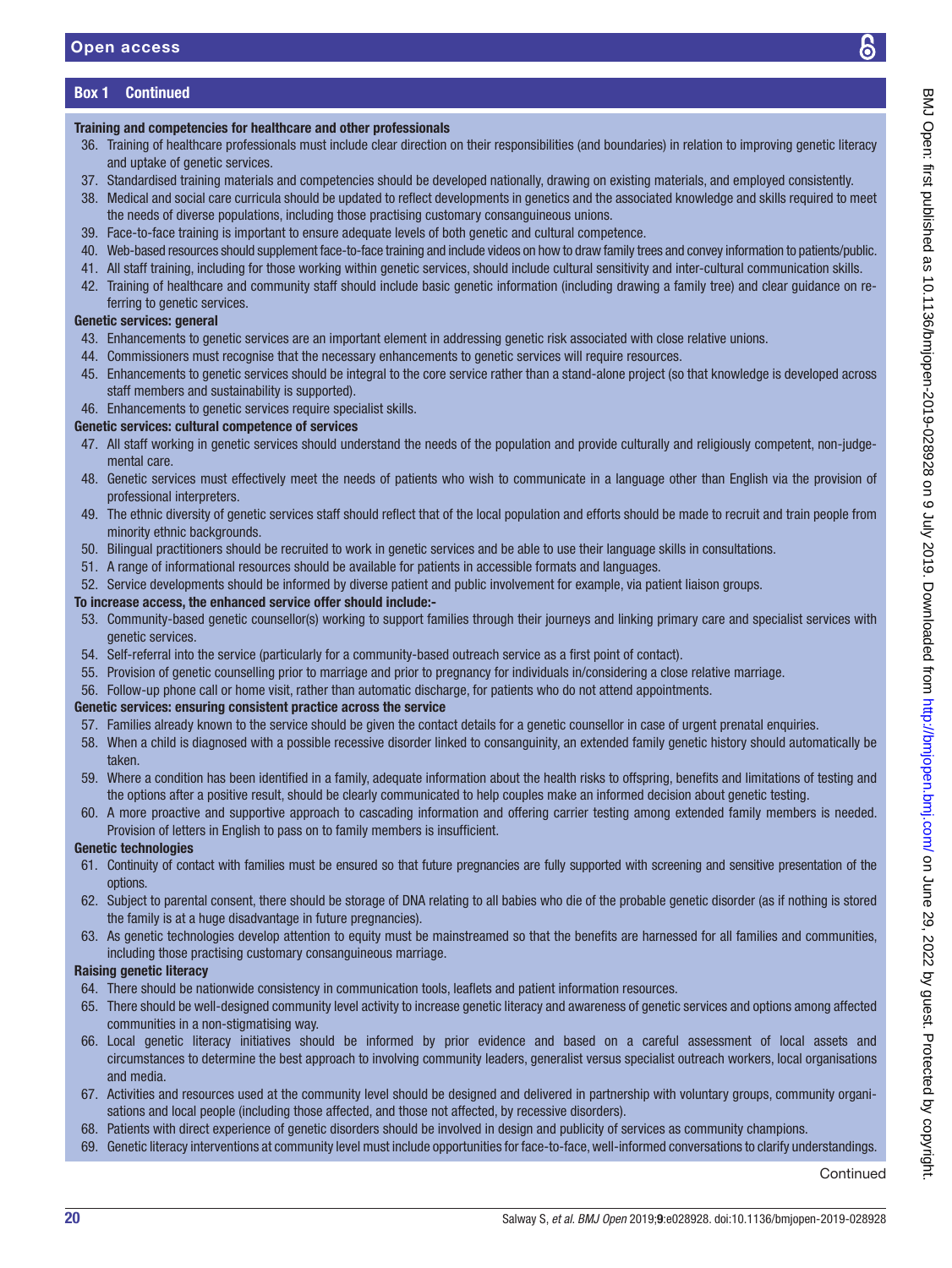### Box 1 Continued

- 70. Opportunities for learning should recognise diversity within and between communities and be varied enough to meet the needs of different age, ethnic and socio-economic groups and non-English speakers.
- 71. There should be an inclusive message that genetic conditions affect all communities, with consanguineous communities presented as an integral part of a diverse, multi-ethnic population.
- 72. Community level information should not focus on consanguinity in isolation, but rather include comprehensive information on pre-conception health.
- 73. Community level information-giving should include materials that are specific to the issue of consanguinity and genetic risk and address the concerns and questions raised by members of affected communities.
- 74. Information conveyed at the community level should emphasise shared carrier status rather than consanguinity.
- 75. Community level information-giving should address assumptions held about genetic services and explain the options that may be available to couples.
- 76. Information conveyed at the community level should include signposting to support for families living with genetic conditions.
- 77. Standardised web-based resources for the general public should be available nationally.
- 78. Standardised leaflets should be made widely available via GP surgeries, pharmacies, community paediatrics, community centres and midwifery.
- 79. Schools-based work should be undertaken to increase general genetic literacy for example, in personal, social & health education lessons.
- 80. Communications should involve wider audiences, including schools and journalists to counter misconceptions and challenge unhelpful attitudes (eg, that cousin marriage never occurs in White majority populations)
- 81. Information should be made available to all. The general population should be educated about new developments in genomics in a general way and not focus on any particular community.

### Primary care

- 82. Primary care services including general practitioners and health visitors have a major role to play in improving genetic literacy and access to genetic services.
- 83. Innovative ways to engage general practitioners in this agenda should be developed.
- 84. Within the existing GP contract, good practice in this area includes: basic genetic counselling, provision of accessible information resources and referral to genetic services.
- 85. General practitioners should offer sensitive, non-judgemental information to related couples and those planning marriage to a relative.
- 86. General practitioners should provide long-term family-based care to affected families to support the sharing of information and uptake of genetic services.

### Referrals and coordination between services

- 87. Significant effort is needed to address the large number of missed opportunities to refer people into genetic services from primary care, health visitors, secondary care and community contacts.
- 88. There is a need to develop and enforce simple, rapid, standardised pathways of referral, particularly across maternity, neonatology, paediatrics and general practice. Flow charts should be developed for professionals and for patients.
- 89. A range of healthcare professionals should be able to make referrals to genetic services to ensure good access and uptake.
- 90. General practitioners, and other health professionals, should be able to refer any related couple directly to genetic services for counselling, including before marriage.
- 91. Clarification of referral criteria is needed to avoid inappropriate referrals and patient disappointment.
- 92. Approaches to referral should avoid the offer being perceived as judgemental, discriminatory or worrying.
- 93. Recording of consanguinity at antenatal booking must be comprehensive and any concerns referred to a senior midwife who can then liaise with the genetic service (rather than first referring to an obstetrician, which introduces a delay).

### Monitoring and evaluation of services

- 94. A standard monitoring framework and set of measures should be developed and implemented routinely across all areas that are implementing service developments.
- 95. There should be a designated local lead to coordinate monitoring and reporting across all service developments in each area.
- 96. Monitoring and evaluation of services should be undertaken from an equity perspective, with measures routinely being examined by ethnicity.
- 97. Key indicators of success for this area of service development should relate to understandings of genetic risk and available options among affected families and communities.
- 98. Key indicators of success for service developments should relate to having an established enhanced genetic service with community outreach that is fully integrated into and supported by the core genetics offer.
- 99. Monitoring and evaluation of service developments should include identification of harmful or unanticipated outcomes.
- 100. The sustainability of service investments over time should be monitored and reported on nationally.
- 101. The degree of joined-up working across services and professionals should be monitored regularly and any lack of coordination identified and addressed.
- 102. All service developments should be evaluated.
- 103. Qualitative methods should routinely be used at the community level to assess the acceptability of service developments.
- 104. Qualitative methods should routinely be used at genetic services level to assess the experience of care and the acceptability of services to patients.
- 105. All service developments should be monitored, but rigorous evaluative research can only be conducted with research grants and input from trained researchers.
- 106. Information from local child death overview panels should be used to assess services (eg, via patient journeys).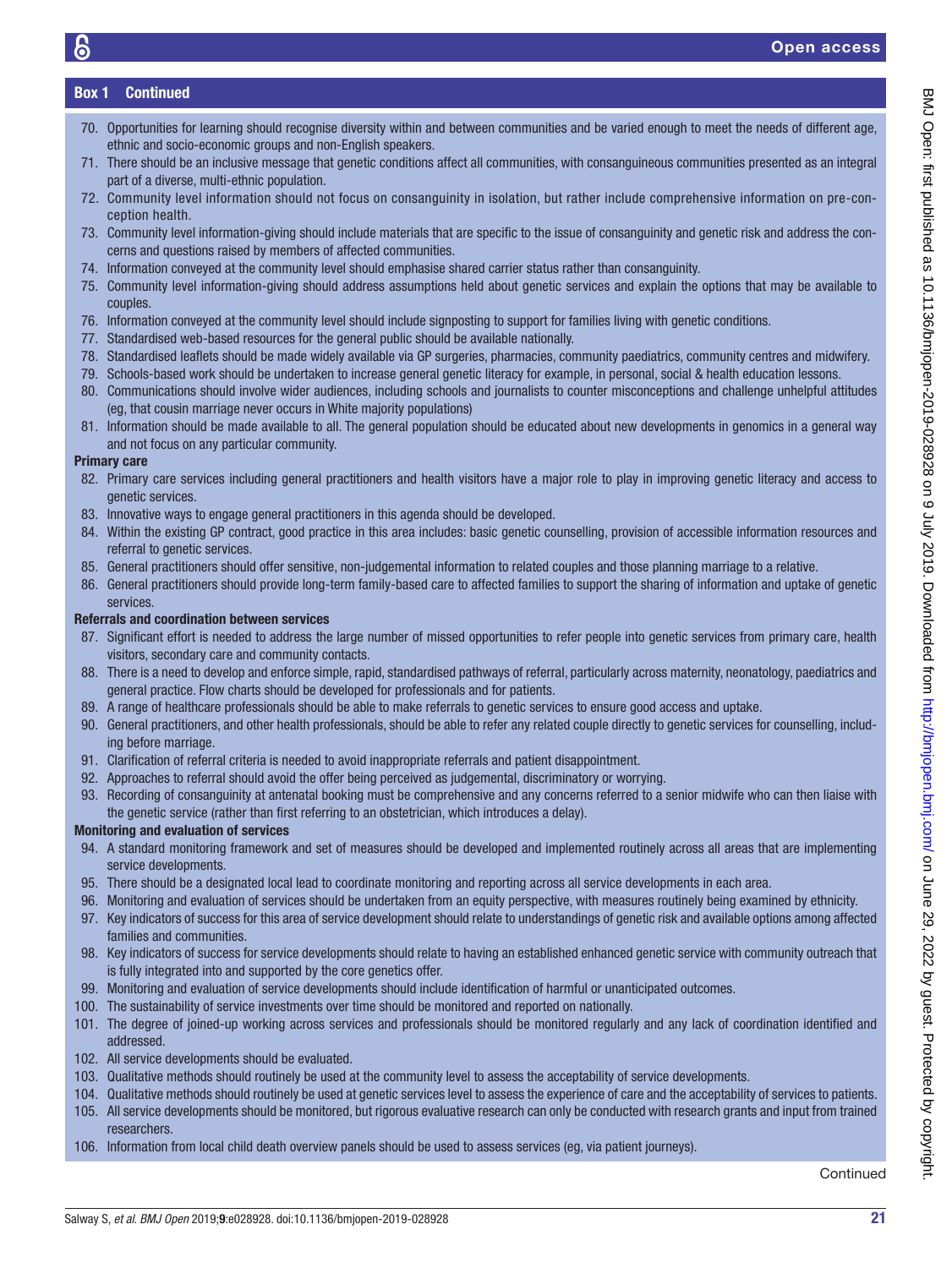### Box 1 Continued

### Performance measures that should be routinely collected and reported include - general

107. Number and sources of referrals to specialist genetic services (by ethnicity).

### Performance measures that should be routinely collected and reported - among patients accessing genetic services

- 108. Number and sources of consultations (take up of referral) with specialist genetic services (by ethnicity).
- 109. Proportion who report being able to make a well-informed reproductive decision (by ethnicity).
- 110. Proportion who report high satisfaction with service received (by ethnicity).
- 111. Proportion for whom a birth affected by a recessive genetic disorder was 'unanticipated' (couple was uninformed despite prior knowledge existing) (by ethnicity).

### Performance measures that should be routinely collected and reported - among extended family members

- 112. Awareness of condition.
- 113. Knowledge of genetic risk.
- 114. Awareness of genetic services.
- 115. Uptake of genetic counselling.
- 116. Awareness of screening options available.
- 117. Uptake of screening (where available).

### Performance measures that should be routinely collected and reported - within affected communities

- 118. Awareness of genetic services.
- 119. Knowledge of genetic risks associated with consanguineous union.
- 120. Confidence to discuss the topic openly.

### Performance measures that should be routinely collected and reported include- at the population level

- 121. Knowledge of genetic risks associated with consanguineous marriage.
- 122. Incidence of births with congenital abnormality (by ethnic group).
- 123. Infant mortality rate (by ethnic group) (should be available via Public Health England fingertips resource).
- 124. Prevalence of children with complex disabilities (by ethnic group) (via Community Services Database).
- 125. Incidence of births to women who report being in a consanguineous union (by ethnic group) (via Maternity Services Database).

### Research – general

- 126. There is a need for much more research in this area.
- 127. A review of current research evidence should be undertaken before any new studies are planned.
- 128. Any future research should build on relevant work ongoing (eg, Genetic Alliance toolkit on joined up working; Dor Yeshorim (Jewish genetic screening).
- 129. Academics and practitioners working in this area in different parts of the country should collaborate in order to design a larger scale, more rigorous service evaluation.
- 130. Greater effort should be made to learn from other countries.

### Priority topics for research are:-

- 131. Community-level awareness and understandings around consanguinity and genetic risk, including, among different age-groups and within consanguineous families.
- 132. Evaluation of the community genetic counsellor role.
- 133. Evaluation of community-led initiatives and their impacts on families.
- 134. Evaluation of community genetic literacy initiatives to assess the engagement of local people and impact on knowledge, behaviours and service access.
- 135. Evaluation of healthcare professional training to assess impact on subsequent practice, including appropriate referrals into genetic services.
- 136. Barriers and facilitators to healthcare professionals discussing this topic with families and making appropriate referrals to genetic services.
- 137. Experiences, acceptability and value of genetic services and the service journey from patient and family perspectives.
- 138. Factors affecting use of and satisfaction with available services.
- 139. The process of genetic counselling.
- 140. Attitudes to and acceptability of preimplantation and prenatal diagnosis.
- 141. Impact of incorporating consanguinity-related genetic risk assessment into preconception health promotion.
- 142. Social and emotional impact of genetic disorders in consanguineous families (across different ethnic groups).
- 143. Assessment of the value of a standardised disease register as an audit tool.
- 144. Development and evaluation of tools for family history taking in primary care and specialist services.
- 145. Development and evaluation of approaches/tools for assisting the sharing of genetic risk information within extended families.
- 146. Development and evaluation of tools for conveying genetic information in primary care and specialist services.
- 147. Development of measures and approaches to assessing informed choice in reproductive decision-making.
- 148. Economic analyses of costs of action versus inaction on this issue.

consensus statements can be seen to be responding to the current inconsistent and poorly coordinated nature of local service responses and the importance of a multi-professional approach that have been

documented elsewhere. $^{20}$  Similarly, the focus on equity and cultural competence running through the statements is consistent with concerns highlighted in earlier research that affected populations face significant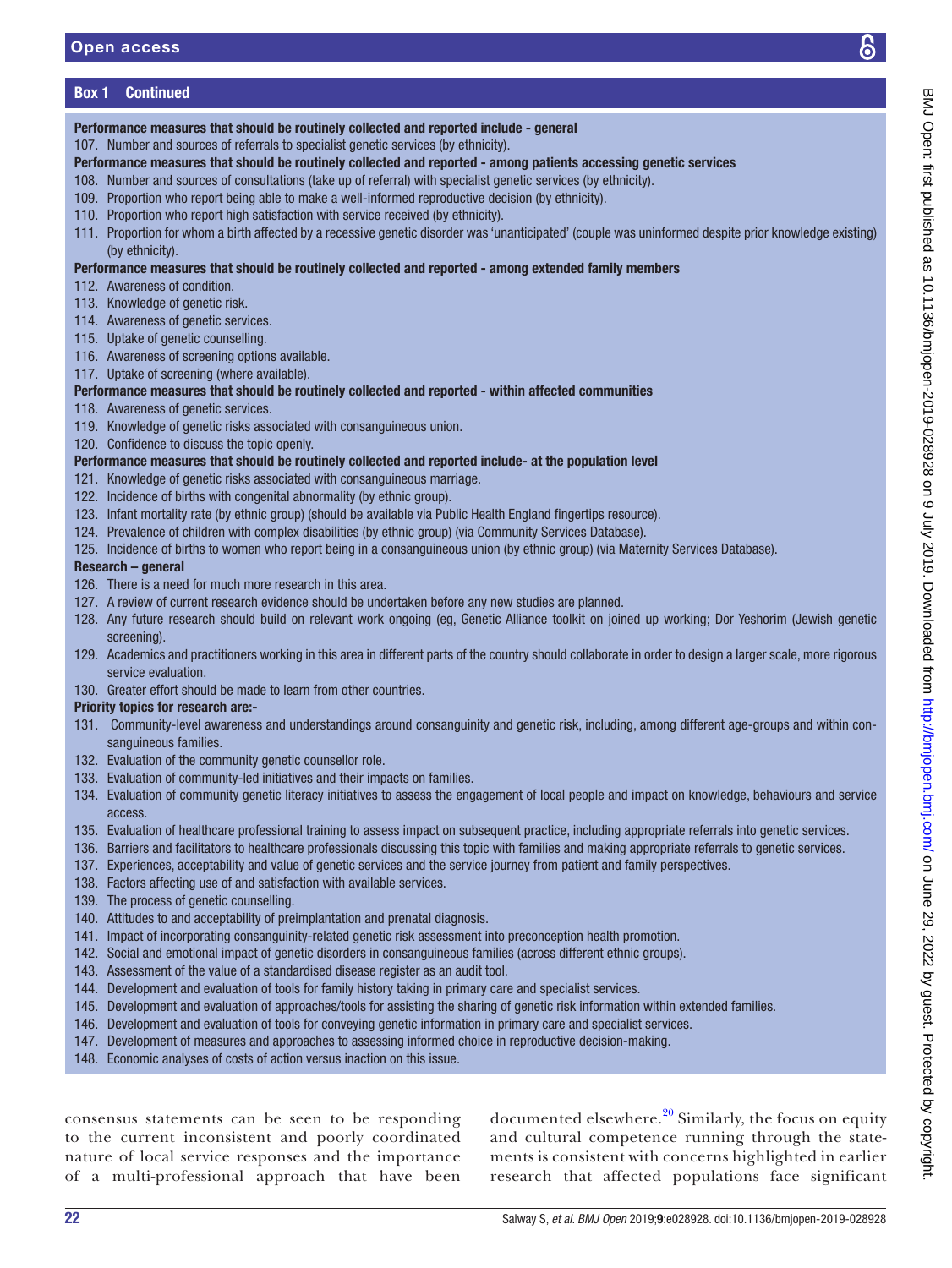barriers to good quality services.<sup>[13 14 23](#page-22-4)</sup> Some areas of divergence in perspectives highlighted above have also been suggested in earlier work,  $\frac{20}{20}$  $\frac{20}{20}$  $\frac{20}{20}$  including the need to clarify how a wider range of health professionals can best contribute to improved access to genetic healthcare in general, and for marginalised communities, including those practising customary consanguineous marriage, in particular.

### Implications

The study has generated a set of general principles ([box](#page-18-0) 1) that provides immediate direction to policy-makers and healthcare professionals at national and local level in the UK. Further, the final set of consensus statements includes specific recommendations for actions to shape service responses in this area. These findings have immediate relevance to the development of the new English national genomic service and the future direction of the 100 000 genome project. In addition, priority areas for further research and development have been highlighted. The exercise has also led to the identification of working groups through which these statements will be mobilised and translated into action in the coming months. The study outputs will be of wider interest to policy-makers, practitioners and health service researchers in other countries where the issue of genetic risk linked to customary consanguineous marriage among minority groups is recognised but remains poorly addressed. The approach we have taken here may also provide a model for those seeking to advance the development of policy and practice in other marginalised healthcare areas.

### **CONCLUSIONS**

There is agreement across a range of UK stakeholders that national leadership and coordinated action is needed to develop consistent and appropriate policy and practice responses to the increased genetic risk associated with customary consanguineous marriage. There is also agreement that responses must: be framed as an equity issue, be multi-professional/multi-agency, be empowering for affected communities and involve investments to enhance access to genetic information and services alongside upskilling of professionals. Priority areas for further research and development and to establish operational guidance have been identified. These include work to develop tools that support the sharing of genetic information within affected families, and to establish effective models of community engagement in genetic literacy initiatives across diverse local settings. The results of this exercise should provide much-needed impetus to developing more consistent national policy and local practice in this area of unmet healthcare need.

#### Author affiliations

<sup>1</sup>Department of Sociological Studies, University of Sheffield, Sheffield, UK <sup>2</sup> Manchester Centre for Genomic Medicine, St Mary's Hospital, Manchester University Hospitals NHS Foundation Trust, Manchester, UK

<sup>3</sup>School of Nursing and Midwifery, University of Sheffield, Sheffield, UK 4 South West Thames Regional Genetics Service, St George's University Hospitals, London, UK

<sup>5</sup>Children and Young People's Public Health Team, Sheffield City Council, Sheffield, UK

6 Division of Primary Care, University of Nottingham, Nottingham, UK

Acknowledgements We gratefully acknowledge the important contribution made by all participants in the Delphi exercise.

Contributors SS conceived the project and led the planning, design, conduct and reporting of the research. EY made a significant contribution to the design, planning, conduct and reporting of the research. NK, PA, FE and JT each made significant contributions to the design, conduct and reporting of the research. NQ made a significant contribution to the conduct and reporting of the research. All authors have approved the final version of the manuscript. The corresponding author attests that all listed authors meet authorship criteria and that no others meeting the criteria have been omitted.

Funding The authors have not declared a specific grant for this research from any funding agency in the public, commercial or not-for-profit sectors.

Competing interests None declared.

Patient consent for publication Not required.

Ethics approval Ethics approval for the study was granted by the University of Sheffield Research Ethics Committee (Reference Number 018838).

Provenance and peer review Not commissioned; externally peer reviewed.

Data sharing statement Data from rounds 1 to 3 have been archived and are available from the University of Sheffield research data catalogue and repository (ORDA),<https://orda.shef.ac.uk>.

Open access This is an open access article distributed in accordance with the Creative Commons Attribution Non Commercial (CC BY-NC 4.0) license, which permits others to distribute, remix, adapt, build upon this work non-commercially, and license their derivative works on different terms, provided the original work is properly cited, appropriate credit is given, any changes made indicated, and the use is non-commercial. See: [http://creativecommons.org/licenses/by-nc/4.0/.](http://creativecommons.org/licenses/by-nc/4.0/)

### **REFERENCES**

- <span id="page-22-0"></span>1. Bittles A. *Consanguinity in context*: Cambridge University Press, 2012.
- 2. Bundey S, Alam H. A five-year prospective study of the health of children in different ethnic groups, with particular reference to the effect of inbreeding. *[Eur J Hum Genet](http://dx.doi.org/10.1159/000472414)* 1993;1:206–19.
- 3. Sheridan E, Wright J, Small N, *et al*. Risk factors for congenital anomaly in a multiethnic birth cohort: an analysis of the Born in Bradford study. *[Lancet](http://dx.doi.org/10.1016/S0140-6736(13)61132-0)* 2013;382:1350–9.
- <span id="page-22-1"></span>4. Jaber L, Halpern GJ, Shohat M. The impact of consanguinity worldwide. *[Community Genet](http://dx.doi.org/10.1159/000016130)* 1998;1:12–17.
- 5. el-Hazmi MA, al-Swailem AR, Warsy AS, *et al*. Consanguinity among the Saudi Arabian population. *[J Med Genet](http://dx.doi.org/10.1136/jmg.32.8.623)* 1995;32:623–6.
- 6. Jaber L, Merlob P, Bu X, *et al*. Marked parental consanguinity as a cause for increased major malformations in an Israeli Arab community. *[Am J Med Genet](http://dx.doi.org/10.1002/ajmg.1320440102)* 1992;44:1–6.
- <span id="page-22-2"></span>7. Saleh M, Barlow-Stewart K, Meiser B, *et al*. An exploration of the cultural context of kinship and genetics amongst Arabic-Australians: implications for practice. *[J Genet Couns](http://dx.doi.org/10.1007/s10897-011-9371-z)* 2011;20:465–75.
- 8. Stoltenberg C, Magnus P, Lie RT, *et al*. Birth defects and parental consanguinity in Norway. *[Am J Epidemiol](http://dx.doi.org/10.1093/oxfordjournals.aje.a009126)* 1997;145:439–48.
- 9. Ten Kate LP, Teeuw ME, Henneman L, *et al*. Consanguinity and endogamy in the Netherlands: demographic and medical genetic aspects. *[Hum Hered](http://dx.doi.org/10.1159/000360761)* 2014;77(1-4):161–6.
- 10. Becker R, Keller T, Wegner RD, *et al*. Consanguinity and pregnancy outcomes in a multi-ethnic, metropolitan European population. *[Prenat Diagn](http://dx.doi.org/10.1002/pd.4487)* 2015;35:81–9.
- 11. Nybo Andersen AM, Gundlund A, Villadsen SF. Stillbirth and congenital anomalies in migrants in Europe. *[Best Pract Res Clin](http://dx.doi.org/10.1016/j.bpobgyn.2015.09.004)  [Obstet Gynaecol](http://dx.doi.org/10.1016/j.bpobgyn.2015.09.004)* 2016;32:50–9.
- <span id="page-22-3"></span>12. Khan N, Benson J, Macleod R, *et al*. Developing and evaluating a culturally appropriate genetic service for consanguineous South Asian families. *[J Community Genet](http://dx.doi.org/10.1007/s12687-010-0012-2)* 2010;1:73–81.
- <span id="page-22-4"></span>13. Darr A, Small N, Ahmad WI, *et al*. Examining the family-centred approach to genetic testing and counselling among UK Pakistanis: a community perspective. *[J Community Genet](http://dx.doi.org/10.1007/s12687-012-0117-x)* 2013;4:49–57.